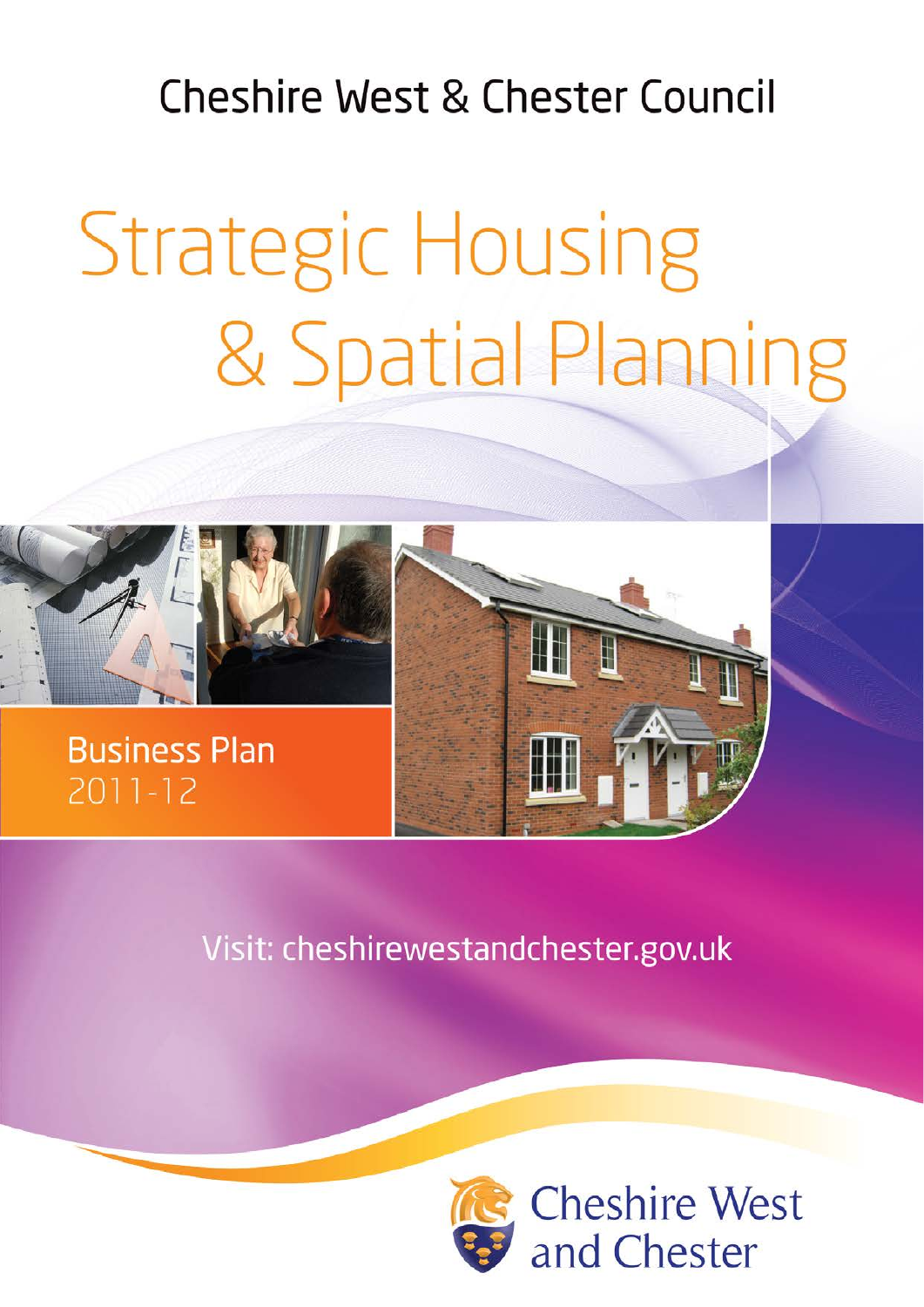# **Strategic Housing & Spatial Planning Business Plan 2011-12**

| Directorate/<br>division | <b>Regeneration and Culture</b><br>Directorate/Strategic Housing and<br><b>Spatial Planning Service</b> | Author(s) | Alison Amesbury and<br>Amanda Bloomfield          |  |
|--------------------------|---------------------------------------------------------------------------------------------------------|-----------|---------------------------------------------------|--|
| Document                 | Service Business Plan 2011-12                                                                           |           |                                                   |  |
| Date Created             | $8th$ June 2011                                                                                         | Address   | Strategic Housing and                             |  |
| Version                  | 9.0                                                                                                     |           | Spatial Planning,<br>Civic Offices.<br>Civic Way, |  |
| <b>Status</b>            | <b>FINAL VERSION 9.0</b>                                                                                |           |                                                   |  |
| <b>Version Notes</b>     |                                                                                                         |           | <b>Ellesmere Port</b><br>CH65 OBE                 |  |
| Filename                 |                                                                                                         |           |                                                   |  |
| Location                 |                                                                                                         |           |                                                   |  |
|                          |                                                                                                         |           |                                                   |  |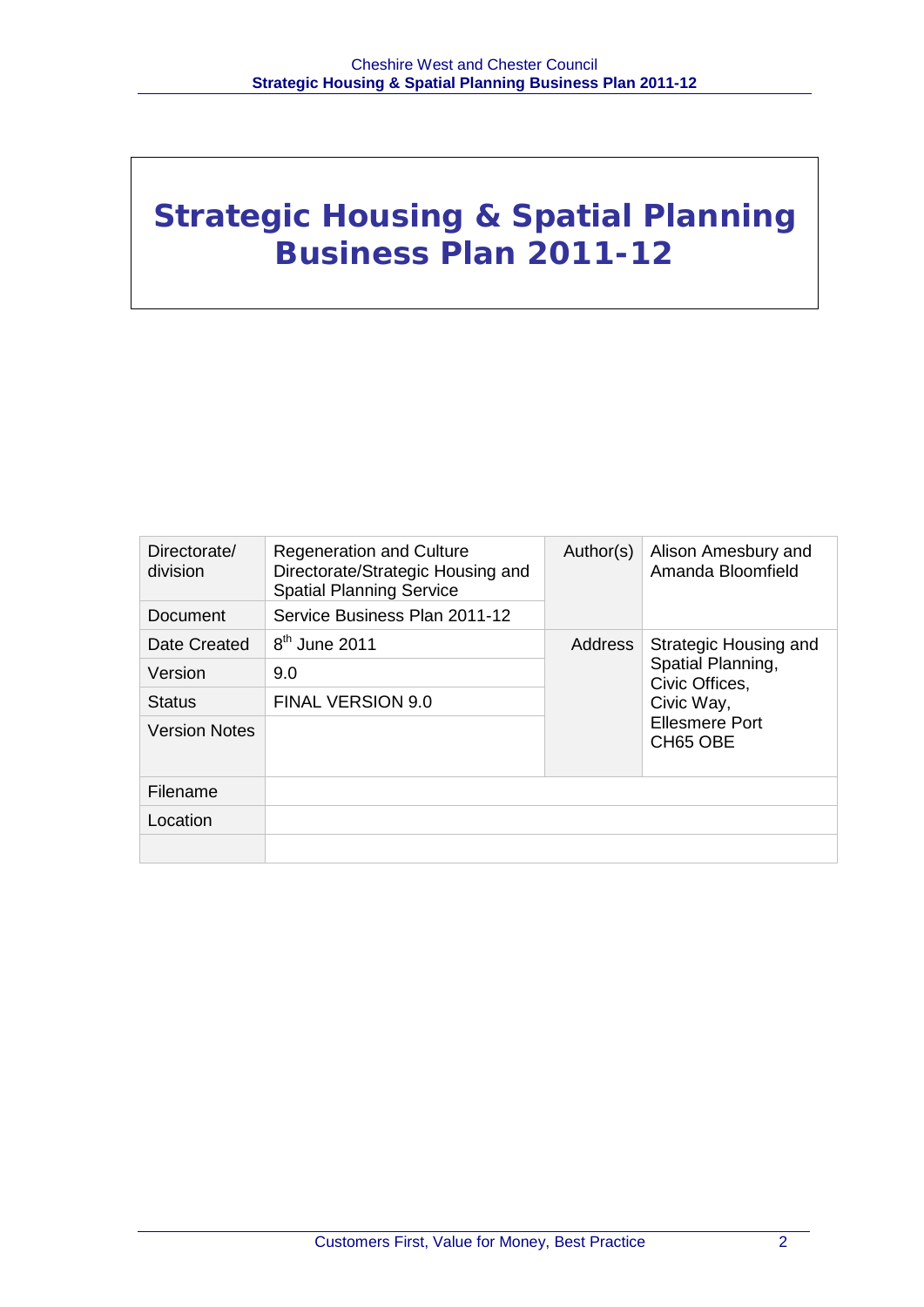# **1. Vision**

## **Strategic Housing & Spatial Planning Service**

**Our overall vision** is set out in the West Cheshire Sustainable Community Strategy 2010-26: *Together we can aim high*:

By 2026 West Cheshire will be even more prosperous and attractive: a really great place to live, work, learn and visit. The borough will play a full role in the sub-region and beyond, fulfilling our changing responsibilities and enabling our residents to benefit from the opportunities in the twenty first century.

**Our vision for Planning** is: By 2026, whatever your age, Cheshire West and Chester will provide you with a safe, clean, attractive environment where you will be able to live an active, healthy lifestyle. You will be in easy reach of facilities, allowing you access to employment, education and training, shops, leisure, sport and open spaces. You will be able to make real choices about the things that matter to you: where you live, how you travel, where you shop, how and where you work. You will live in a community which recognises and values the differences between us and provides for all sections of the community.

**Our vision for Housing** is: To create a strong, integrated housing and planning service that supports the creation of balanced, sustainable communities and the regeneration of the Borough's most deprived neighbourhoods through the delivery of new homes in both the affordable and market housing sectors; promote access to and more choice in the housing market; improve housing quality; and help vulnerable households to achieve and maintain independent lives in the community.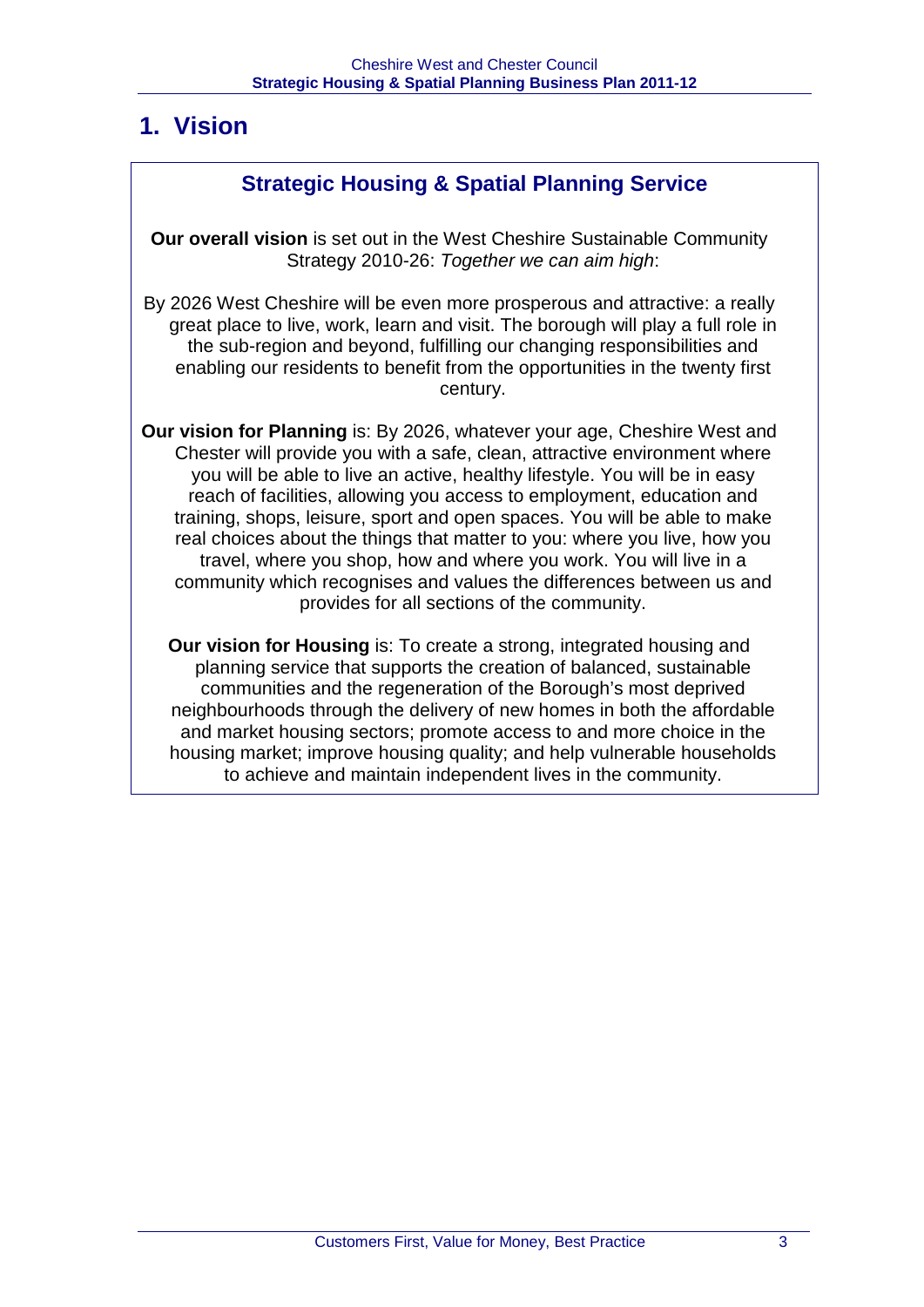# **Document Index**

| Head of Strategic Housing and Spatial Planning                                                                      |  |
|---------------------------------------------------------------------------------------------------------------------|--|
|                                                                                                                     |  |
|                                                                                                                     |  |
|                                                                                                                     |  |
|                                                                                                                     |  |
|                                                                                                                     |  |
|                                                                                                                     |  |
|                                                                                                                     |  |
| 10. Appendices<br>30<br>(Table 1 – Key Priorities 2010-11 Progress and Table 2 – Key Priorities<br>2011-12 Targets) |  |
| $\bullet$                                                                                                           |  |
| $\bullet$                                                                                                           |  |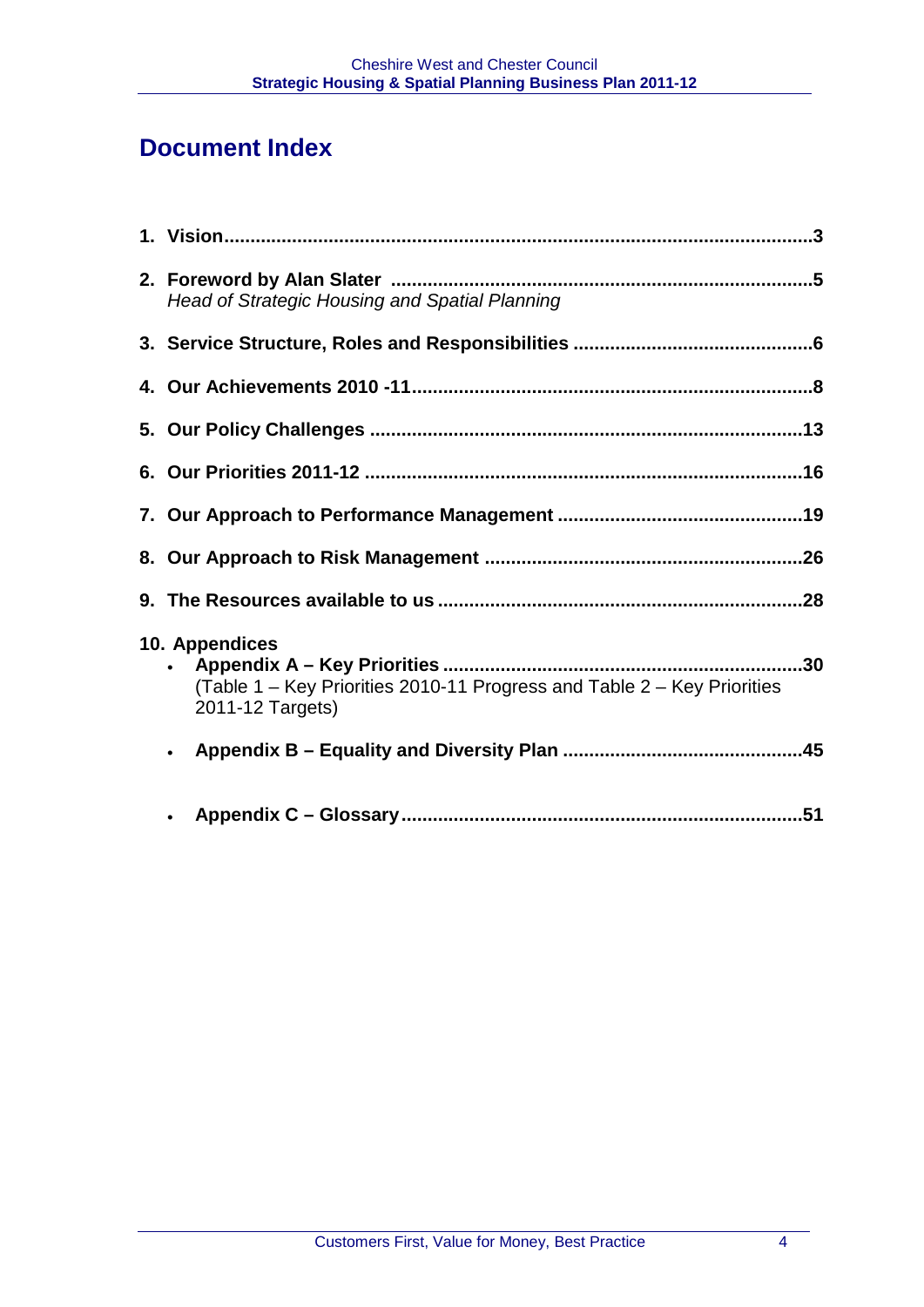# **2. Foreword by Alan Slater**

Welcome to Cheshire West and Chester's third Strategic Housing and Spatial Planning Business Plan. The plan sets out our business for the coming year – 2011-12, clearly illustrating the contribution that we will make to the delivery of departmental and corporate strategic aims.

In broad terms, it provides an overview of the service, its structure, roles and responsibilities, the vision that we seek to achieve, our priorities for 2011-12, the resources available to us and the environment in which we operate. Further to this, it illustrates the culture of the service area, demonstrating our progressive and forward thinking approach to cross-cutting issues such as improved customer focus, risk management, equality and diversity, service improvements and the drive for efficiency savings.

Having made substantial progress in the first two years of the new Unitary Authority, 2011-12 throws up new challenges from the Comprehensive Spending Review, spending cuts and the Localism Bill.

The last 12 months has seen significant developments in Cheshire and Warrington with the announcement of a Local Enterprise Partnership (LEP) for the area. As the strategic housing authority, we are committed to working subregionally to develop a complementary Local Investment Plan to ensure housing delivery meets the economic growth ambitions of the area and responds positively to challenges in the housing market.

We remain confident that we can rise to these challenges and contribute to the Authority's and sub-regional, housing, regeneration and economic development agendas to continue to improve the quality of lives for local residents.

Jlan Shater

**Head of Strategic Housing and Spatial Planning**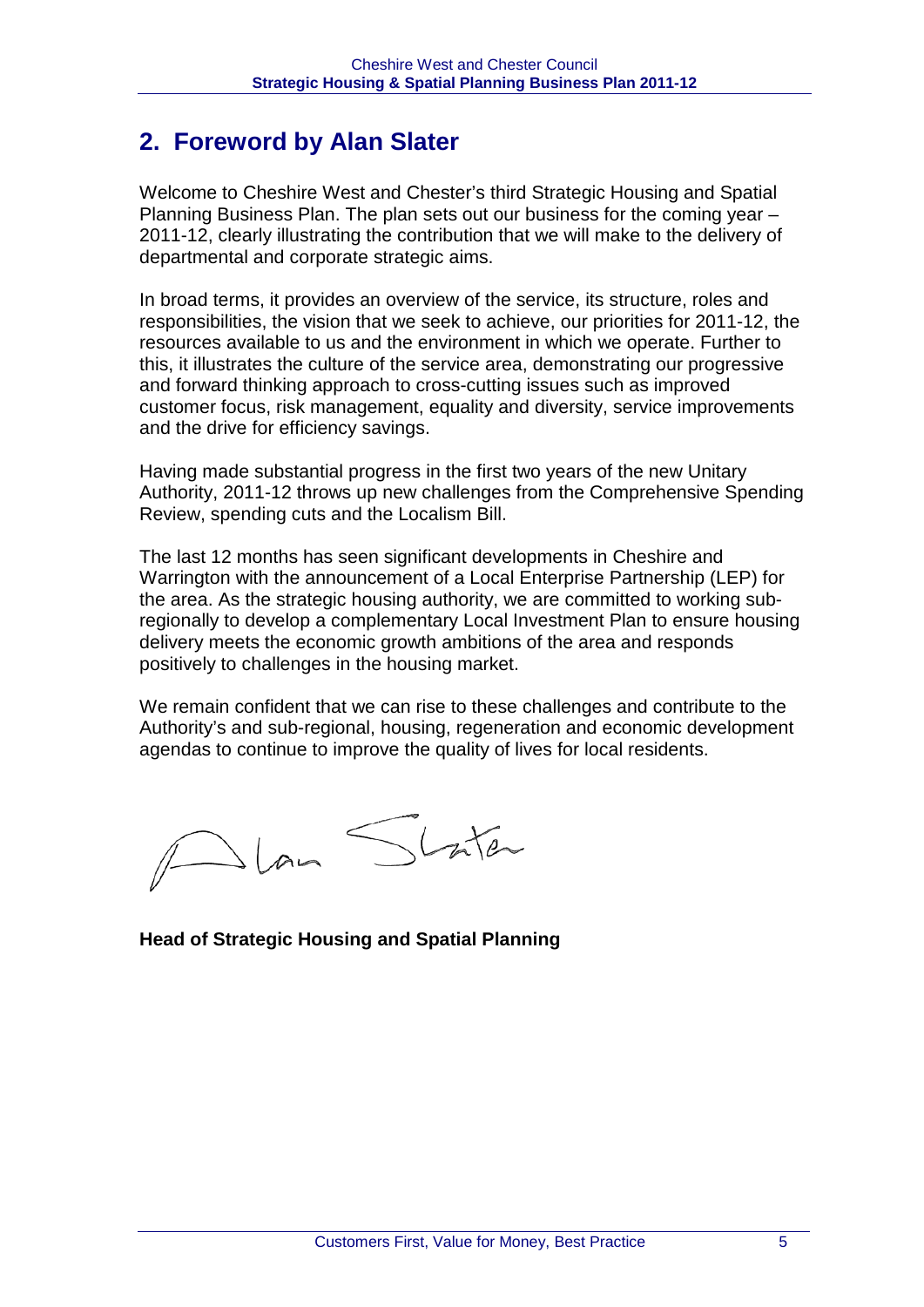# **3. Service Structure, Roles and Responsibilities**

#### **Service Structure and Overview**

Strategic Housing and Spatial Planning is part of the Regeneration and Culture Directorate, sitting alongside the closely linked service areas of 'Regeneration', 'Culture and Recreation', 'Housing Management' and 'Communications'. From 1st April 2011, the Council's Communications and Marketing Team joined the Directorate. The Communications Team is developing and reflecting the Cheshire West and Chester brand to local and national audiences, underpinning the Council's vision and strategies in multiple ways.

#### **Strategic Housing and Spatial Planning Service Structure**



#### **Our Strategic Objectives**

- **Access** ensuring access to good quality affordable housing
- **Quality**  improving standards in private housing and promoting high quality design standards in new housing
- **Choice** providing a choice of affordable housing to meet the needs of residents
- **Support**  enabling the provision of housing related support for more vulnerable residents
- **Planning** providing a robust planning framework to achieve strong, prosperous and sustainable communities

These key objectives reflect our vision and guide our behaviour in the exercise of our roles and responsibilities.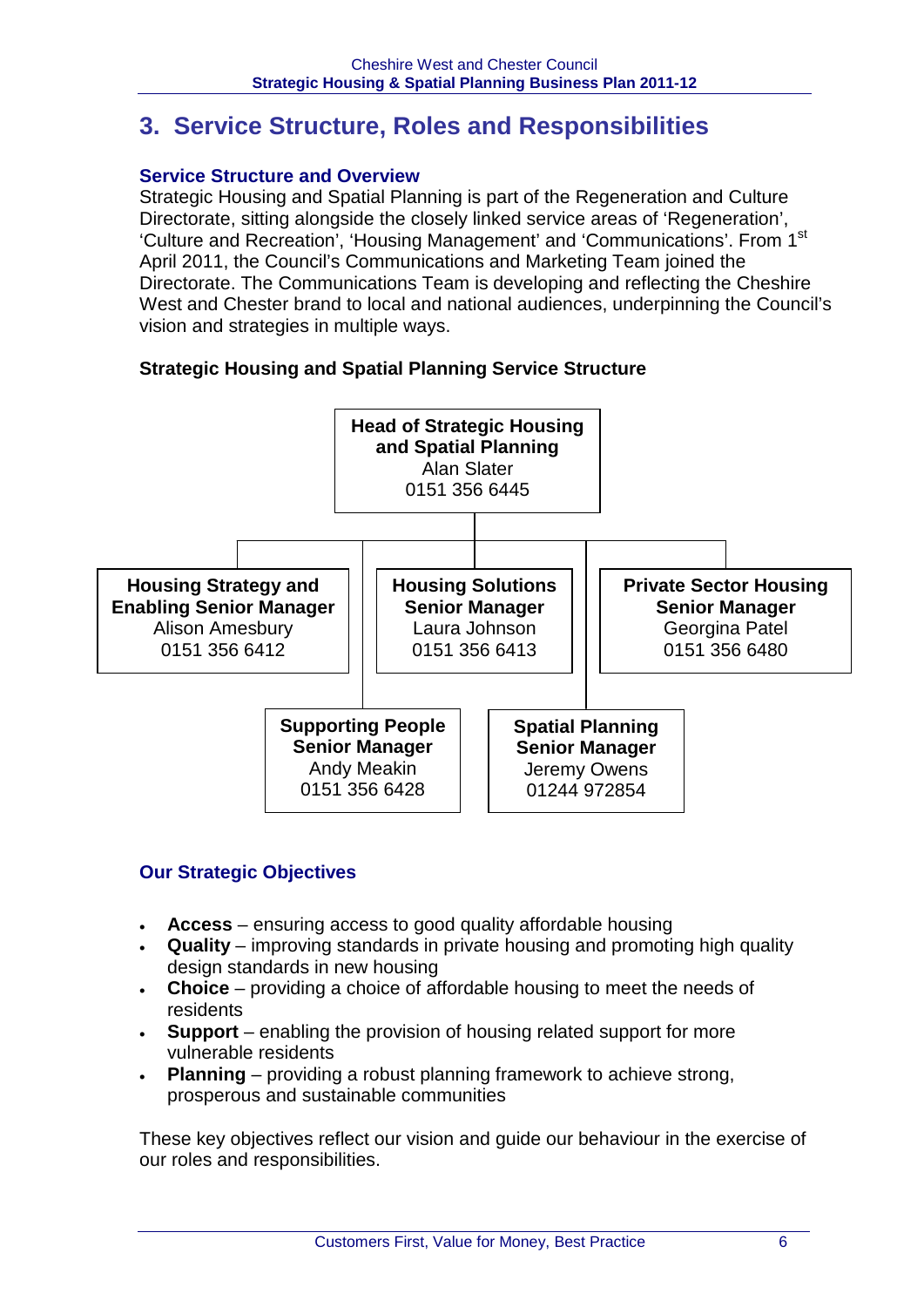# **Roles and Responsibilities**

#### Strategic Housing and Spatial Planning Service

#### **Housing Strategy and Enabling**

- Developing strategies, policies and action plans to meet identified needs
- Understanding housing markets, stock condition and housing need, vulnerable client groups and specialist issues such as rural housing
- Enabling the delivery of affordable housing, maximising funding to enable development
- Ensuring the needs of Gypsies and Travellers are met
- Collecting, collating and disseminating performance management and monitoring data on all aspects of housing

#### **Supporting People**

**Housing Solutions**

• Delivering housing advice and assistance to households threatened with homelessness or in housing

need

Register • Providing an enhanced holistic housing options service to all customers by tackling the root causes of homelessness through the delivery of money advice and access to employment and

training

• Developing and delivering the Council's **Homelessness Strategy** 

• Carrying out the Council's statutory duties in relation to homelessness and the Housing

- Commissioning support services for vulnerable people that build independent living skills and promote security of tenure in their accommodation
- Researching customer need, demand, and supply of services across client groups
- Specifying services to meet service gaps
- Contract and performance management of current services to promote continuous improvement
- Ensuring that service users, elected members and other key stakeholders are involved

#### **Spatial Planning**

- Local Development Framework setting out development, investment and regeneration priorities for the next 15 years
- Infrastructure Planning and the implementation of the **Community** Infrastructure Levy
- Supporting and enabling the delivery of market-led housing schemes to increase housing supply
- Minerals and Waste Spatial Planning
- Providing support to local communities in developing and implementing Neighbourhood Plans
- Planning related studies and research
- Preparation of Annual **Monitoring** Report

#### **Private Sector Housing**

- Ensuring that private rented properties are in a good condition and are managed well
- Providing financial assistance to make properties decent
- Providing adaptations for people with disabilities
- Tackling fuel poverty through advice and assistance with energy efficiency measures
- Bringing empty homes back into use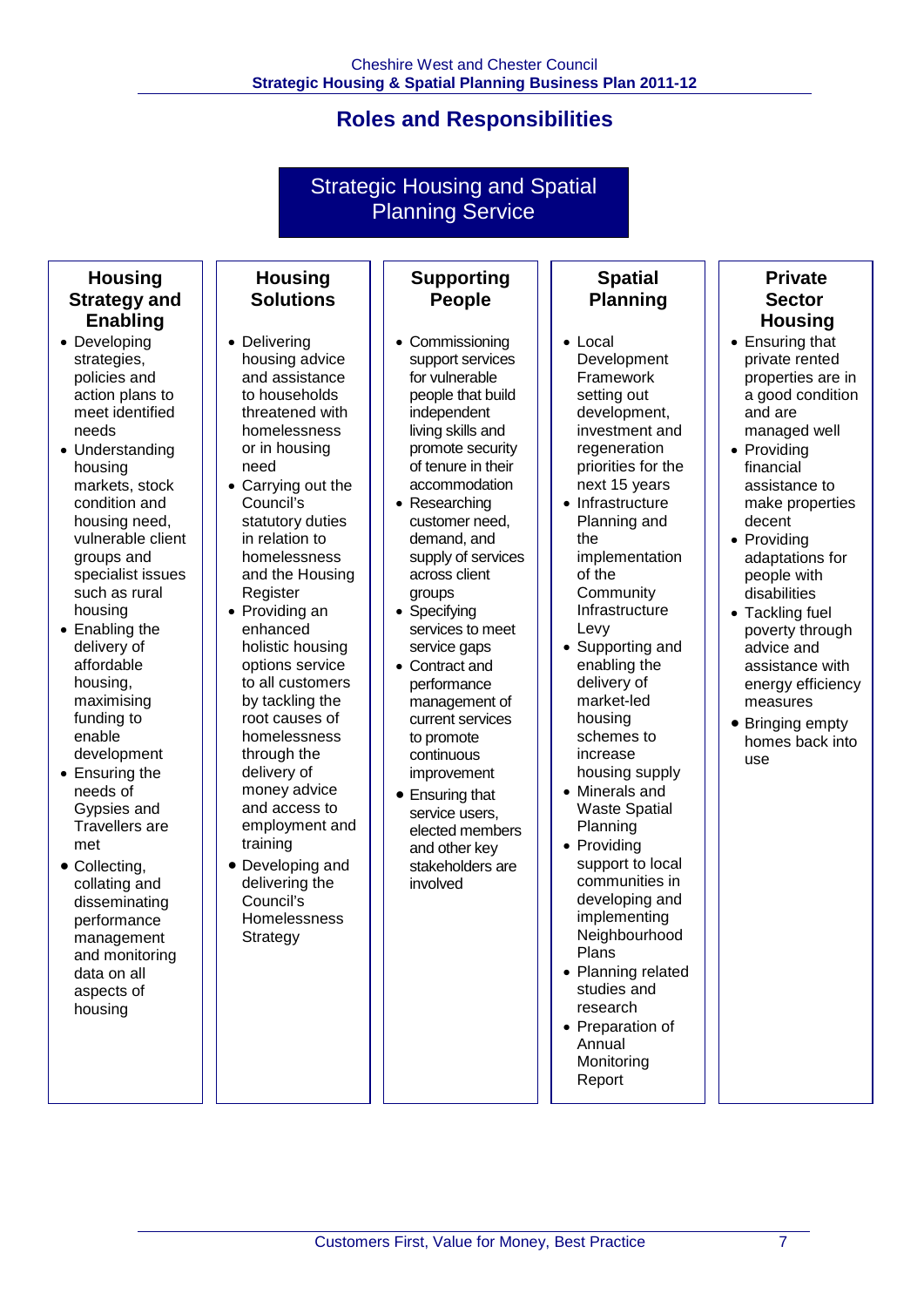# **4. Our Achievements 2010-11**

#### **Housing Strategy and Enabling Team Affordable Housing**

- Enabled the delivery of 306 affordable homes, of which 30 were in rural areas
- Expanded the range of affordable housing products and support to access housing, including a Financial Advisors list and intermediate rent products
- Developed a prioritised, deliverable Affordable Housing Programme for the future
- Commissioned and developed a Rural Housing Strategy alongside stakeholders and partners
- Updated the Strategic Housing Market Assessment (SHMA)
- Delivered the Public Land Initiative sites survey jointly with the Growth Point Team
- Secured the delivery of the Northgate Extra Care housing scheme with Arena Housing.

#### **Housing Strategy**

- Adopted an Affordable Warmth Strategy
- Published 2 Housing Market Reports
- Procured over £200,000 worth of research to ensure a robust evidence base including the *Supply and Condition of Older Persons and Supported Housing; Movers Survey; Proposals for delivery of affordable housing; Cheshire and Warrington Local Investment Plan; Changing Places: Housing and the new Local Enterprise Partnership in CWAC, Cheshire East and Warrington*
- Developed and adopted a Service Improvement Plan<br>• Developed a Service-specific Safequarding Policy Sta
- Developed a Service-specific Safeguarding Policy Statement and Procedure guide for both children and vulnerable adults
- Adopted a Performance Management Framework for the Service
- Completed a benchmarking exercise utilising the Housing Quality Network framework
- Progressed the Housing Management Project, including tenant and staff consultation, and publication of an OJEU notice in order to begin a procurement process that will ultimately result in the appointment of an excellent external housing management service provider and strategic housing partner, who will work with the authority to secure future service improvements for tenants and leaseholders living in the Council's housing stock, and be a key player in the delivery of the regeneration objectives for Ellesmere Port and Neston
- Completed a Service Improvement Plan and monitoring of its implementation.

#### **Gypsies and Travellers**

- Delivered improvements to conditions on the 'accepted encampment' at Ellesmere Port
- Introduced welcome pack on private sites, including a 'good neighbour' code
- Delivered Member training.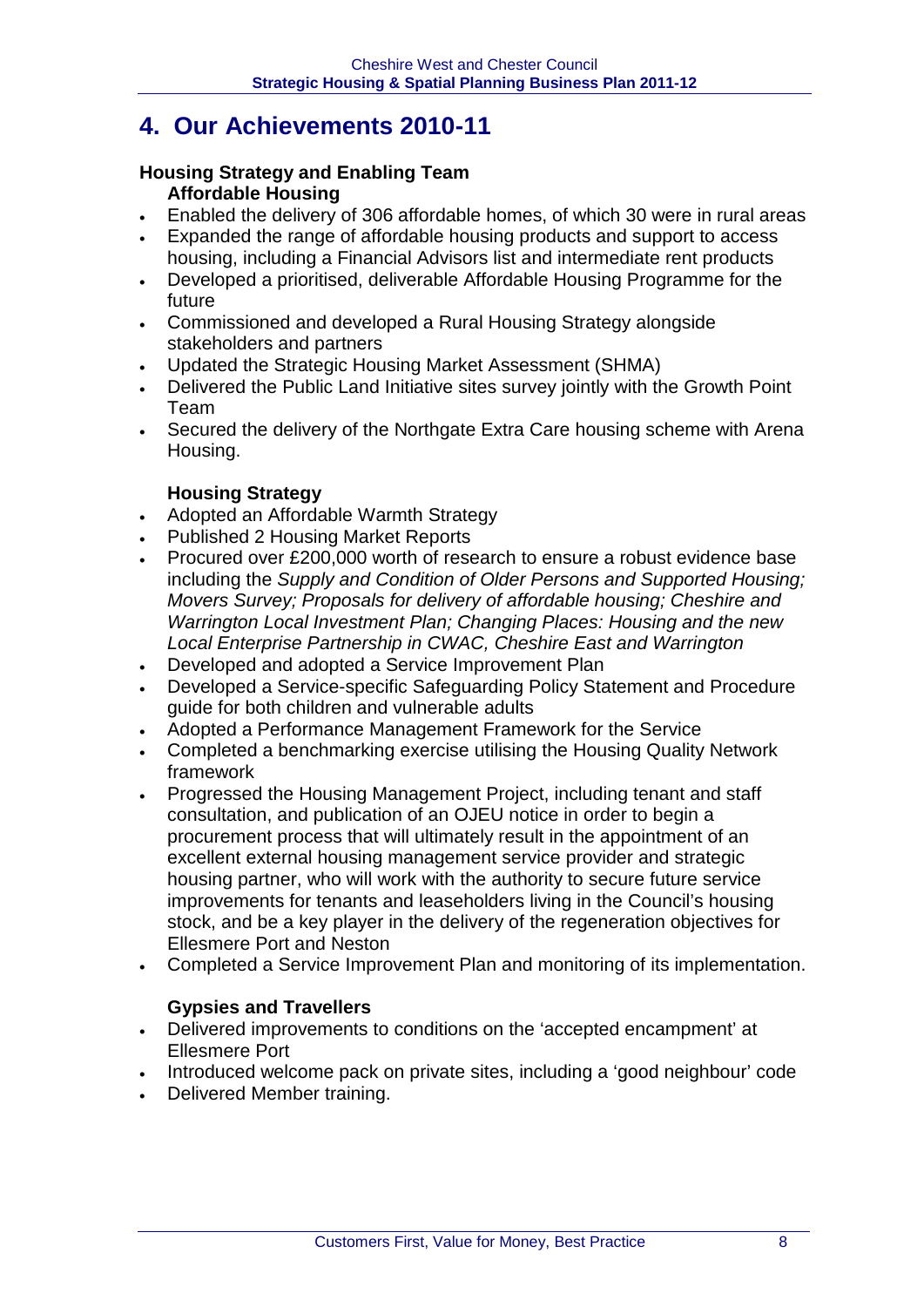#### **Housing Solutions Team**

• Won the Council's 'Team of the Year' award.

#### **Operational Team**

- 1775 households prevented from becoming homeless in 2010-11
- Reduced the use of temporary accommodation from 166 households in 2004 to 24 households in March 2011
- Reduced rough sleeping from eight in 2008 to one in 2010
- Worked with 46 entrenched rough sleepers trailing a 'personalised' approach
- Successfully delivered year two of the National Enhanced Housing Options Programme
- Resettled 72 offenders into accommodation
- 299 customer engaged with the Employment Mentoring Service, assisting 101 customers into employment, and 117 into training
- 295 customers positively engaged with the Money Advice Service.

#### **Development Team**

- Hosted the Council's first Homeless Conference
- Undertook a high profile publicity campaign to raise awareness of the services delivered
- Developed a comprehensive information pack on the Housing Options available
- Developed a services users action plan
- Developed and delivered a short course for partners on the Housing Solutions **Service**
- Provided three jobs from the Future Jobs Fund within the Housing Solution Team
- Developed a business case to ensure the future funding of the Enhanced Housing Options Programme
- Set up a dedicated rough sleeper hotline for members of the public to report rough sleeping.

#### **Private Sector Housing Team**

- Service leaflets produced and circulated around the Borough
- Held a series of publicity road-shows across the area
- Completed research into the Private Rented Sector
- Completed research into student housing
- Introduced IT mobile working.

#### **Housing Standards**

- 165 complaints dealt with and 96% responded to within 3 day target
- Repairs protocol established with Chester and District Housing Trust
- 3 Residential Property Tribunal appeals successfully defended
- All known licensable HMOs surveyed and remedial works actioned
- University owned and managed HMOs surveyed and remedial works actioned
- Cheshire Fire Safety Guide established
- Fire Safety Protocol adopted and agreed by Cheshire Fire Service and all Cheshire Local Authorities.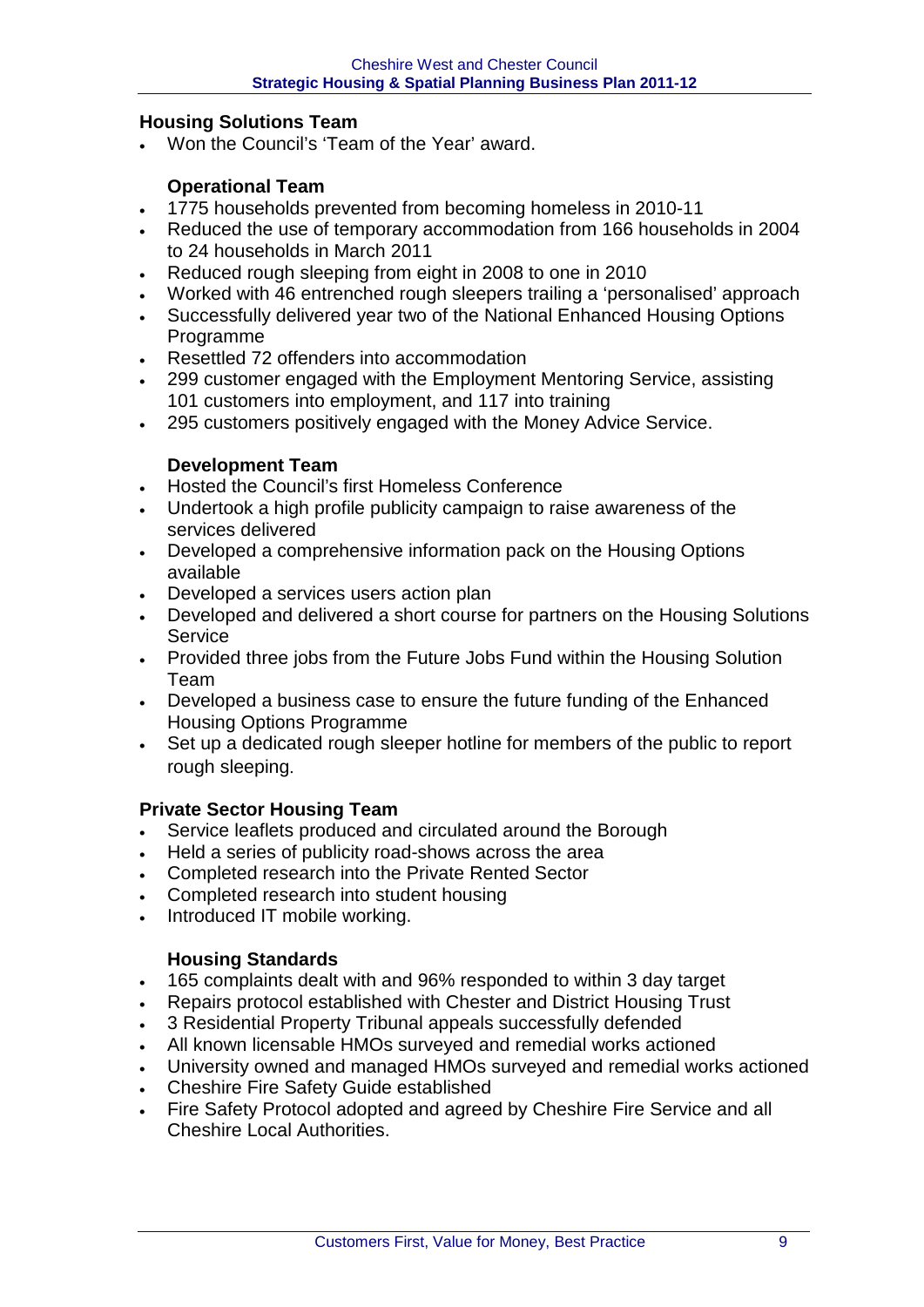#### **Home Assistance**

- Home Assistance Policy updated
- MOS roof replacement scheme completed in Little Sutton and Willaston
- Emergency Heating Scheme introduced
- Home Safety Grants introduced for urgent repairs
- Home Assistance Review commissioned
- Targeted assistance to rural areas
- Procedures aligned across CWAC
- Renewed Home Improvement Agency services across CWAC
- Disabled Facilities Grant management group established
- 81% of disabled facilities applicants assessed the service they received as very good
- 97% of disabled facilities applicants agreed that the adaptations provided had greatly improved their quality of life.

#### **Energy Efficiency**

- Successful bid of £7.2M of European funding for renewable technology project (CARE) across Cheshire and Warrington
- Pilot project established for energy advice and referrals for measures to individual householders in Grange Farm, Ellesmere Port
- Funding provided for an energy efficiency demonstration house in Blacon
- Affordable Warmth Strategy launched and multi-agency Steering Group established
- Tendered for 'Cheshire Warm and Cosy' delivery agent for free/low cost energy efficiency measures and advice across CWAC
- 419 grants given for energy efficiency and renewable energy.

#### **Empty Homes**

- Cheshire-wide Empty Homes group established
- CWAC Steering Group established to implement Empty Homes Strategy Action Plan
- 94 empty homes returned to use (target 55)
- 18 units of affordable housing provided through returning empty homes back into use
- Enforcement procedures established for Enforced Sale and Compulsory Purchase.

#### **Landlord Accreditation**

- Cheshire Landlord Accreditation Scheme established in partnership with Cheshire East and Warrington and launched Cheshire-wide
- Student Stamp established in partnership with University of Chester
- Common standards and documentation agreed through consultation with landlords
- 50 landlords accredited in CWAC representing 228 properties
- 42 Student Stamps issued
- 27 landlords completed professional training course
- Consultation Panel of Private Sector Landlords established
- Two newsletters and two forums provided for landlords.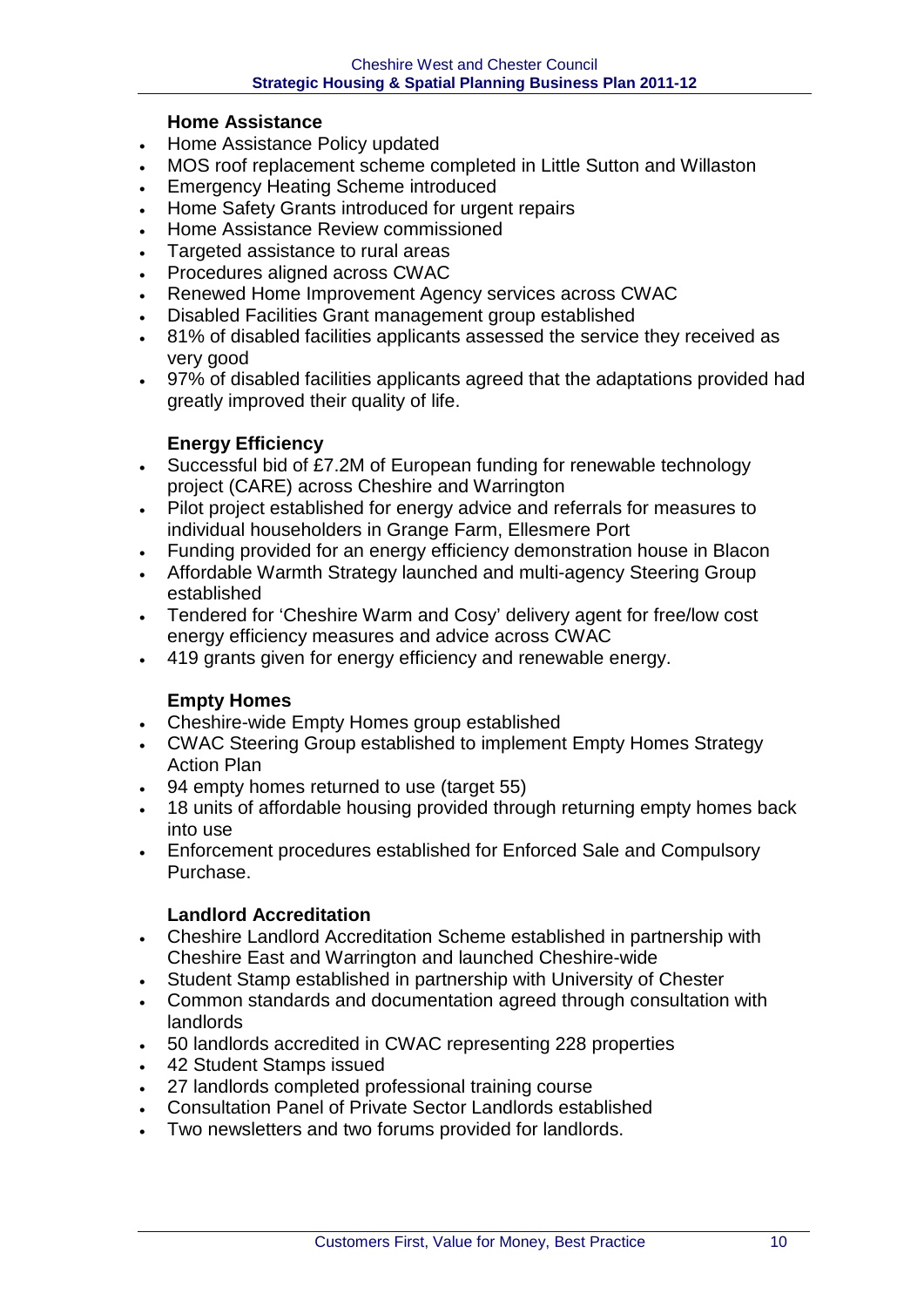#### **Supporting People Team**

- Successfully contract-managed 40 service providers delivering over 100 services to more than 6,000 vulnerable people in Cheshire West and Chester
- Managed and allocated a budget for housing-related support services of over £10 million
- Worked with the Department for Communities and Local Government and other Local Authorities to develop payment by results models for Supporting People services
- Improved the experience of customers and stakeholders through development of a single point of access to Supporting People services
- Comprehensive needs assessment completed covering all customer groups and broken down by local area
- Value for money and contract management framework developed with providers and rolled out across all services
- Profile of Supporting People raised within the Council and protection for the programme secured for three years
- Comprehensive assessment of safety completed for services across the whole programme
- Vision, values, principles and eligibility criteria for the programme established
- All services have a value for money self-assessment and service improvement plan in place
- Regular stakeholder newsletter established.

#### **Spatial Planning Team**

#### **Local Development Framework (LDF)**

- Core Strategy Issues and Options consultation completed (in excess of 2000 comments received)
- Growth Options consultation commenced (Chester, Ellesmere Port, Northwich, Winsford, Rural)
- Significant number of evidence base studies completed or nearing completion, including Strategic Housing Land Availability Assessment, Cheshire Retail Study Update, Open Space Audit, Biodiversity Study, Ellesmere Port Transport Model and Chester Transport Model update
- Significant contribution made to key regeneration projects including Ellesmere Port Regeneration Strategy, Chester Business Quarter, Chester One City Plan, Northwich Vision, Northgate, Newbridge Road, Ellesmere Port and Rofton Works, Hooton
- Frodsham Town Design Statement adopted as a Supplementary Planning Document (July 2010)
- Progressed a number of strategic housing sites including Winnington, Wincham and Ledsham Road, Ellesmere Port.

#### **Growth Point**

- Progressed a number of proposals through the Homes and Communities Agency's Public Land Initiative
- Supported the construction of the new Riversdale Bridge in Northwich through Growth Funding (£300,000)
- Joint work with Tarporley Parish Council to secure new housing provision
- Infrastructure Delivery Plan progressed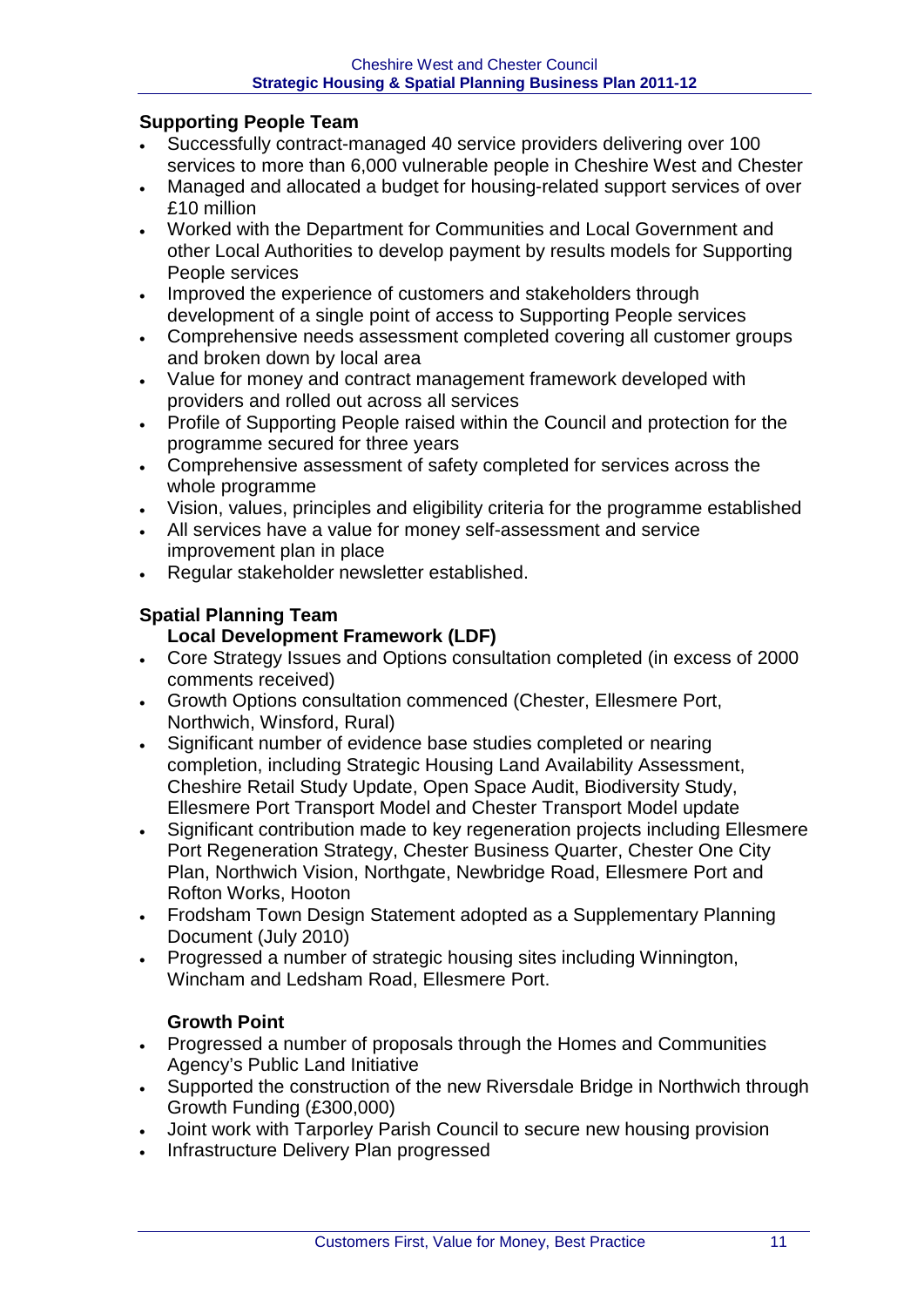• Achieved an allocation of £326,383 New Homes Bonus resources in its first year of delivery (2011-12 allocation).

#### **Minerals and Waste**

- Won an extended contract to provide the Technical Secretary to NW Regional Aggregates Working Party (NW RAWP) and prepared and published the NW RAWP 17th Annual Aggregate Supply Report
- Carried out a full mineral audit
- Ensured the policies of the Cheshire Replacement Waste Local Plan were 'saved' by the Secretary of State until such time as they are replaced by the future Development Plan Document policy
- Provided written internal guidance to policy and Development Management staff on interpretation and implementation of waste policies
- Worked with the Regional Technical Advisory Body (RTAB) and 4NW to produce the Annual Monitoring Report (AMR) and technical waste background documents for the sub-region.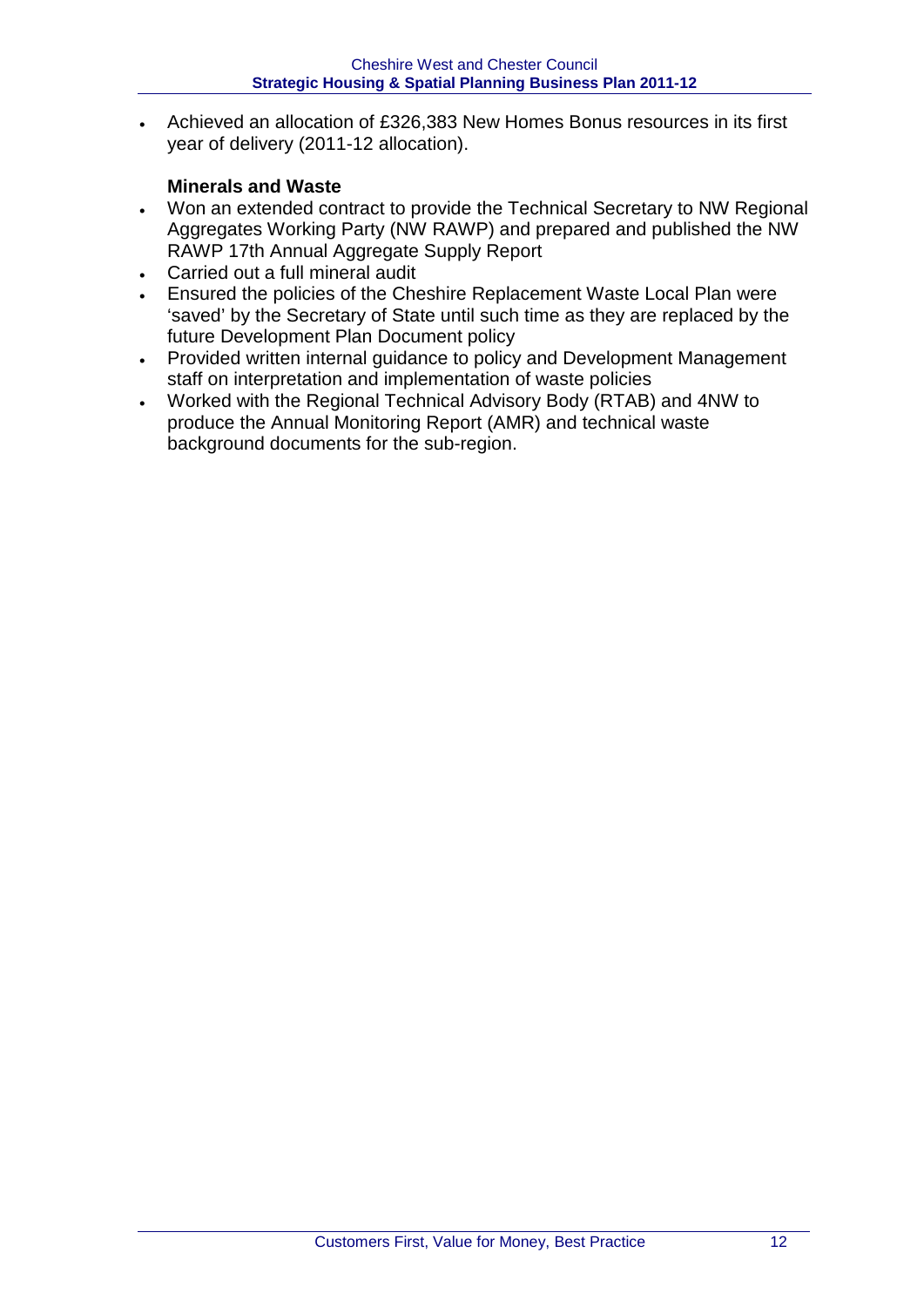# **5. Our Policy Challenges**

Since the election of the Coalition Government in May 2010, there have been a wide range of policy and resource changes announced by Government which have a significant impact upon housing and planning and affect the way in which we work. Many of the changes were announced in the Comprehensive Spending Review in October 2010 and the Decentralisation and Localism Bill in December 2010. There have also been a number of specific consultation documents published, including 'Local Decisions: A fairer future for social housing', the New Homes Bonus and Planning for Traveller Sites.

The reduction in resources available for housing and planning has been significant – the Regional Housing Board annual allocation to Local Authorities has gone, resulting in a loss of £1.3 million for Cheshire West and Chester. There has been a 79% cut in new funds available from the Homes and Communities Agency to fund new affordable homes and the framework for investment in new affordable housing has radically changed. In planning terms, the Housing and Planning Delivery grant and Growth Point revenue grants have also gone and there will be no further capital funds available for the Growth Point programme. The reduction in resources will also impact upon individual residents living in the Borough through changes to Housing Benefit eligibility criteria.

This national picture sets the scene for the local challenges that we face as a Service which are outlined below.

#### **Housing Strategy & Enabling**

**Gypsy and Traveller sites** – site provision is now a matter for local determination in accordance with local assessment of need and the priorities set by the Local Authority. Challenges remain due to the contentiousness of the issue and the need for strong leadership.

**Customer profiling** – we recognise the need to do more to understand the needs and aspirations of our customers. To achieve this we need to make better links with Access and Customer Care Group and work closely with our Research and Intelligence department in order to establish a baseline of information already available.

**New affordable homes** – there are challenges for the delivery of new affordable homes within the new HCA funding regime. The development of a policy framework is already in hand but there are likely to be low levels of delivery in 2012-13. The policy framework will include use of council owned land and New Homes Bonus resources for housing, the development of a Cheshire Consortium of Registered Providers and consideration of a Cheshire development company, all of which provide significant challenges to the Authority in terms of delivery.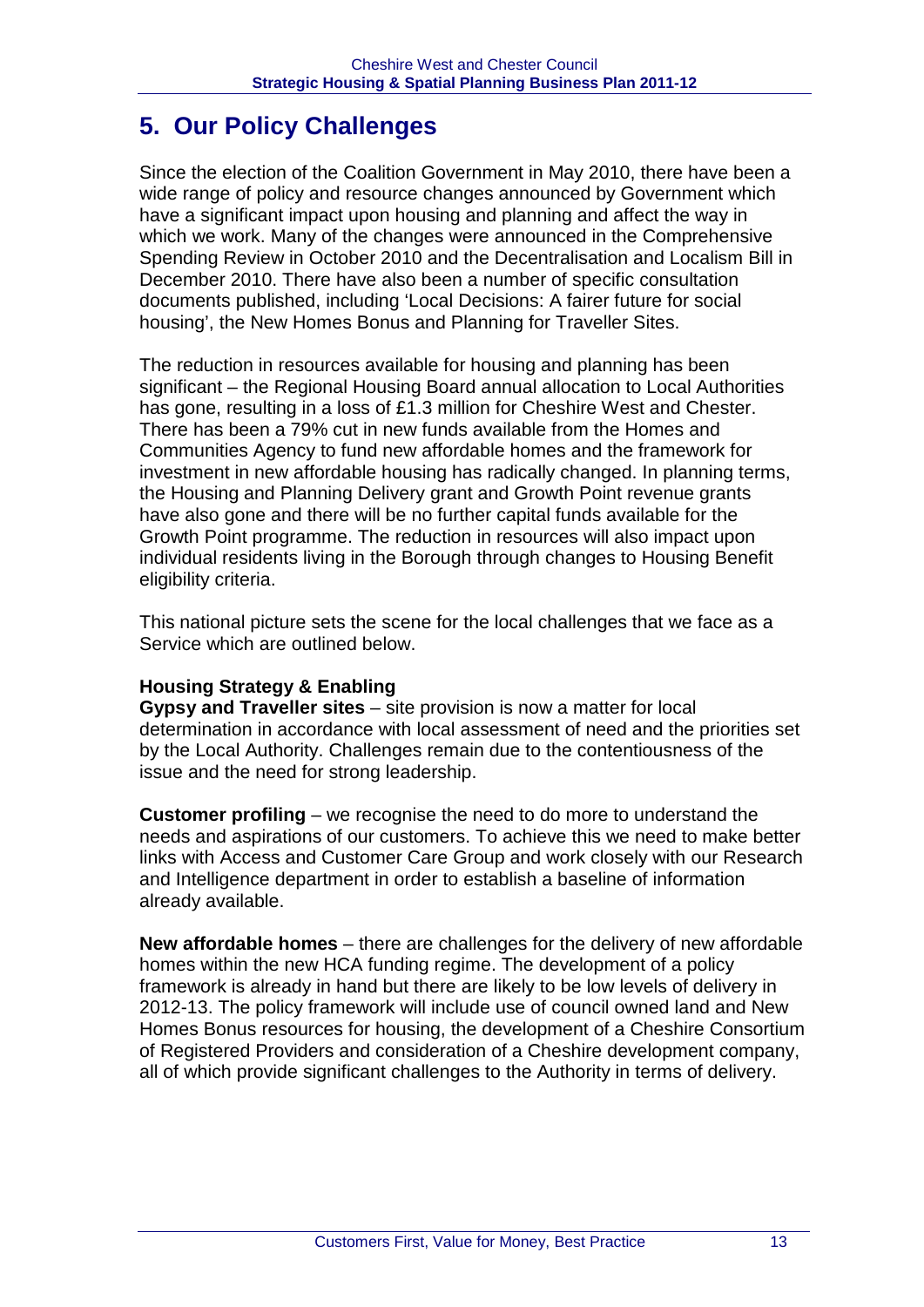#### **Spatial Planning**

**Increasing housing supply** - there are significant challenges around housing delivery and there is a critical need to increase the supply of market and affordable homes. However, the property market remains weak and we are seeing a substantial reduction in public funding to support housing delivery, particularly affordable housing. There will be no further Housing and Planning Delivery Grant or Growth Point funding from Government. These are being replaced with new sources of finance such as the New Homes Bonus and Community Infrastructure Levy (CIL). The Council will need to be alive to these opportunities and continue to work proactively with developers. More innovative ways will be needed to secure more affordable housing provision.

**Planning reform** - the Government is implementing radical changes to the planning system through the Localism Bill. It includes the introduction of Neighbourhood Plans and the abolition of Regional Strategies. In addition, the current raft of national planning policy will be replaced by a single, consolidated National Policy Framework which is expected to be published in draft in March 2012. These changes have implications for the Core Strategy and other Local Development Framework documents. They may have to now include policy detail that will, in future, be absent at a national or regional level. In addition, the Core Strategy will need to reflect the emergence of neighbourhood planning. One issue is how necessary development which is viewed as undesirable by local communities, and development to serve the wider strategic needs of the Borough, will be planned for.

#### **Housing Solutions**

**Increasing numbers of Service Users** - the current economic climate has lead to an increase in the number of households approaching the Housing Solutions service. It is anticipated that both government policy changes and the impact of the economy on the housing market will lead to a further increase in the number of households requiring assistance from the Housing Solutions service.

**Social Housing Changes** - the changes to social housing detailed in the consultation paper 'Local Decisions: A fairer future for social housing' will have an impact on our allocation policies, Choice Based Lettings and strategic housing tenancy policy, impacting upon the work of the team and the supply of social housing.

#### **Private Sector Housing**

**Making private sector homes decent –** a Private Sector Stock Condition Survey highlighted the number of non-decent houses occupied by vulnerable households across CWAC. The Private Sector Housing Team will actively target services to the areas where these numbers are greatest.

**Reducing the number of long term empty homes** – the Private Sector Housing Team will develop a proactive approach to reducing the number of long term empty homes in the borough to address the problems of nuisance and blight as well as making a positive contribution to the New Homes Bonus.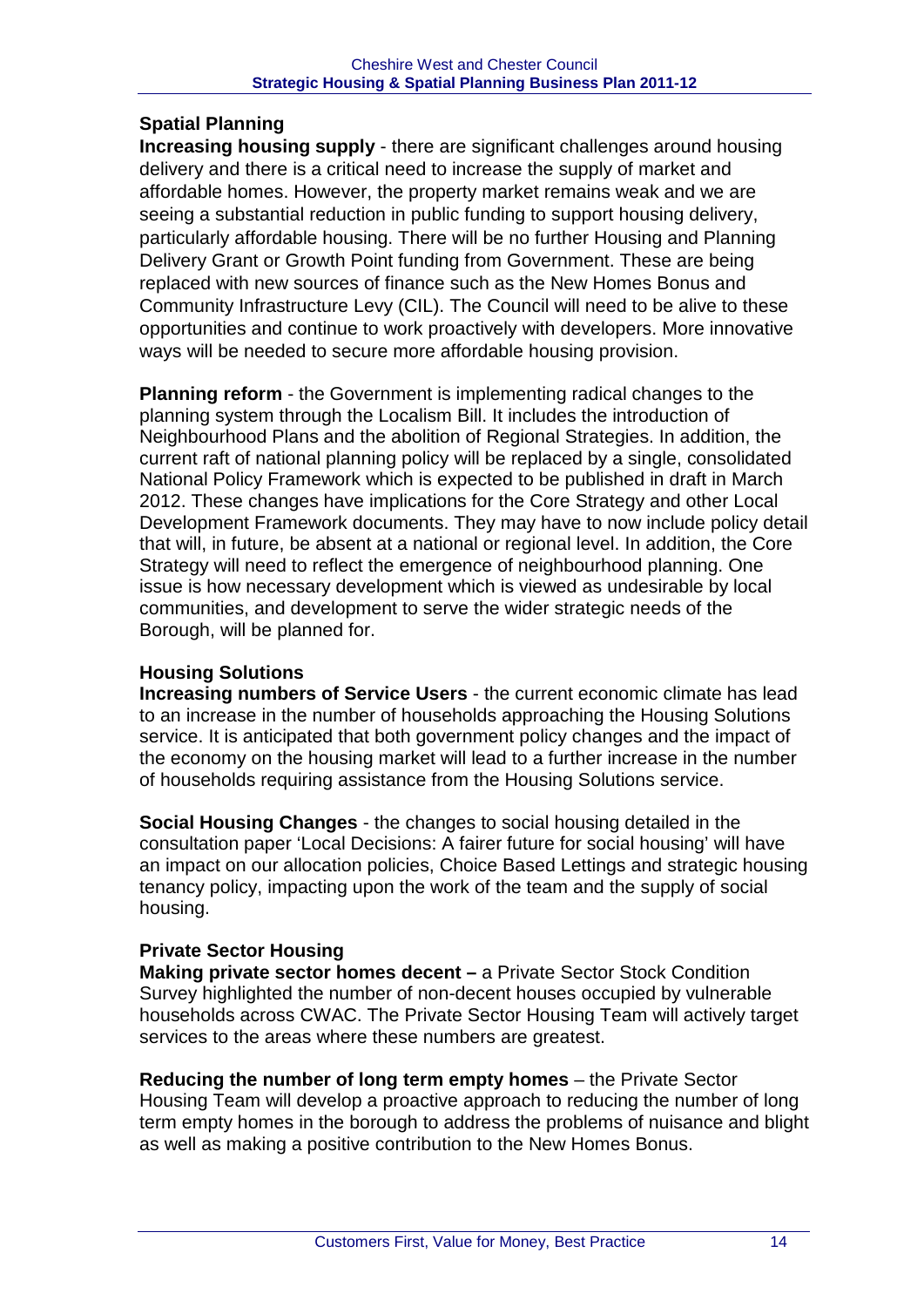**Student housing –** there are challenges to manage the issues in relation to student housing in order to address the proliferation of student properties in Chester City centre and to work proactively with the University of Chester to manage the quality, quantity and location of student accommodation.

#### **Supporting People**

**Mismatch between needs and resources -** Supporting People's hypothecated allocation within the Council's formula grant has fallen significantly and is no longer ring-fenced. Supporting People has to make the business case for housing-related support and position the programme effectively as a hub for the commissioning of preventative services for vulnerable people. Through strategic review, commissioning and contract management, the Supporting People team must ensure services are remodelled to target those most in need with effective and value for money services.

**Payment by results -** Supporting People has a value for money framework that takes account of performance, quality, satisfaction, and price. However, the Coalition Government policy is to encourage payment by results. Cheshire West and Chester will take part in a pilot of payment by results in the context of Supporting People. This will clearly demonstrate value for money and contract payments will be proportionate to service effectiveness.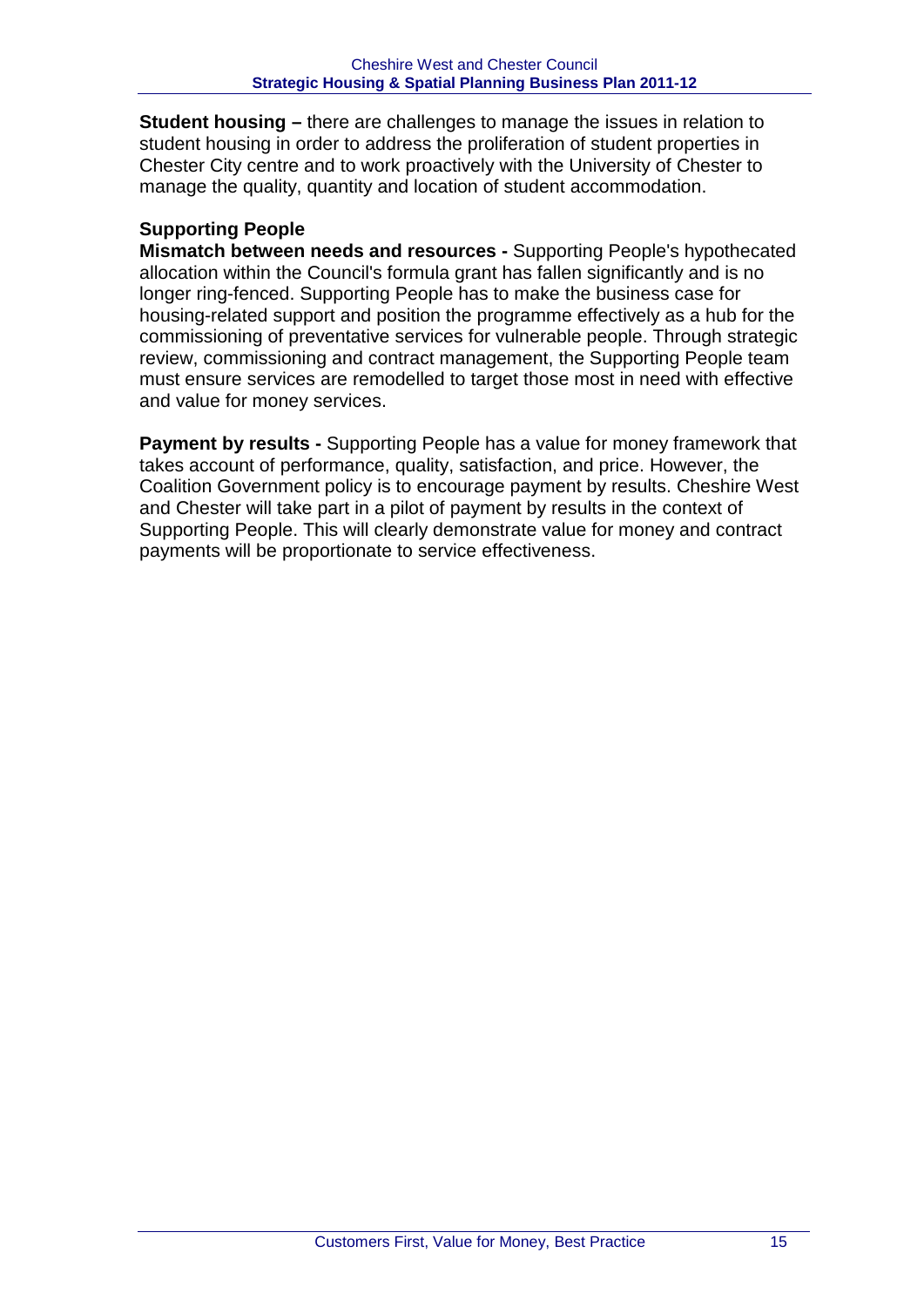# **6. Our Priorities 2011-12**

Our Service priorities for 2011-12 are based upon the challenges set out in Section 5 above and aim to address the risks we have identified as a result of national policy changes; these risks are:

- A reduction in the numbers of new affordable homes built
- A reduction in the supply of new housing
- An increase in demand for housing for rent from the Council and Registered Providers
- An increase in demand for Housing Solutions services
- An increasing number of households living in unsuitable and unsettled accommodation
- An increase in the shortfall of affordable homes (currently 1300 homes per year)
- A reduction in the Council's ability to assist vulnerable households in nondecent accommodation, including the elderly and disabled and those on low incomes
- Failure to respond to the Government's changing policy agenda in terms of housing and planning reform.

# **Cross Cutting Priority Themes**

#### **Customer First**

• Develop customer profiling in order to better understand the needs and aspirations of our customers.

#### **Service Improvement**

• Ensure continuous improvements in service delivery through the active management and monitoring of the Service Improvement Plan

#### **Equality and Diversity**

• Progress delivery of the Service's contribution to delivery of the Council's corporate equality objectives as outlined in Appendix 2 of this document.

#### **Value For Money**

- Continue to benchmark our services, costs and outcomes against similar Local Authorities and investigate the most efficient ways of providing an excellent service
- Investigate further ICT applications to reduce our cost base and maintain and improve our services
- Contribute to corporate efficiency targets over the next three years by increasing fees and charges proportionately; reviewing our service delivery models where appropriate; and reviewing the overall efficiency and effectiveness of each of our five service areas.

#### **Housing Strategy & Enabling**

• Develop a Housing Delivery and Investment Strategy in order to address the supply of new market and affordable housing to meet needs and support economic growth. This will involve working across the Cheshire and Warrington sub-region, continuing to develop our evidence base, establishing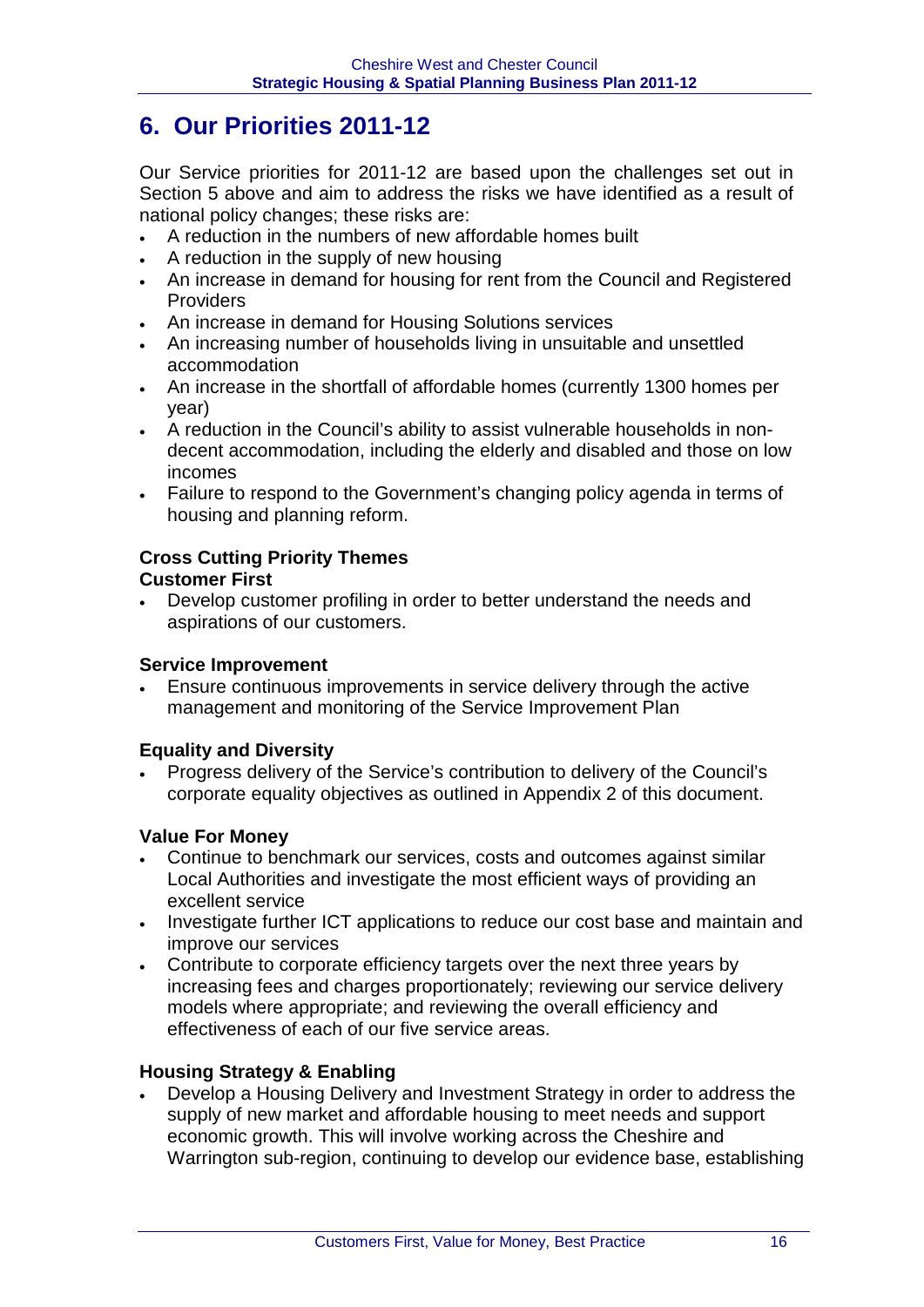the Council's offer, aligning with RP programmes and resources and consideration of appropriate delivery mechanisms

- Work with RPs, developers, the HCA and other Council teams to ensure the delivery of new market and affordable housing schemes in the short-term
- Complete the second Local Investment Plan for Cheshire and Warrington in order to establish the housing 'offer' to support the economic ambitions of the Local Enterprise Partnership
- Undertake a robust review of the housing policy framework to ensure action plans are being delivered, identify gaps and demonstrate that we are making a difference
- Continue work to meet the accommodation needs of Gypsies and Travellers.

#### **Spatial Planning**

- Local Development Framework Core Strategy Publication of preferred Options Paper March 2012
- New Approach to Major Planning Scheme Negotiations Senior development team established by March 2012
- Enabling Delivery (1) Growth Point funding committed (2) Major development schemes progressed to planning commitments (3) Gypsy and Traveller sites progressed to planning commitments (subject to member approval) (4) Ongoing planning advice and input to the four regeneration areas
- Planning Reform Implementation locally of the Coalition Government's planning policy reforms. Progress Neighbourhood Planning including Front Runner with Tattenhall and District Parish Council.

#### **Supporting People**

- Conduct a three year programme of strategic review and service remodelling in accordance with the priorities identified in the needs assessment and the commissioning plan
- Conduct a joint review of learning disability services with Adult Social Care colleagues
- Produce a five-year commissioning and budget plan for the consideration and approval of the Commissioning Body and the Council
- Raise the political, corporate, and public profile of Supporting People
- Implement a single point of access and referral for Supporting People services.

#### **Housing Solutions**

- Redesign the Housing Solutions service following the recommendations from the options appraisal, ensuring consistent service delivery
- Implement changes introduced by the Localism Bill as indicated within the Local Decisions paper, including the introduction of a Strategic Tenancy Policy
- End rough sleeping by 2012
- Tackle the root causes of homelessness
- Prevent homelessness arising as a result of the current economic climate and changes to the welfare system
- Improve access to housing solutions service through the use of technology.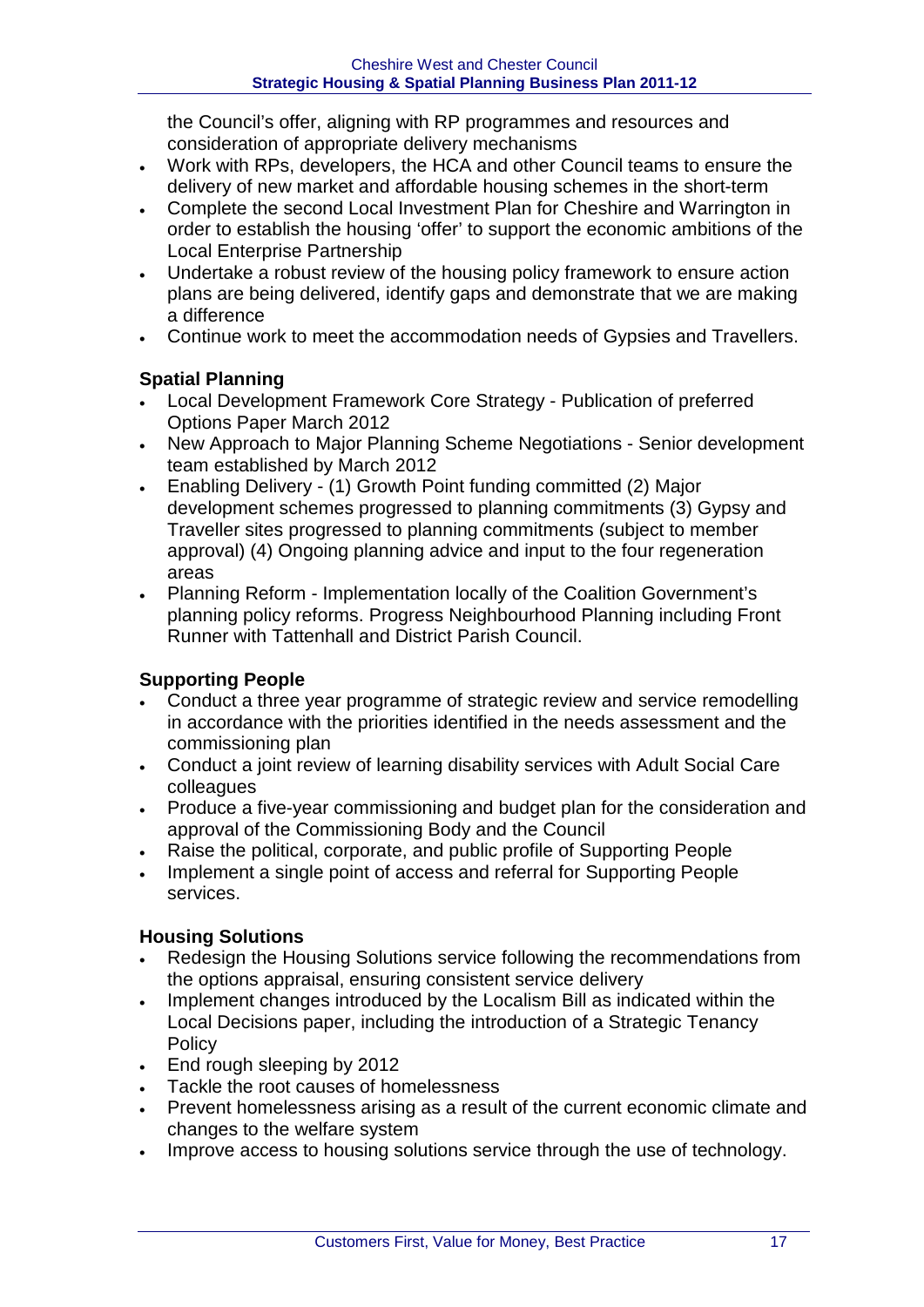#### **Private Sector Housing**

- Improve the efficiency and effectiveness of Home Assistance and Housing Standards activity through service reviews
- Provide a coordinated approach to energy efficiency measures and advice to residents across CWAC
- Commission a Home Improvement Agency service for CWAC from 2012 to assist in the delivery of Disabled Facilities Grants and the Decent Homes Programme
- Sustain the momentum and impact of the Cheshire Landlord Accreditation Scheme, improving incentives and benefits and increasing membership
- Maximise the return of long term empty homes back into use through proactive measures.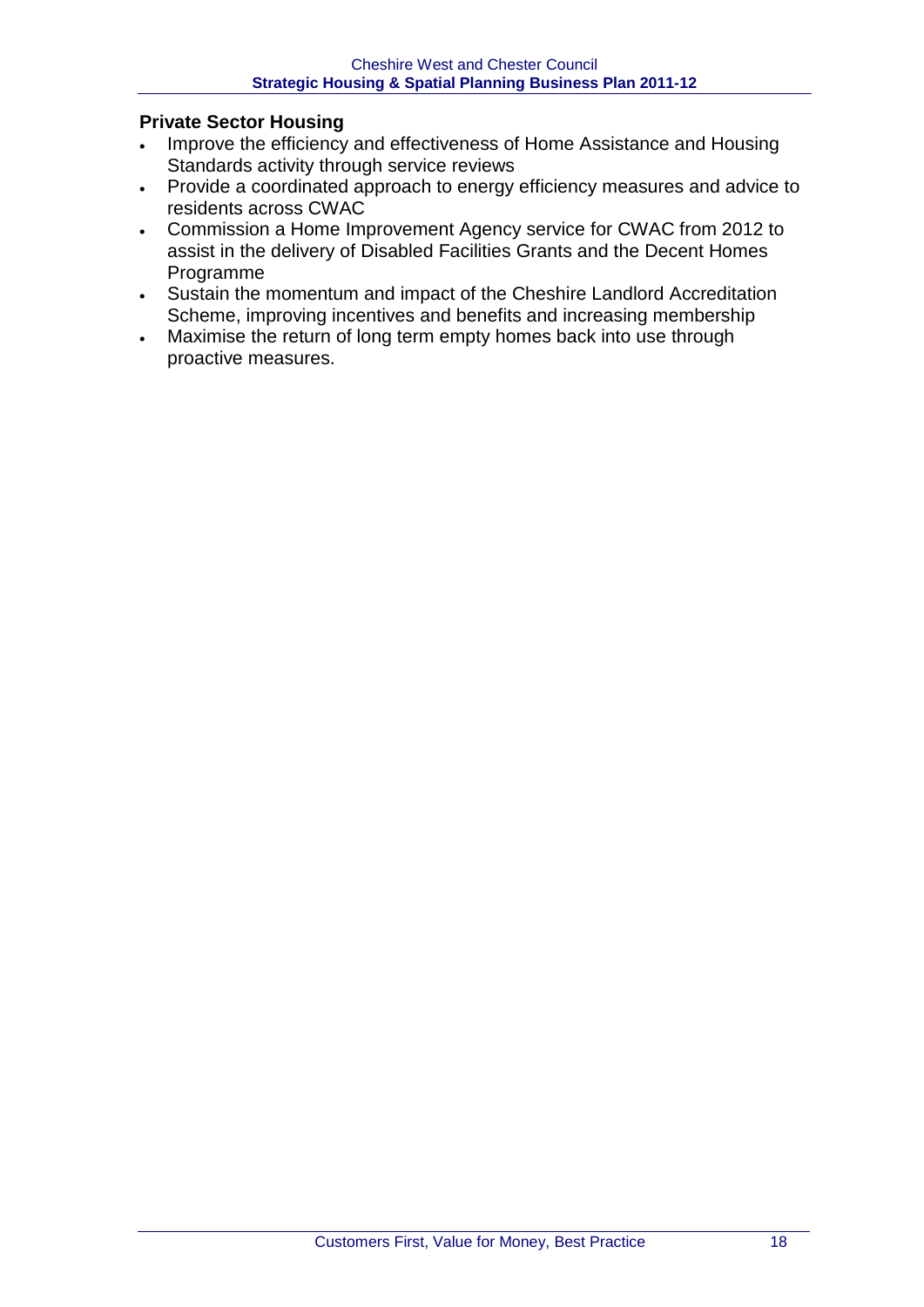# **7. Our Approach to Performance Management**

The Strategic Housing and Spatial Planning Service Management Team has improved its Performance Management Framework for 2011-12. The Framework is based on the principles of the plan-do-review-revise framework

- Plan based on current performance, prioritise what needs to be done, identify actions that need to be taken and plan for improvement using appropriate measures and targets
- Do make sure the proper systems and processes are in place to support improvement, take appropriate action, manage risk and help people to achieve better performance
- Review understand the impact of our actions, review performance, speak to users and stakeholders about their experience of performance
- Revise use the lessons learned from the review to change what we do so that future actions are more efficient and effective.

This framework emphasises that performance management should be embedded in everything that we do and that it is a continuous process.

In order to improve our performance management during 2011-12 we will **C**hallenge our performance against – **C**ustomer, **C**ost and **C**redibility. Our actions to achieve this are:

- to consult with stakeholders on targets
- to further investigate the results of the benchmarking exercise
- to make contact with similar good value for money Councils
- to improve Management Team liaison with the Performance Manager

| <b>Performance Measure</b>                     | <b>Frequency</b>                                                        | <b>Meeting</b>                                                                                                               |
|------------------------------------------------|-------------------------------------------------------------------------|------------------------------------------------------------------------------------------------------------------------------|
| Corporate Plan                                 | Annually through                                                        | Corporate Management                                                                                                         |
| monitoring                                     | <b>Corporate Policy Team</b>                                            | Team                                                                                                                         |
| <b>Directorate Business</b><br>Plan monitoring | Quarterly through<br>Corporate Policy Team                              | Regeneration and<br><b>Culture Management</b><br>Team                                                                        |
| Strategic Housing and                          | Half-yearly and at third                                                | Strategic Housing and                                                                                                        |
| <b>Spatial Planning</b>                        | quarter stage through                                                   | <b>Spatial Planning</b>                                                                                                      |
| <b>Business Plan monitoring</b>                | <b>Strategic Housing Team</b>                                           | <b>Management Team</b>                                                                                                       |
| Corporate Performance<br>measures              | Quarterly through<br>Performance Manager,<br><b>Performance Tracker</b> | Regeneration and<br><b>Culture Management</b><br>Team<br>Strategic Housing and<br><b>Spatial Planning</b><br>Management Team |
| <b>Local Performance</b>                       | Monthly where possible,                                                 | Regeneration and                                                                                                             |
| Indicators (LPIs)                              | quarterly and annually                                                  | <b>Culture Management</b>                                                                                                    |

The table below shows how performance is monitored: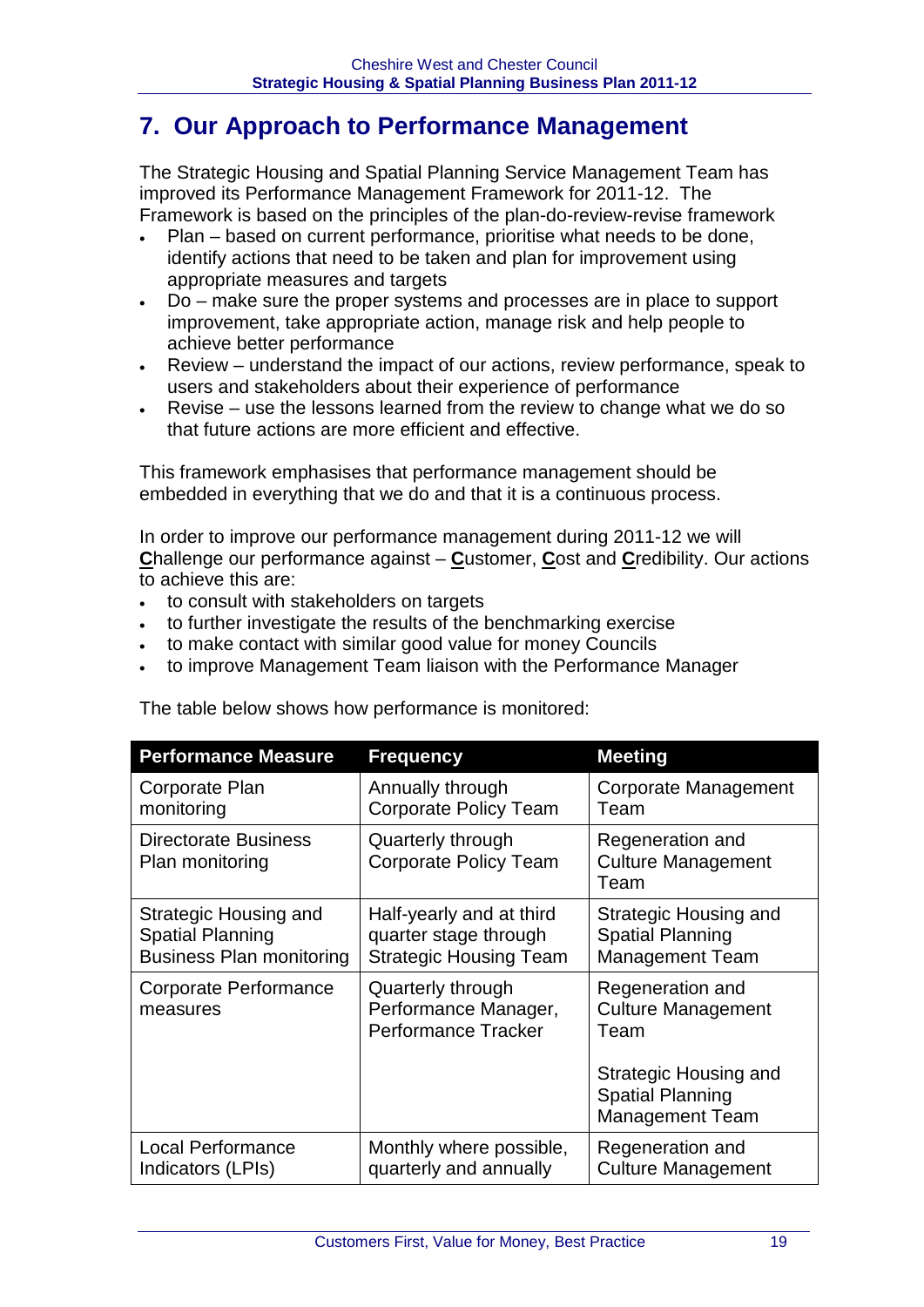| <b>Performance Measure</b>                                                                              | <b>Frequency</b>                                              | <b>Meeting</b>                                                                     |
|---------------------------------------------------------------------------------------------------------|---------------------------------------------------------------|------------------------------------------------------------------------------------|
| monitoring                                                                                              | through Performance<br>Manager, Performance<br><b>Tracker</b> | Team<br>Strategic Housing and<br><b>Spatial Planning</b><br><b>Management Team</b> |
| <b>SH&amp;SP Service</b><br>Improvement Plan (SIP)                                                      | Quarterly                                                     | Strategic Housing and<br><b>Spatial Planning</b><br><b>Management Team</b>         |
| <b>Sub-Regional Housing</b><br>Strategy                                                                 | Annual                                                        | Cheshire and Warrington<br><b>Housing Alliance</b>                                 |
| Other key housing<br>related strategies e.g.<br>Affordable Warmth<br>Strategy, Homelessness<br>Strategy | Quarterly                                                     | Appropriate Stakeholder<br>and partner Steering<br>Groups                          |
| Individual performance                                                                                  | Bi-annually                                                   | Individual appraisal                                                               |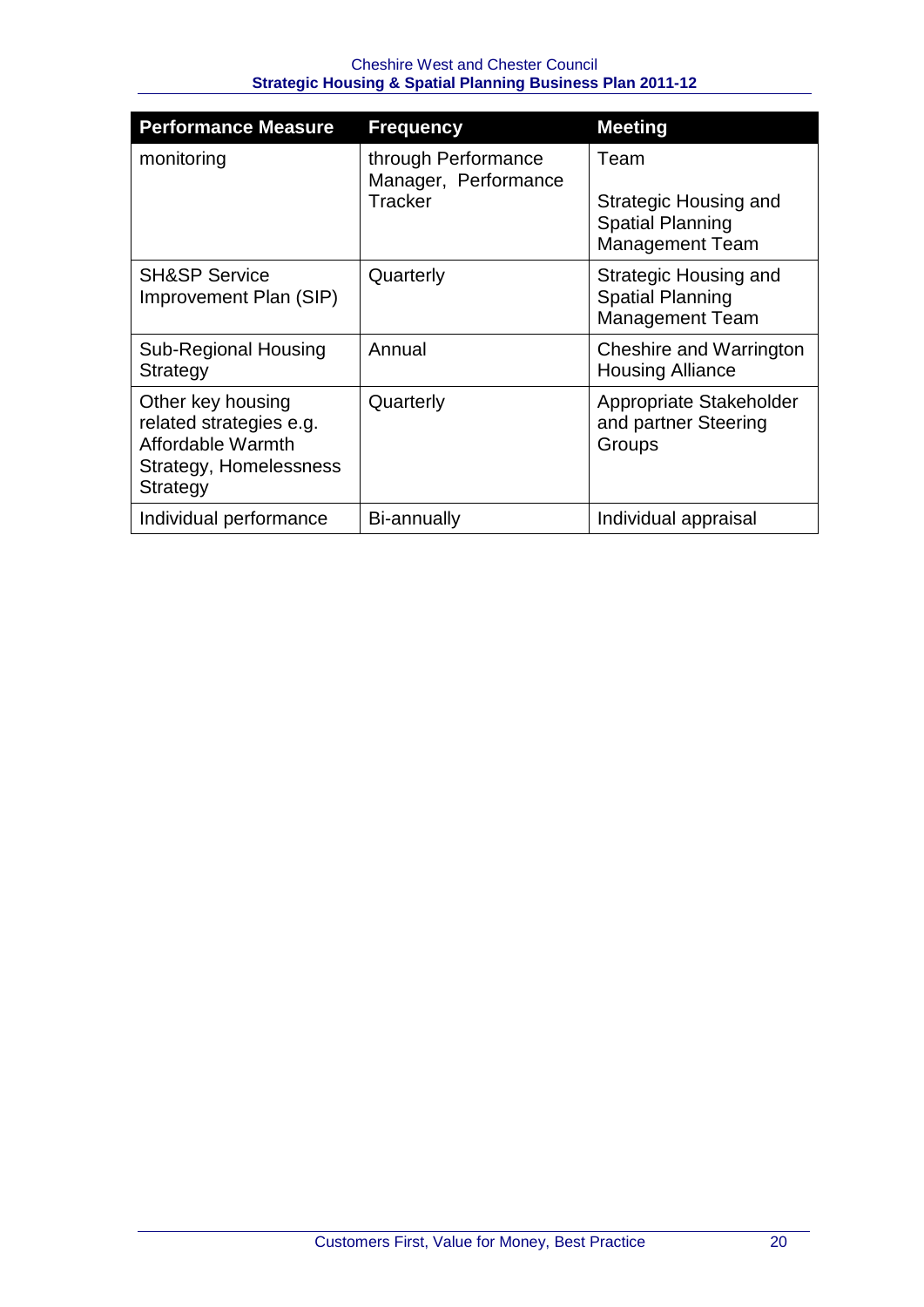The following tables show Strategic Housing and Spatial Planning's performance results for 2010-11 and give an explanation where there is under-performance.

#### **Strategic Housing & Spatial Planning National Performance Indicator Set Results 2010-11**

| <b>NI</b> | <b>Title</b>                                                                                                                                             | <b>Baseline 2008-09</b>                                                 | <b>Result</b><br>2009-10                                                                       | <b>Target</b><br>2010-11                                                            | <b>Result</b><br>2010-11                  |
|-----------|----------------------------------------------------------------------------------------------------------------------------------------------------------|-------------------------------------------------------------------------|------------------------------------------------------------------------------------------------|-------------------------------------------------------------------------------------|-------------------------------------------|
| 141       | Percentage of vulnerable<br>people achieving<br>independent living                                                                                       | Not available - County<br>Council could not split<br>data East and West | 77.2%<br>☑                                                                                     | 73%                                                                                 | 71.5%<br>図                                |
| 142       | Percentage of vulnerable<br>people who are supported<br>to maintain independent<br>living                                                                | Not available - County<br>Council could not split<br>data East and West | 98.88%<br>⊠                                                                                    | 98.7%                                                                               | 98.7%<br>☑                                |
| 154       | Net additional homes<br>provided                                                                                                                         | 723                                                                     | 733<br>☑                                                                                       | 674                                                                                 | 654<br>⊠                                  |
| 155       | Number of affordable<br>homes delivered (gross)                                                                                                          | 215                                                                     | 385<br>☑                                                                                       | 330                                                                                 | 306<br>⊠                                  |
| 156       | Number of households<br>living in temporary<br>accommodation                                                                                             | 26                                                                      | 22<br>$\overline{\mathsf{M}}$                                                                  | 49                                                                                  | 24<br>$\triangledown$                     |
| 158       | Percentage of non decent<br>Council homes                                                                                                                | 28.34%                                                                  | 28.06%<br>☑                                                                                    | 35%                                                                                 | 35%<br>(provisional)<br>⊠                 |
| 159       | Supply of ready to develop<br>housing sites                                                                                                              | 100.09%                                                                 | 92%<br>図                                                                                       | 102%                                                                                | Result due<br>Summer<br>2011              |
| 187       | Tackling fuel poverty -<br>percentage of people<br>receiving income based<br>benefits living in homes<br>with a low and high energy<br>efficiency rating | Baseline to be<br>established 2009 -10                                  | <b>Baseline</b><br>established<br>2009 - 10<br>$SAP < 35 =$<br>6.13%<br>$SAP > 65 =$<br>38.45% | 0.25%<br>reduction<br>in $SAP <$<br>35 and<br>2.00%<br>increase<br>in $SAP >$<br>65 | Not collected<br>due to<br>deletion of NI |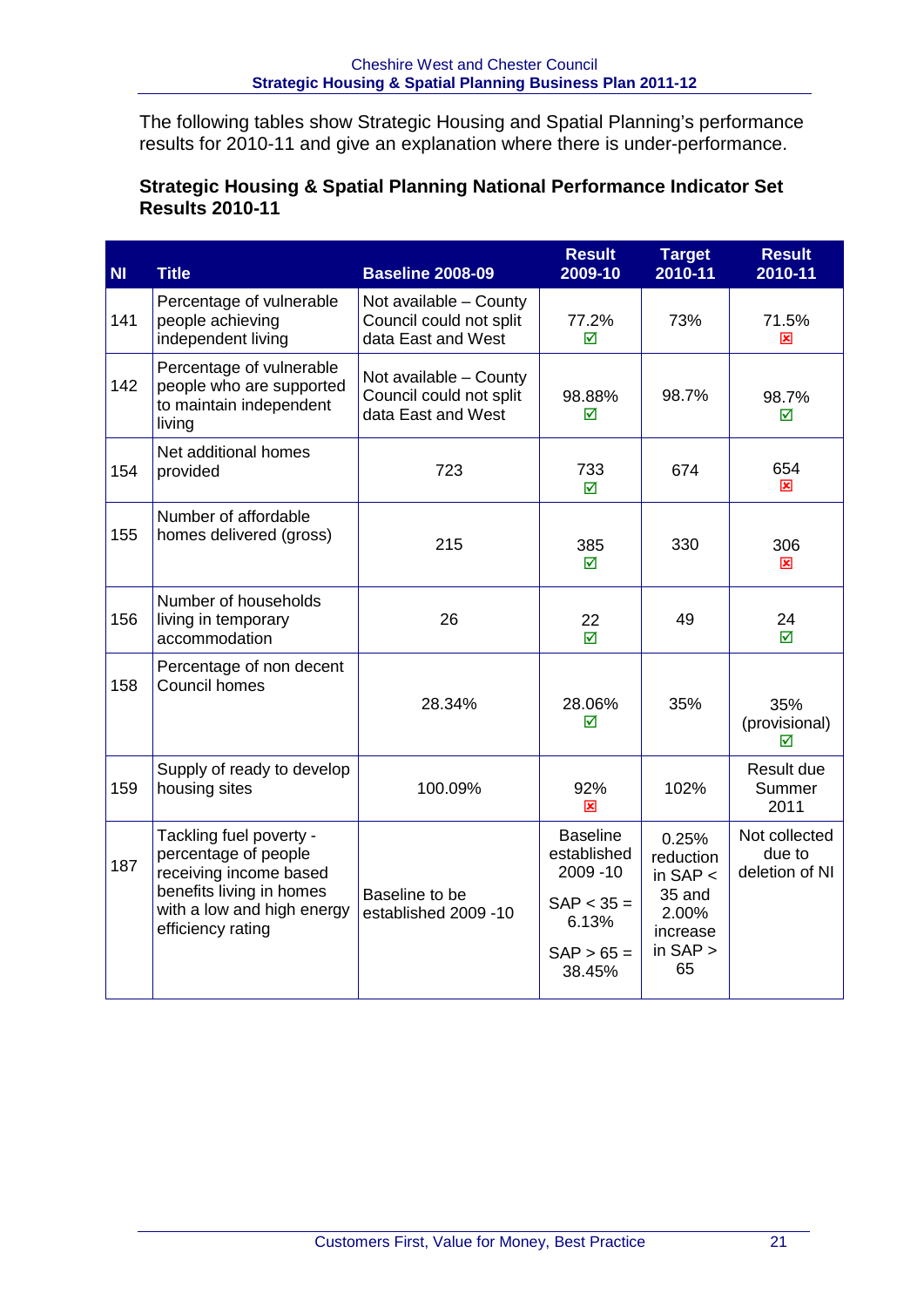#### **Strategic Housing & Spatial Planning Local Indicator Set – Results 2010-11**

| <b>Local</b><br><b>PIs</b> | <b>Title</b>                                                                                                                                                                                                                                                   | <b>Baseline</b><br>2008-09 | <b>Result</b><br>2009-10                 | <b>Target</b><br>2010-11 | <b>Result</b><br>2010-11      |  |
|----------------------------|----------------------------------------------------------------------------------------------------------------------------------------------------------------------------------------------------------------------------------------------------------------|----------------------------|------------------------------------------|--------------------------|-------------------------------|--|
|                            | <b>Private Sector Housing</b>                                                                                                                                                                                                                                  |                            |                                          |                          |                               |  |
| LPI <sub>1</sub>           | Housing - Number of empty<br>properties brought back into<br>use                                                                                                                                                                                               | 67                         | 44<br>図                                  | 55                       | 94<br>$\overline{\mathsf{M}}$ |  |
| LPI <sub>2</sub>           | Housing - Number of non-<br>decent private sector<br>properties made decent                                                                                                                                                                                    | 762                        | 113<br>$\overline{\mathbf{x}}$           | 150                      | 194<br>☑                      |  |
|                            | <b>Housing Solutions</b>                                                                                                                                                                                                                                       |                            |                                          |                          |                               |  |
| LPI <sub>3</sub>           | Total number of households<br>placed in Bed & Breakfast                                                                                                                                                                                                        | 31                         | 6<br>$\overline{\mathbf{M}}$             | 12                       | 59<br>図                       |  |
| LPI <sub>4</sub>           | The average number of<br>people sleeping rough on a<br>single night using the<br>number of rough sleepers<br>found on hotspot counts<br>divided by the number of<br>hotspot counts completed<br>during the month                                               | 5                          | $a)$ 1<br>b) $2$<br>☑                    | 3                        | 0.4<br>☑                      |  |
| LPI <sub>5</sub>           | Number of households who<br>considered themselves<br>homeless, who approached<br>the local housing authority's<br>housing service(s), and for<br>whom housing advice<br>casework intervention<br>resolved the situation,<br>according to the P1E<br>definition | 957                        | 1181<br>☑                                | 1200                     | 1775<br>☑                     |  |
|                            | <b>Supporting People</b>                                                                                                                                                                                                                                       |                            |                                          |                          |                               |  |
| LPI <sub>6</sub>           | The percentage correlation<br>between the ethnicity of<br>service users and the<br>ethnicity of the local<br>population                                                                                                                                        | Data not<br>available      | 0.29%<br><b>Baseline</b><br>established  | Targets not<br>set       | 2.40%                         |  |
| LPI <sub>7</sub>           | The percentage of people<br>who remain in short term<br>services beyond the date<br>agreed and scheduled for<br>them to move into rented<br>accommodation.                                                                                                     | Data not<br>available      | 33.4%<br><b>Baseline</b><br>established  | Targets not<br>set       | 8.67%                         |  |
| LPI <sub>8</sub>           | The percentage of places<br>available for users requiring<br>multiple support (to capture<br>those with complex needs)                                                                                                                                         | Data not<br>available      | 20.56%<br><b>Baseline</b><br>established | Targets not<br>set       | 48.25%                        |  |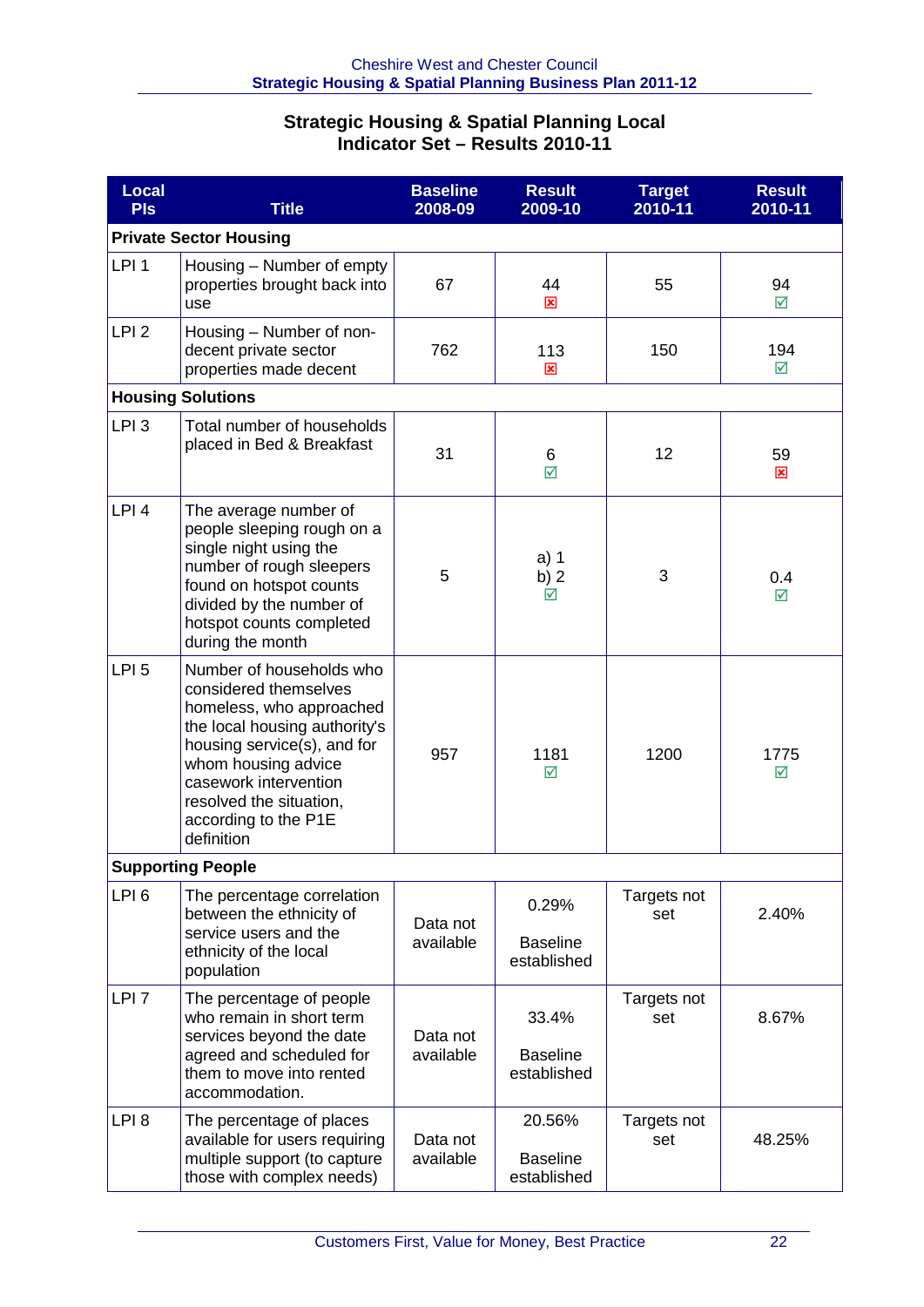| <b>Local</b><br><b>PIs</b>                                                | Title                                                                                                                                    | <b>Baseline</b><br>2008-09  | <b>Result</b><br>2009-10                                                                              | <b>Target</b><br>2010-11                                              | <b>Result</b><br>2010-11   |
|---------------------------------------------------------------------------|------------------------------------------------------------------------------------------------------------------------------------------|-----------------------------|-------------------------------------------------------------------------------------------------------|-----------------------------------------------------------------------|----------------------------|
|                                                                           | <b>Housing Strategy &amp; Enabling</b>                                                                                                   |                             |                                                                                                       |                                                                       |                            |
| LPI <sub>9</sub><br>Indicator<br>definition<br>amended<br>for 2010-<br>11 | Public subsidy spent on the<br>provision of new affordable<br>housing (includes NAHP,<br>RCGF, Kickstart and Local<br>Authority funding) | £10million                  | £8.8million<br>grant spent<br>plus PFI<br>credits with<br>capital value<br>in excess of<br>£6.6m<br>☑ | £15million                                                            | £9.197million<br>⊠         |
| <b>LPI 10</b>                                                             | Delivery of affordable<br>housing in rural areas and<br>market towns                                                                     | 17                          | Delivered 4<br>no. units<br>Strategy not<br>delivered<br>⊠                                            | Develop rural<br>strategy and<br>programme<br>and deliver<br>15 units | 30 units<br>delivered<br>☑ |
| <b>LPI 11</b>                                                             | Number of Gypsy and<br>Traveller pitches (45<br>additional pitches by 2016)                                                              | Existing<br>Provision<br>59 | Work<br>commenced<br>but not<br>completed<br>⊠                                                        | 12 pitches                                                            | 0 pitches<br>x             |

## **Underperforming National and Local Indicators 2010-11**

#### **NI 141- Percentage of vulnerable people achieving independent living**

Investigations are undertaken by the Contract and Review team from the exceptions report each quarter to clarify reasons for the departures of the unplanned moves. The Quarter 3 performance indicator result was 66.67% due to an abnormal number of departures - 1 death, 5 taken into custody, 19 evicted due to breach of terms of their contract and 17 abandoned their tenancies. If Quarter 3 results are omitted the average results of the other three quarters would have resulted in reaching the target of 73%.

#### **NI 154 - Net additional homes provided**

The underperformance of this target reflects the state of the economy and, particularly, continued difficult property market conditions. A key issue is access to finance for developers and purchasers. The position locally is not unique and reflects the fall in house building within the region and nationally. The Council is working proactively to bring new housing development forward.

#### **NI 155 - Number of affordable homes delivered (gross)**

The target is set at the start of the financial year and the Housing Strategy and Enabling team has quarterly liaison meetings with the Registered Providers to ensure progress is within the expected timescales and to ensure we are kept upto-date with the scheme developments. Unfortunately a scheme of 46 units failed to complete in March 2011 as planned. If these had completed it would have taken the Housing Strategy Team 22 units over target. These 46 units will complete in April/May 2011 and will show in the 2011-12 completion figures.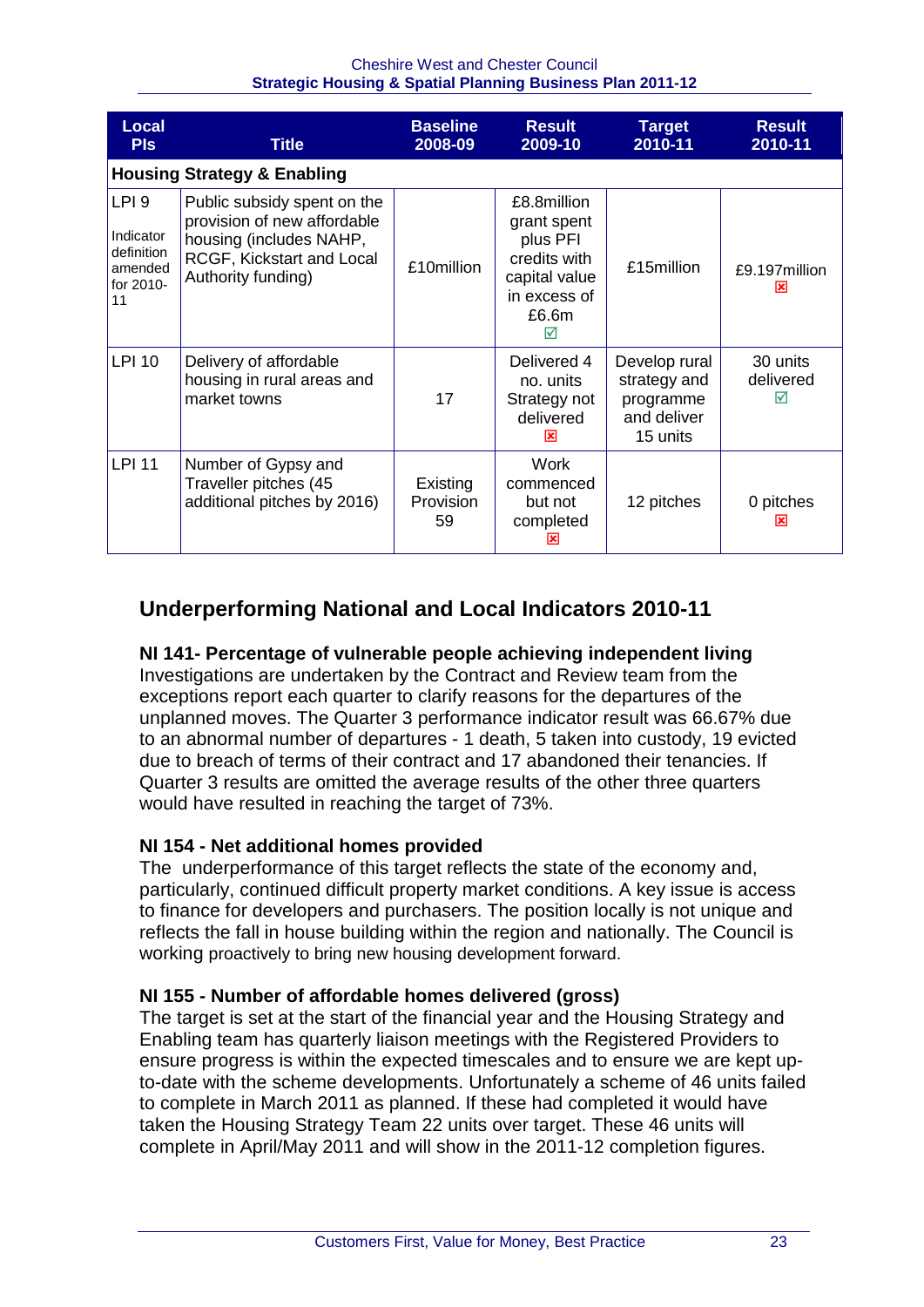#### **LPI 3 - Total number of households placed in Bed & Breakfast**

The economic climate has contributed to a significant increase in demand on the service and the number of customers needing emergency accommodation. There is a lack of direct access accommodation across the borough and many of the customers needing emergency accommodation have complex needs and are unsuitable for the limited provision that is available. However, the length of stay for most customers is very short before moving on to alternative accommodation.

#### **LPI 9 - Public subsidy spent on the provision of new affordable housing (includes NAHP, RCGF, Kickstart and Local Authority funding)**

The target has not been met largely due to the withdrawal of Round 5 PFI credits through the Comprehensive Spending Review, which were estimated to have been worth £27million for Cheshire West and Chester. There was also a delay in the completion of a scheme of 46 units amounting to the sum of £180,000 which will be completed and spent in 2011-12.

#### **LPI 11 - Number of Gypsy and Traveller pitches (45 additional pitches by 2016)**

The substantial policy and resource changes introduced by the Coalition Government since May 2010 have impacted upon the delivery of pitches. The Council will consider the implications of the Government's consultation paper 'Planning for Traveller Sites', launched in April 2011 before determining the most appropriate way forward for provision at the local level.

#### **The Future for Performance Monitoring**

The new Coalition Government has abolished the NI set however, the Council recognises the need to continue to monitor its key priorities and each Service Area has identified its own key indicators – these can be National Indicators, BVPIs, or local/operational indicators. The new Council Key Indicators have been finalised through the Challenge Sessions where Service priorities have been established. The Service will also keep an additional suite of local indicators.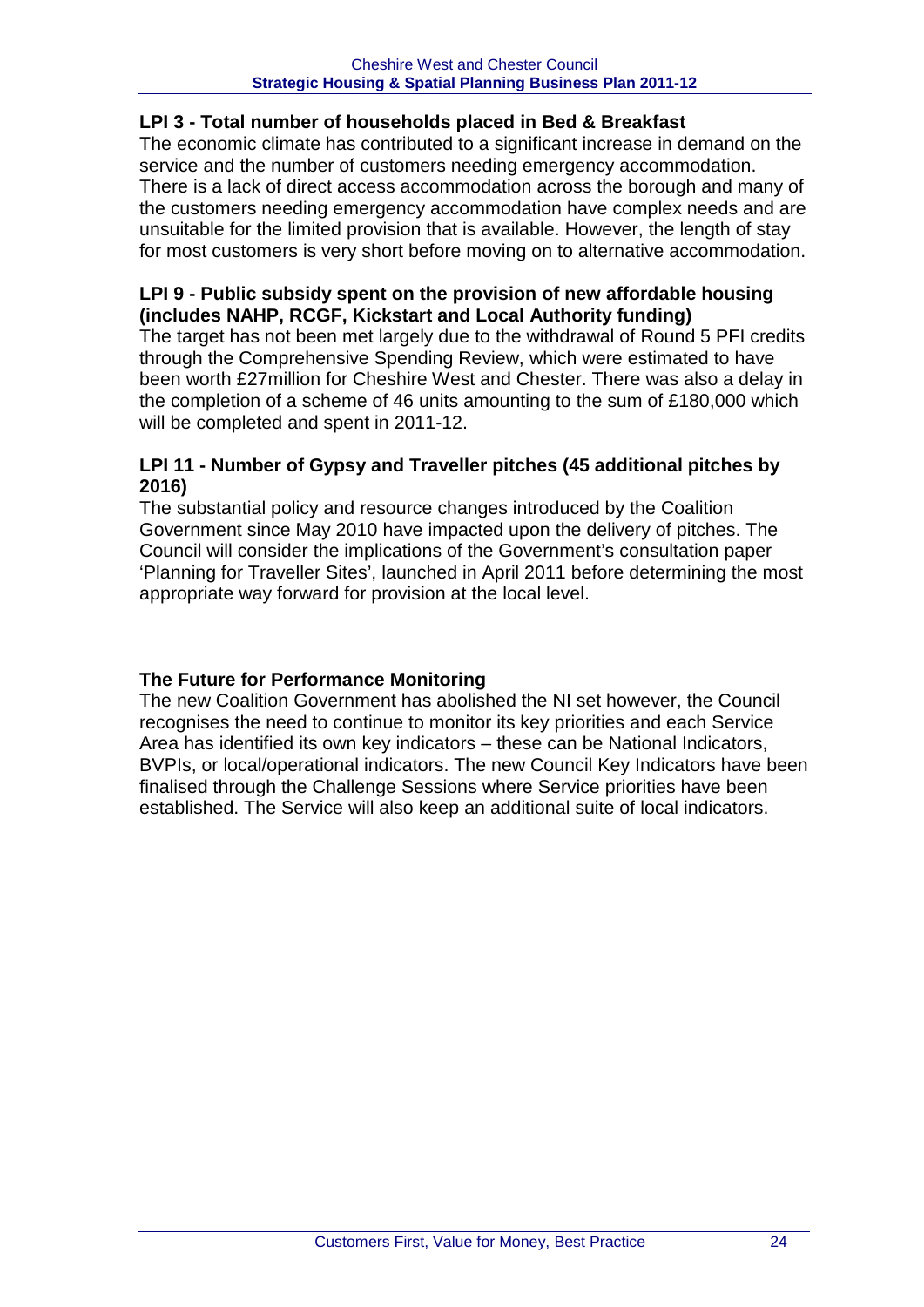The table below shows Strategic Housing and Spatial Planning's 2011-12 Suite of Indicators agreed as Corporate priorities:

| <b>Directorate Priority</b>                                                                            | <b>Area of Focus</b>       | <b>Measure of Performance</b>                                                                                        | <b>Target</b><br>2011-12 |
|--------------------------------------------------------------------------------------------------------|----------------------------|----------------------------------------------------------------------------------------------------------------------|--------------------------|
| Increase housing<br>choice and improve<br>access to new and<br>affordable homes                        | Housing<br>Provision       | Net Additional Homes provided                                                                                        | 663                      |
| Increase housing<br>choice and improve<br>access to new and<br>affordable homes                        | Affordable<br>Housing      | Number of affordable homes<br>provided                                                                               | 330                      |
| Increase housing<br>choice and improve<br>access to new and<br>affordable homes                        | Private sector<br>Housing  | Number of non decent private<br>sector properties made decent                                                        | 180                      |
| Increase housing<br>choice and improve<br>access to new and<br>affordable homes                        | Private sector<br>Housing  | Number of non decent private<br>sector homes occupied by<br>vulnerable households made<br>decent                     | 60                       |
| Maintain the<br>independence in the<br>community of<br>vulnerable people<br>preventing<br>homelessness | Homelessness<br>Prevention | The number of households<br>prevented from becoming<br>homeless due to Housing<br>Solutions casework intervention    | 1300                     |
| Maintain the<br>independence in the<br>community of<br>vulnerable people<br>preventing<br>homelessness | Homelessness<br>Prevention | Percentage of vulnerable people<br>achieving independent living / are<br>supported to maintain<br>independent living | 73%<br>and<br>98.55%     |

#### **Strategic Housing and Spatial Planning Suite of Indicators 2011-12**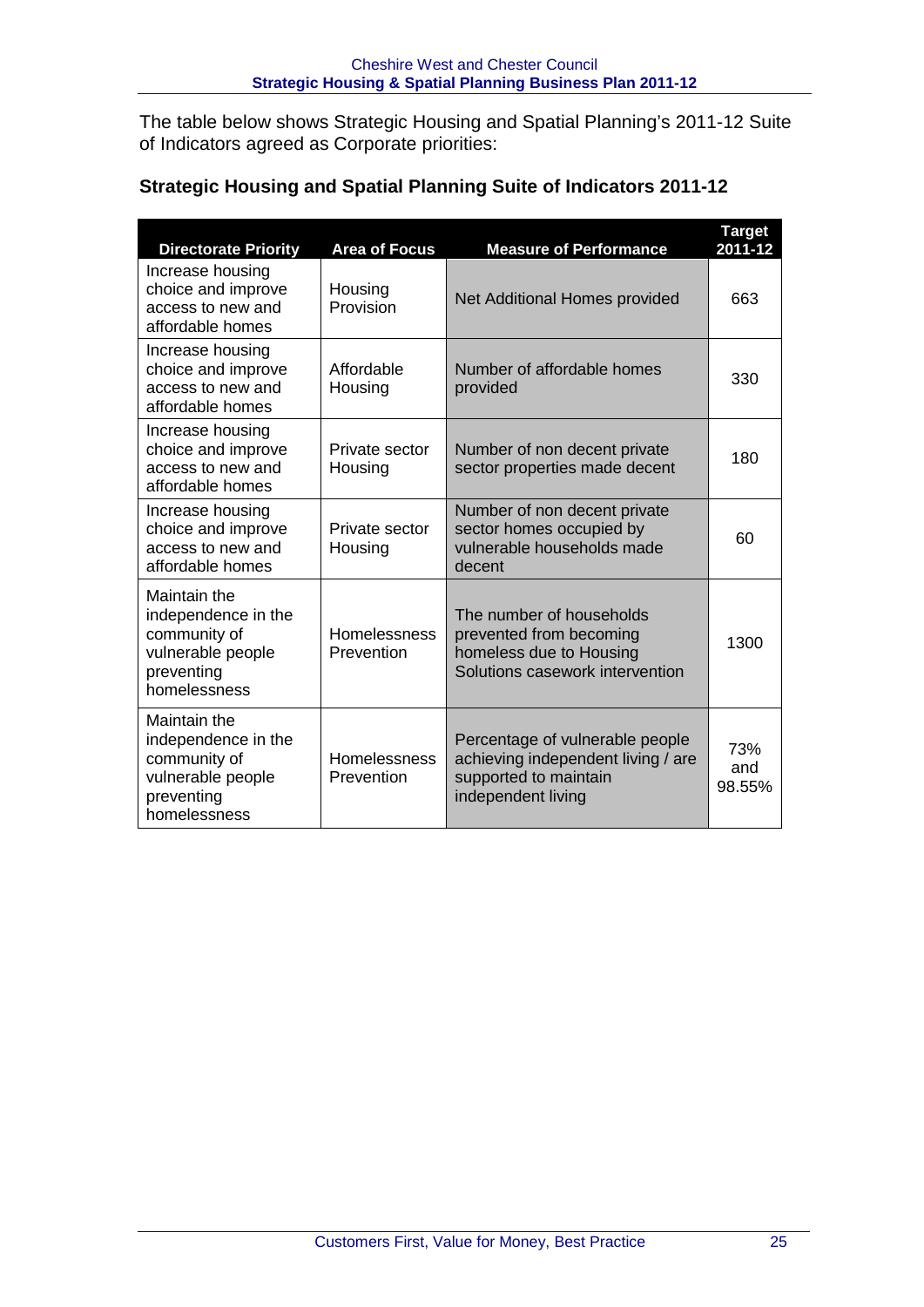# **8. Our Approach to Risk Management**

Strategic Housing and Spatial Planning has adopted its own Risk Management Framework which follows the principles of the Corporate Risk Strategy. We will risk assess progress against our objectives and Performance Indicators on a quarterly basis through the Directorate Risk Register.

Individual Services and Projects will report any objectives that are high risk, despite mitigating actions being in place, to their Managers or Steering Groups, at a regular frequency – at least bi-monthly.

| <b>Responsibility</b>   | <b>Role</b>                                                                                                                                                                                                                                                                                                                                                                                                                                                                                                                     |
|-------------------------|---------------------------------------------------------------------------------------------------------------------------------------------------------------------------------------------------------------------------------------------------------------------------------------------------------------------------------------------------------------------------------------------------------------------------------------------------------------------------------------------------------------------------------|
| <b>Head of Service</b>  | Implementation and monitoring of the Risk Management<br>Policy and Strategy.<br>Identify and lead the management of corporate risks that<br>may threaten the vision and objectives of the Service. Be<br>the link with Directorate Management Team to elevate<br>any Service Risks that may threaten the objectives of the<br>Service, Directorate or the Council.<br>Ensure the principles of risk management are adopted<br>into service planning and performance reviews.                                                    |
| <b>Senior Managers</b>  | Identify, evaluate and manage risks within their Service<br>in accordance with the Corporate Risk Management<br>Policy and Strategy. Ensure any risks within their<br>Sections that may threaten the objectives of the Service<br>are elevated to Service Management Team and the<br>Head of Service is made aware of them.                                                                                                                                                                                                     |
| <b>Project Managers</b> | Project Manager should have a risk register for individual<br>projects. If the risk of the Project failing to achieve its<br>objective is high it should be elevated into the Service<br>Plan Risk Register.                                                                                                                                                                                                                                                                                                                    |
| <b>All Officers</b>     | Identify, evaluate and manage risk in the performance of<br>their day-to-day duties. All Officers should know the risks<br>and mitigation relating to the objectives they are working<br>towards. All Officers should know to alert their Senior<br>Manager if a situation occurs where the risk mitigation<br>method is not averting the risk and the Objective is in<br>danger of not being achieved. Where the risks are<br>elevated into the Departmental Service Plan each risk<br>has a named Officer who owns this risk. |

#### **Risk Assessment Roles and Responsibilities**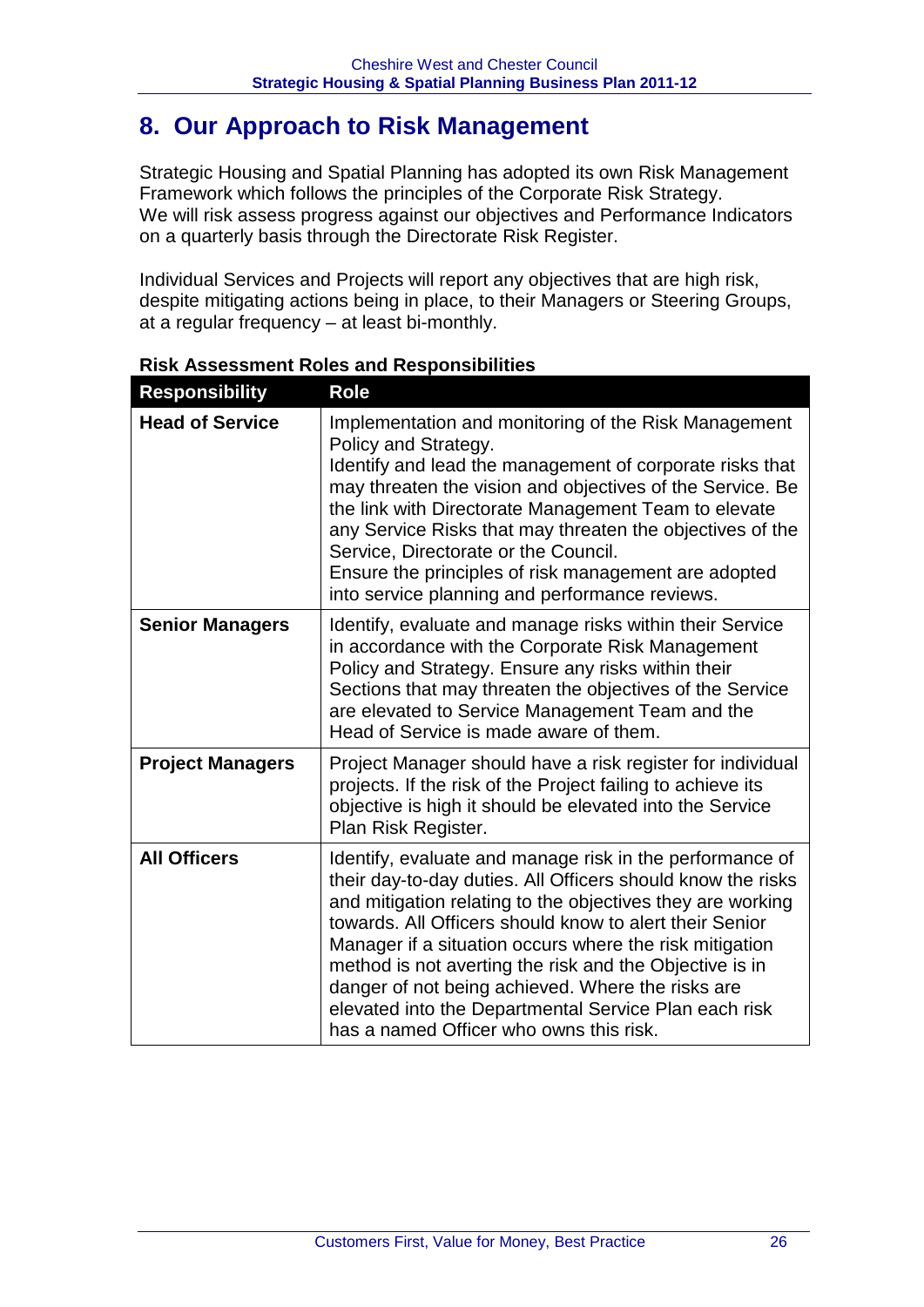Business Plan controls have been established for monitoring the Service Improvement Plan (SIP). SIPs have been developed following SMART principles:

- **Specific**
- **Measurable**
- **Achievable**
- **Resourced**
- Time bound

These principles are always used as a guide to plan development, applying these elements so plans are clear, distinct and easy to understand. It is the responsibility of each Senior Manager/owner of SIP actions to establish strict monthly monitoring of SIP Actions. There will be an annual review of actions completed prior to the development of any new actions or plans. This will allow a strategic overview of progress, assess where there are barriers to completion and allow for incomplete actions to be reassessed for resources and/or additional time. An annual review will inform departmental and corporate colleagues of delivery and progress and assist in developing and allocating resources for the next financial year. A Year End report to SH&SP Management Team looks at each teams' top three SIP challenges and how barriers can be overcome.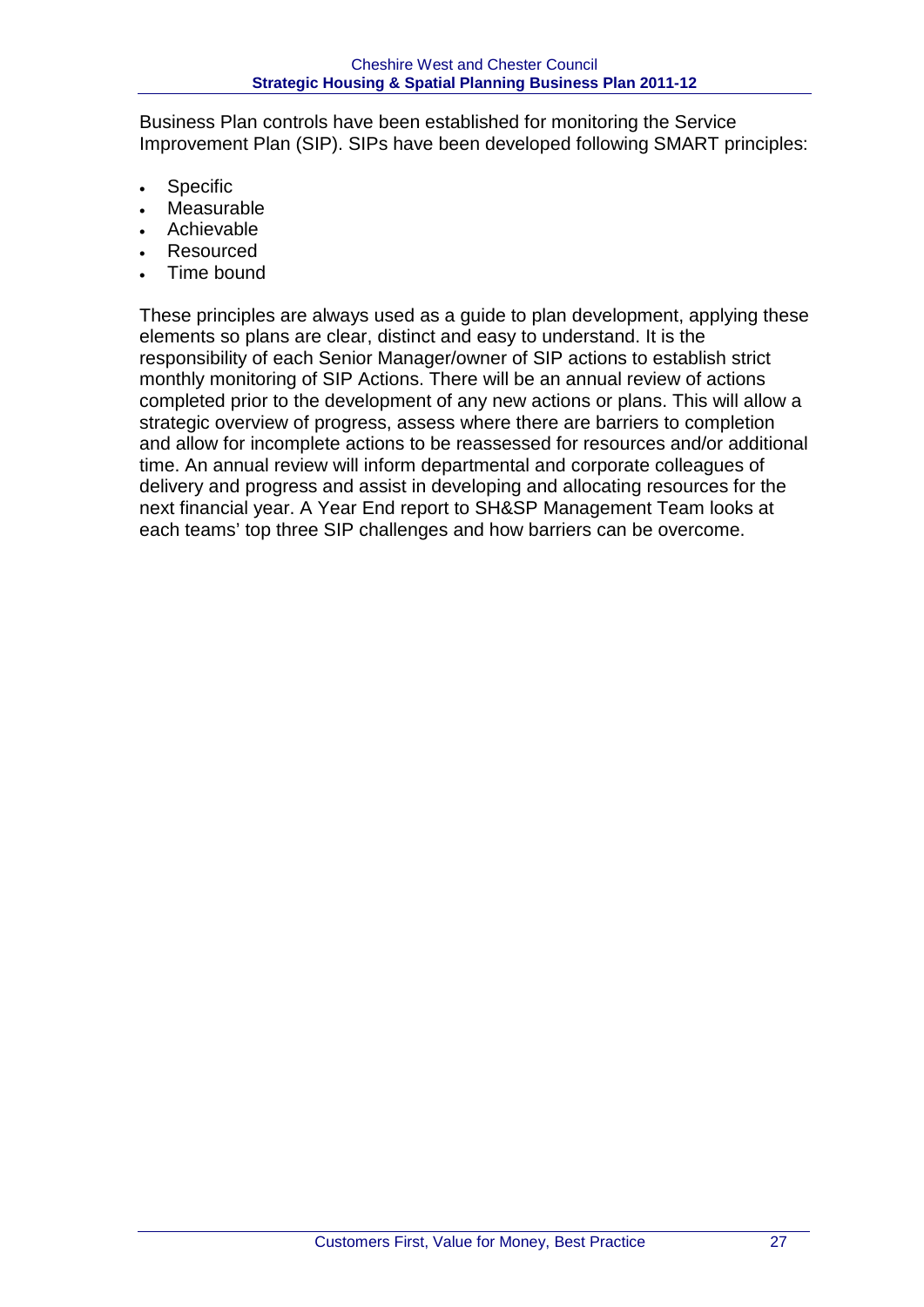# **9. The Resources Available to Us**

#### **Budget and Staffing**

The Strategic Housing and Spatial Planning Service has a total net revenue budget of £3.383 million for 2011-12. There is a total of 89 Full Time Equivalent staff in the service.

| <b>Services Provided</b>      | <b>Net Budget £000</b> |
|-------------------------------|------------------------|
| <b>Private Sector Housing</b> | 560                    |
| <b>Housing Strategy</b>       | 132                    |
| <b>Housing Solutions</b>      | 1,404                  |
| <b>Supporting People</b>      | 410                    |
| <b>Spatial Planning</b>       | 877                    |
| <b>Total</b>                  | £3,383                 |

#### **Housing Investment Programme**

The Service manages a significant investment programme to deliver affordable housing, improve housing standards, provide adaptation for people with disabilities, support the Housing Delivery/Growth Point programme, commission research and improve services.

| <b>Service Area</b>                          | <b>Budgetary Responsibility</b>                                                                                                                                                                                                                                                                               |
|----------------------------------------------|---------------------------------------------------------------------------------------------------------------------------------------------------------------------------------------------------------------------------------------------------------------------------------------------------------------|
| <b>Housing Strategy</b><br>and Enabling Team | HCA's Affordable Housing Programme (AHP)<br>Local Affordable Housing Programme<br><b>Local Housing Capital Programme</b><br>Kickstart<br>DoH Extra Care Housing Grant<br>Other specialist HCA programmes including for<br>example, Empty Homes and Traveller Pitch funding as<br>appropriate to the Authority |
| <b>Housing Solutions</b>                     | <b>CLG Homelessness Grant</b>                                                                                                                                                                                                                                                                                 |
| <b>Private Sector</b><br>Housing             | <b>Disabled Facilities Grant allocation</b><br><b>Private Sector Housing Investment Programme</b><br>including Energy Saving and Warm Front Plus Grants<br>/Decent Homes Loans/Empty Property and Conversion<br><b>Grants/Group Repair and Loan Projects</b>                                                  |
| <b>Supporting People</b>                     | <b>Supporting People Allocation</b><br>Home Improvement Agency Funding                                                                                                                                                                                                                                        |
| <b>Spatial Planning</b>                      | <b>Growth Point</b>                                                                                                                                                                                                                                                                                           |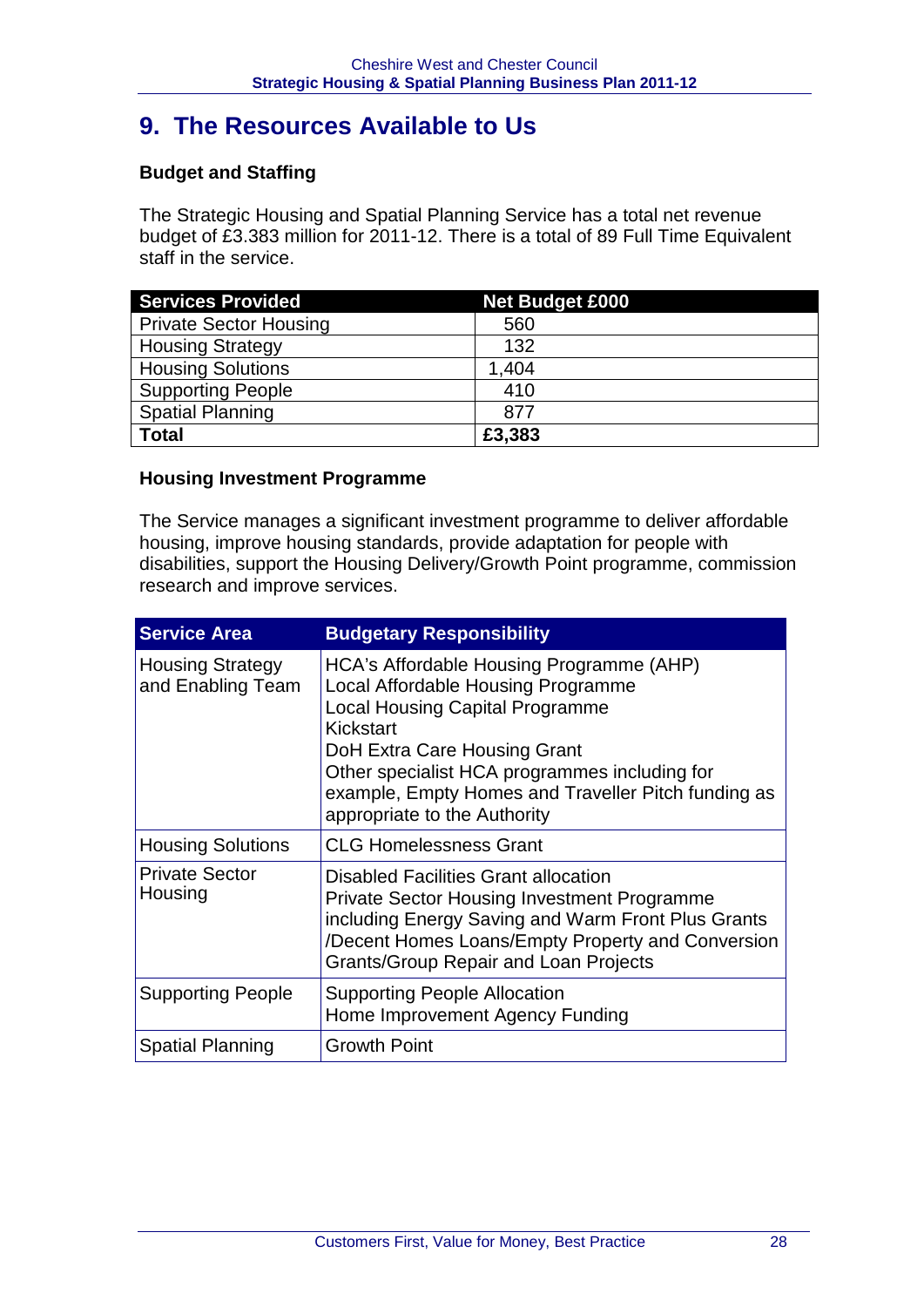## **Housing Capital Programme 2011-12**

| <b>Programme/Project</b>                                                                                                                     |                            | 2011-12                                               |
|----------------------------------------------------------------------------------------------------------------------------------------------|----------------------------|-------------------------------------------------------|
| <b>Disabled Facilities Grants</b>                                                                                                            |                            | £1.1m                                                 |
| <b>Council funded Housing Capital Programme</b>                                                                                              |                            | £2.5m                                                 |
| <b>Growth Point</b>                                                                                                                          |                            | £2.0m                                                 |
| Northgate Extra Care                                                                                                                         |                            | £2.2m                                                 |
| <b>Public Land Initiative</b>                                                                                                                |                            | <b>TBC</b>                                            |
| European Regional Development Fund (ERDF)                                                                                                    |                            | £0.5 <sub>m</sub>                                     |
| <b>New Homes Bonus</b>                                                                                                                       |                            | Policy subject to<br>Executive report and<br>approval |
| Affordable Housing Programme *, of which<br>Affordable Housing Pot (S106 and<br>capital receipts)<br>Kickstart funding<br><b>HCA Funding</b> | £1.7 m<br>£0.486m<br>£6.0m | £29.7M                                                |
| <b>CLG Homelessness Grant</b>                                                                                                                |                            | £0.453m                                               |
| <b>Supporting People Grant</b>                                                                                                               |                            | £10.4m                                                |
| TOTAL                                                                                                                                        |                            | £48.853m                                              |

\* NOTE: The statutory responsibility for the Affordable Housing Programme rests with the Housing Strategy and Enabling Team and is managed through a dedicated affordable housing team who proactively support delivery of schemes through our partner RPs, delivering 306 new affordable homes during 2010-11. We estimate the total value of our affordable housing programme in 2011-12 to be in the region of £29.7million (based on an average of £90k a unit and assuming we achieve the target of 330 units). The team has also helped to secure KickStart grant funding of £486,034 to private developers to enable them to re-start stalled developments.

Whilst we are ambitious for 2011-12, in the medium term due to reductions in external resources available to the Authority, it is becoming increasingly difficult to deliver our priorities. We are therefore considering how best the Council can deploy its assets and improve partnership working to ensure we maximise the use of scarce resources.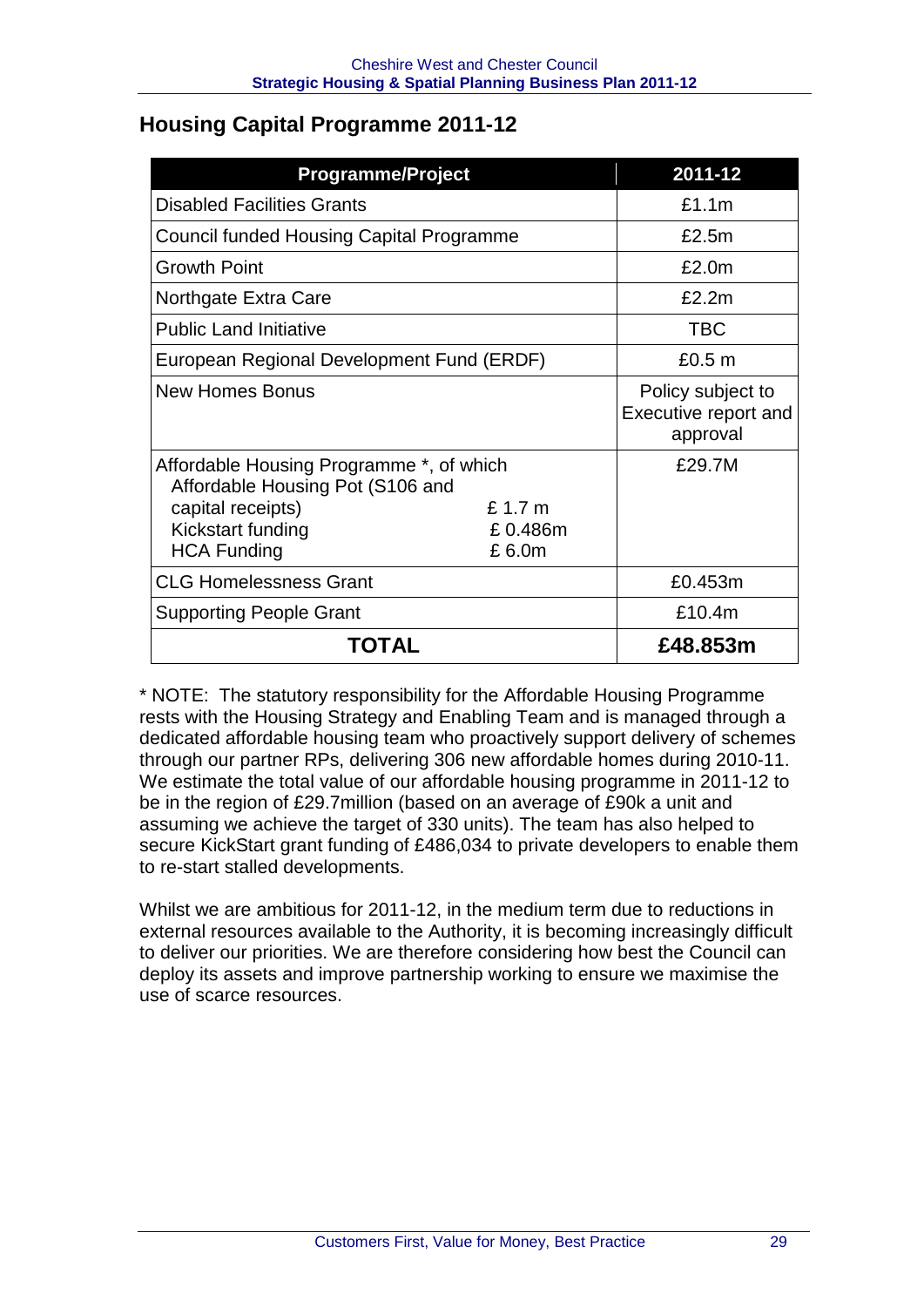## **Appendix A – Key Priorities (2010-11 Progress and 2011-12 Priorities)**

#### **Table 1 – Progress against our Key Priorities 2010-11**

| <b>Priority</b>                                                                                                                                                                                                                     | <b>Progress and Date Achieved</b>                                                                                                                                                                                                                                                                                            |
|-------------------------------------------------------------------------------------------------------------------------------------------------------------------------------------------------------------------------------------|------------------------------------------------------------------------------------------------------------------------------------------------------------------------------------------------------------------------------------------------------------------------------------------------------------------------------|
| <b>Housing Strategy &amp; Enabling</b>                                                                                                                                                                                              |                                                                                                                                                                                                                                                                                                                              |
| Increase the number and choice of new<br>affordable homes<br>Increase the number of new affordable homes to<br>330 (at least 15 rural homes) and increase choice<br>through intermediate products                                   | 306 affordable homes delivered April<br>2010 - April 2011 including 30 rural<br>homes                                                                                                                                                                                                                                        |
| Launch Intermediate Market Products funded by<br>the Affordable Housing Pot                                                                                                                                                         | Funding of £500k awarded to support<br>and promote the launch of Intermediate<br>Housing products. Following an external<br>tender process, this funding was<br>secured by Chester & District Housing<br>Trust who will provide a range of up to<br>42 new rental and affordable ownership<br>products over the next 2 years |
| <b>Increase Site Provision for Gypsy and</b><br><b>Travellers</b><br>Identify site for Gypsy and Travellers and submit<br>planning application by January 2011                                                                      | Not achieved                                                                                                                                                                                                                                                                                                                 |
| Complete a site identification exercise for potential<br>Gypsy and Traveller sites                                                                                                                                                  | Due for completion 2011-12                                                                                                                                                                                                                                                                                                   |
| <b>Improve Ellesmere Port and Neston Housing</b><br><b>Stock</b><br>Secure improvements to the condition and<br>management of the EP & N Housing Stock.<br>Establish short to medium term option to achieve<br>service improvements | Decent Homes funding secured £8.5M<br>2011-2015. OJEU notice issued to<br>tender the Housing Management<br>Service                                                                                                                                                                                                           |
| Ensure a robust evidence base is in place<br>Review and update the research programme for<br>the Housing Service to ensure a strong evidence<br>base for policy development and delivery                                            | Research Programme reviewed                                                                                                                                                                                                                                                                                                  |
| <b>Adopt Affordable Warmth Strategy</b><br>Complete and adopt the Affordable Warmth<br>Strategy. Manage European Regional<br>Development Fund (ERDF) Project                                                                        | Affordable Warmth Strategy adopted<br>September 2010. ERDF Project started<br>November 2010                                                                                                                                                                                                                                  |
| <b>Endorse Performance Management Framework</b><br>Endorse performance monitoring and management<br>framework for the Housing Service. Embed<br>monitoring, develop Service Improvement Plan<br>(SIP)                               | Performance Monitoring Framework<br>adopted January 2011 and quarterly<br>monitoring to Management Team in<br>place. SIP agreed October 2010                                                                                                                                                                                 |
| <b>Registered Provider Partnering</b><br>Review and strengthen Registered Provider<br>partnering                                                                                                                                    | Target changed due to national policy<br>changes, in particular HCA investment<br>framework                                                                                                                                                                                                                                  |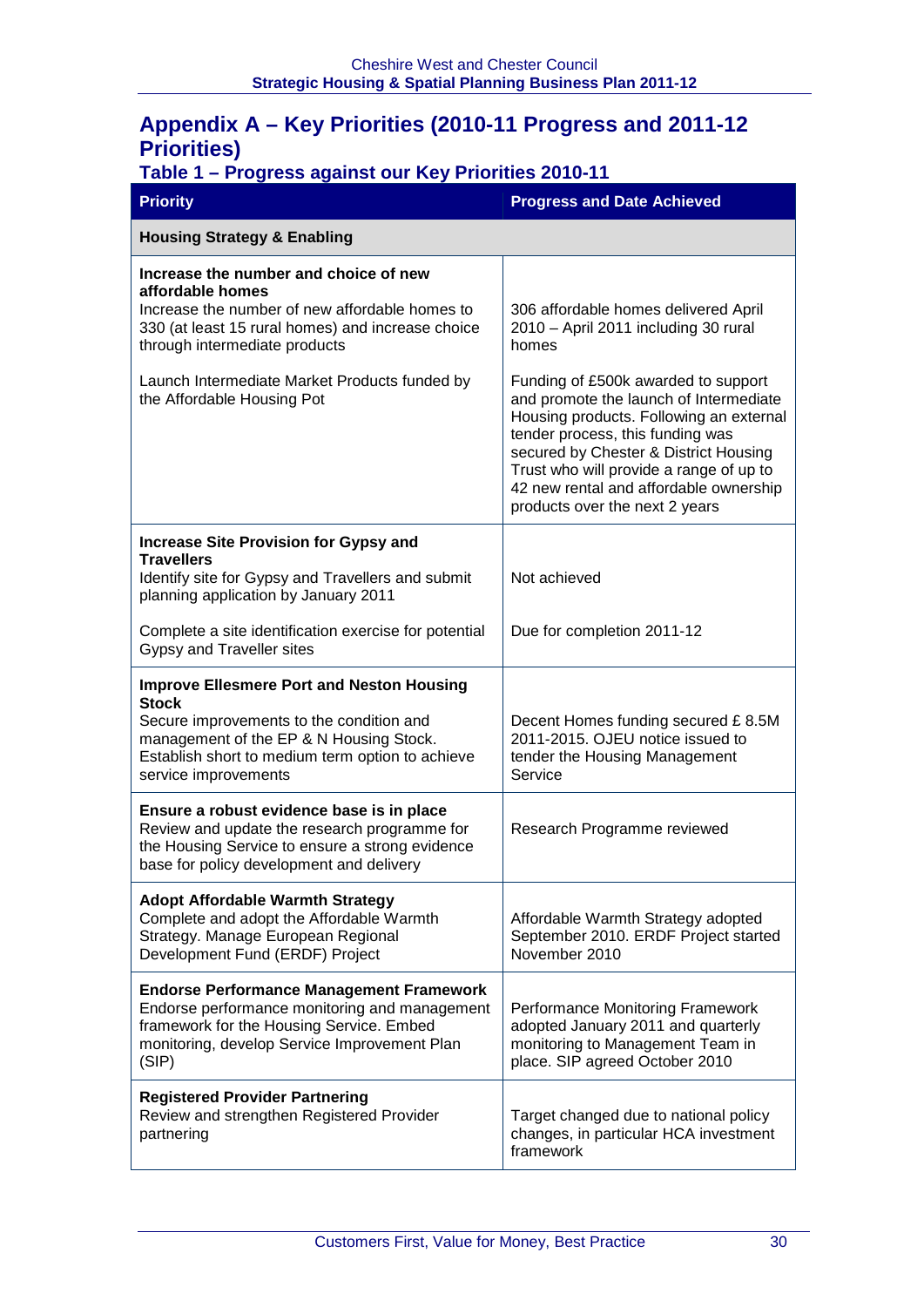| <b>Priority</b>                                                                                                                                                                                                                                                                                                                                                                                                                                                                                                                                                                                                                                                                                                                                                                                                                                                        | <b>Progress and Date Achieved</b>                                                                                                                                                                                                                                                                                         |
|------------------------------------------------------------------------------------------------------------------------------------------------------------------------------------------------------------------------------------------------------------------------------------------------------------------------------------------------------------------------------------------------------------------------------------------------------------------------------------------------------------------------------------------------------------------------------------------------------------------------------------------------------------------------------------------------------------------------------------------------------------------------------------------------------------------------------------------------------------------------|---------------------------------------------------------------------------------------------------------------------------------------------------------------------------------------------------------------------------------------------------------------------------------------------------------------------------|
| <b>Supported Housing Provision</b><br>Carry out research into supply and condition of<br><b>Supported Housing</b>                                                                                                                                                                                                                                                                                                                                                                                                                                                                                                                                                                                                                                                                                                                                                      | Research undertaken, final report due<br>May 2011                                                                                                                                                                                                                                                                         |
| Adopt action plan to increase quality and choice of<br>housing for older people and improve advice and<br>support services and secure delivery of Northgate<br><b>Extra Care</b>                                                                                                                                                                                                                                                                                                                                                                                                                                                                                                                                                                                                                                                                                       | Northgate Extra Care delivery secured                                                                                                                                                                                                                                                                                     |
| <b>Supporting People</b>                                                                                                                                                                                                                                                                                                                                                                                                                                                                                                                                                                                                                                                                                                                                                                                                                                               |                                                                                                                                                                                                                                                                                                                           |
| Make use of available resources<br>Deliver revenue budget                                                                                                                                                                                                                                                                                                                                                                                                                                                                                                                                                                                                                                                                                                                                                                                                              | £9.8m outturn                                                                                                                                                                                                                                                                                                             |
| Deliver administration budget                                                                                                                                                                                                                                                                                                                                                                                                                                                                                                                                                                                                                                                                                                                                                                                                                                          | £640k administration budget outturn                                                                                                                                                                                                                                                                                       |
|                                                                                                                                                                                                                                                                                                                                                                                                                                                                                                                                                                                                                                                                                                                                                                                                                                                                        | 3-year funding protection secured<br>through the budget setting process                                                                                                                                                                                                                                                   |
| Deliver robust governance<br>Development and embedding of a best practice<br>Governance Structure:                                                                                                                                                                                                                                                                                                                                                                                                                                                                                                                                                                                                                                                                                                                                                                     | Commissioning Body, Core Strategy<br>and Provider Forum established                                                                                                                                                                                                                                                       |
| • Robust evidence-based decisions<br>• Clear accountability<br>• Clear vision and values<br>• Clear work programme and direction                                                                                                                                                                                                                                                                                                                                                                                                                                                                                                                                                                                                                                                                                                                                       | Terms of reference for groups<br>Vision and values established                                                                                                                                                                                                                                                            |
| Support the decision-making of the Commissioning<br>Body and Core Strategy Group with robust<br>management information                                                                                                                                                                                                                                                                                                                                                                                                                                                                                                                                                                                                                                                                                                                                                 | Performance reports established<br>Health involvement secured                                                                                                                                                                                                                                                             |
| Deliver the right services, in the right places,<br>for the right people<br>• Establish the business development and<br>research function in the team<br>Design and commission needs research and<br>$\bullet$<br>analysis (including a legacy methodology for<br>repeating the process) to support the production<br>of a five year commissioning plan<br>Develop a commissioning framework<br>Produce and implement a five-year<br>commissioning plan<br>Design and implement a single point of access<br>and referral for the Supporting People<br>programme<br>• Develop and embed a Service Users Reference<br>Forum (SURF)<br>Identify obvious gaps in services that would<br>$\bullet$<br>benefit from investment when funding becomes<br>available; e.g. resettlement floating support, 24/7<br>provision in hostels and domestic violence<br>support services | Team fully recruited April 2010<br>Commissioning framework developed<br>Needs research project specified,<br>tendered, and appointed - May 2010<br>Service User Involvement Officer<br>recruited - April 2010<br>Needs assessment research completed<br>Commissioning plan being developed<br>Strategic reviews under way |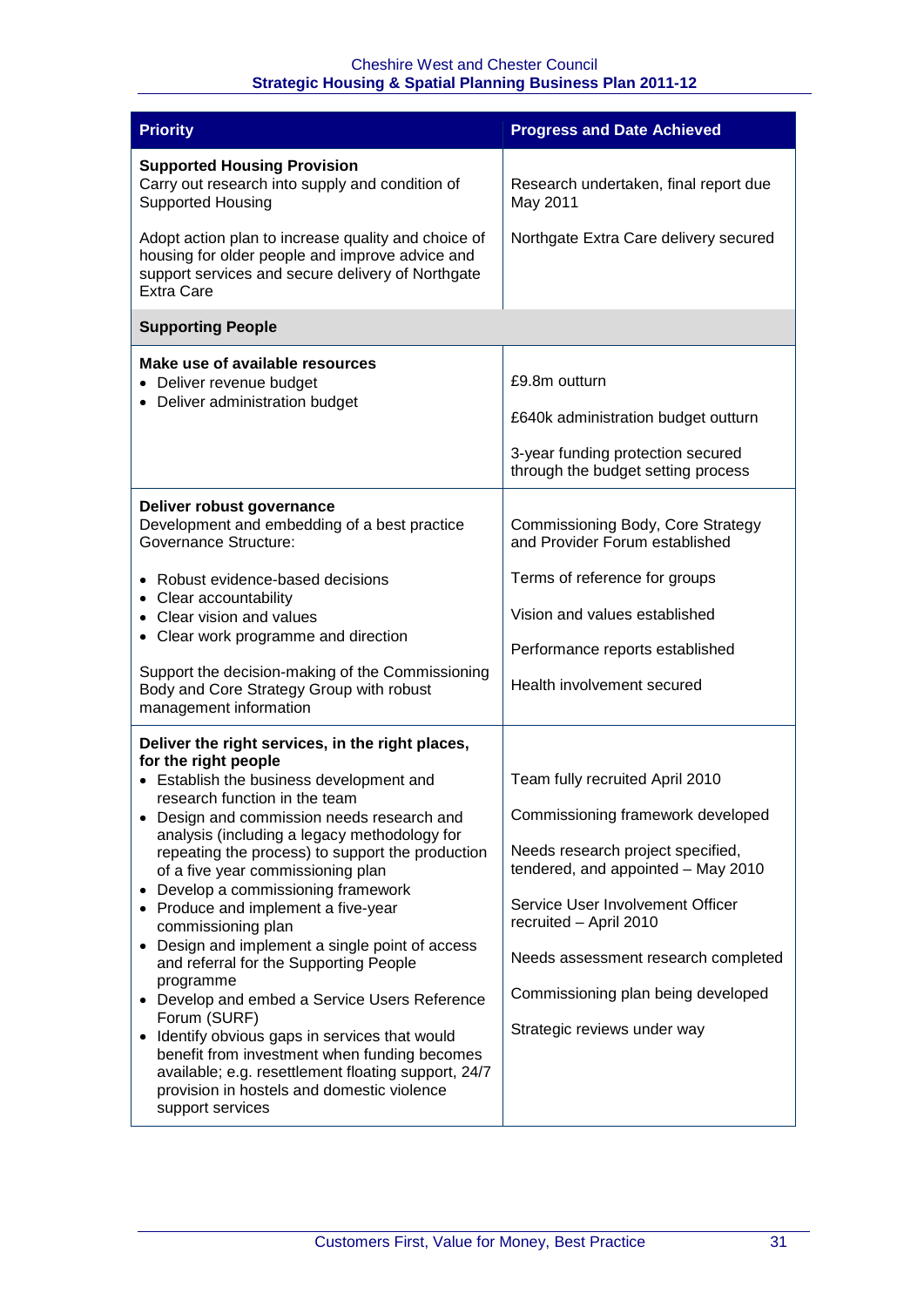| <b>Priority</b>                                                                                                                                                                                                                                                                                                                                                                                                                                                                                                                                                                                                                                                                                                                                                                                                                                                                                                                                                                                                                                                                                                                                                                                                                                                 | <b>Progress and Date Achieved</b>                                                                                                                                                                                                                                                                                                                                                                                                                                                                                                                                                                                                                              |
|-----------------------------------------------------------------------------------------------------------------------------------------------------------------------------------------------------------------------------------------------------------------------------------------------------------------------------------------------------------------------------------------------------------------------------------------------------------------------------------------------------------------------------------------------------------------------------------------------------------------------------------------------------------------------------------------------------------------------------------------------------------------------------------------------------------------------------------------------------------------------------------------------------------------------------------------------------------------------------------------------------------------------------------------------------------------------------------------------------------------------------------------------------------------------------------------------------------------------------------------------------------------|----------------------------------------------------------------------------------------------------------------------------------------------------------------------------------------------------------------------------------------------------------------------------------------------------------------------------------------------------------------------------------------------------------------------------------------------------------------------------------------------------------------------------------------------------------------------------------------------------------------------------------------------------------------|
| Deliver excellence in the business<br>administration and delivery of the programme<br>• Support the decision-making of the<br>Commissioning Body and Core Strategy Group<br>with robust management information<br>• New licence and hardware for IT system<br>(SPOCC) and disaggregation of shared data,<br>data cleansing and population/data migration of<br>new software<br>Establish vision, values, and principles for the<br>programme<br>• Review and update all Supporting People<br>policies<br>○ Service standards<br>o Eligibility criteria<br>o Leaseholders Commissioning framework<br>o Fairer charging<br>o Information sharing<br>o Comments, complements, and complaints<br>o Service user and stakeholder involvement<br>o Contract management and value for money<br>o Safeguarding<br>o Lone working<br>o Appeals<br>Review and update all Supporting People<br>strategies<br>o Communication<br>$\circ$ ICT<br>○ Service user and stakeholder involvement<br>o Equality and diversity (inc EqIA)<br>o Work force development<br>o Data integrity and quality management<br>• Review and update business and risk<br>management plans for the programme<br>• Develop robust benchmarking data for both<br>revenue and administration spends | SPOCC successfully disaggregated<br>between West and East Cheshire -<br>March 2010<br>Eligibility criteria drafted - March 2010<br>Value for money policy and<br>methodology developed - March 2010<br>Vision, values and principles developed<br>$-$ March 2010<br><b>CWAC</b> joined established<br>benchmarking group in West Midlands<br>- March 2010<br>Management information significantly<br>improved and reports developed for<br><b>Commissioning Body and Core Strategy</b><br>Group<br>Service standards and eligibility criteria<br>in place<br>Communication strategy in place<br>Service user involvement policy and<br>strategy in development |
| Raise the profile of the Supporting People<br>programme across all stakeholders<br>Delivery of a conference for all stakeholders<br>(politicians, CWAC, Health/PCT, Probation and<br>providers)<br>• Deliver an awards event for the outstanding<br>achievement of customers and providers<br>Implement the communication strategy<br>• Embed Supporting People services within high<br>profile projects such as Total Place and Family<br><b>Intervention Project</b><br>Involve key stakeholders in the programme                                                                                                                                                                                                                                                                                                                                                                                                                                                                                                                                                                                                                                                                                                                                             | Conference delivered - December 2009<br><b>Regeneration Policy Development</b><br>Board study visit with service providers<br>- April 2010<br>Presentation to the health and wellbeing<br>sub-group - February 2010<br>Regular Supporting People newsletter<br>established<br>Regular communication with providers<br>established<br>Communication strategy being<br>implemented                                                                                                                                                                                                                                                                               |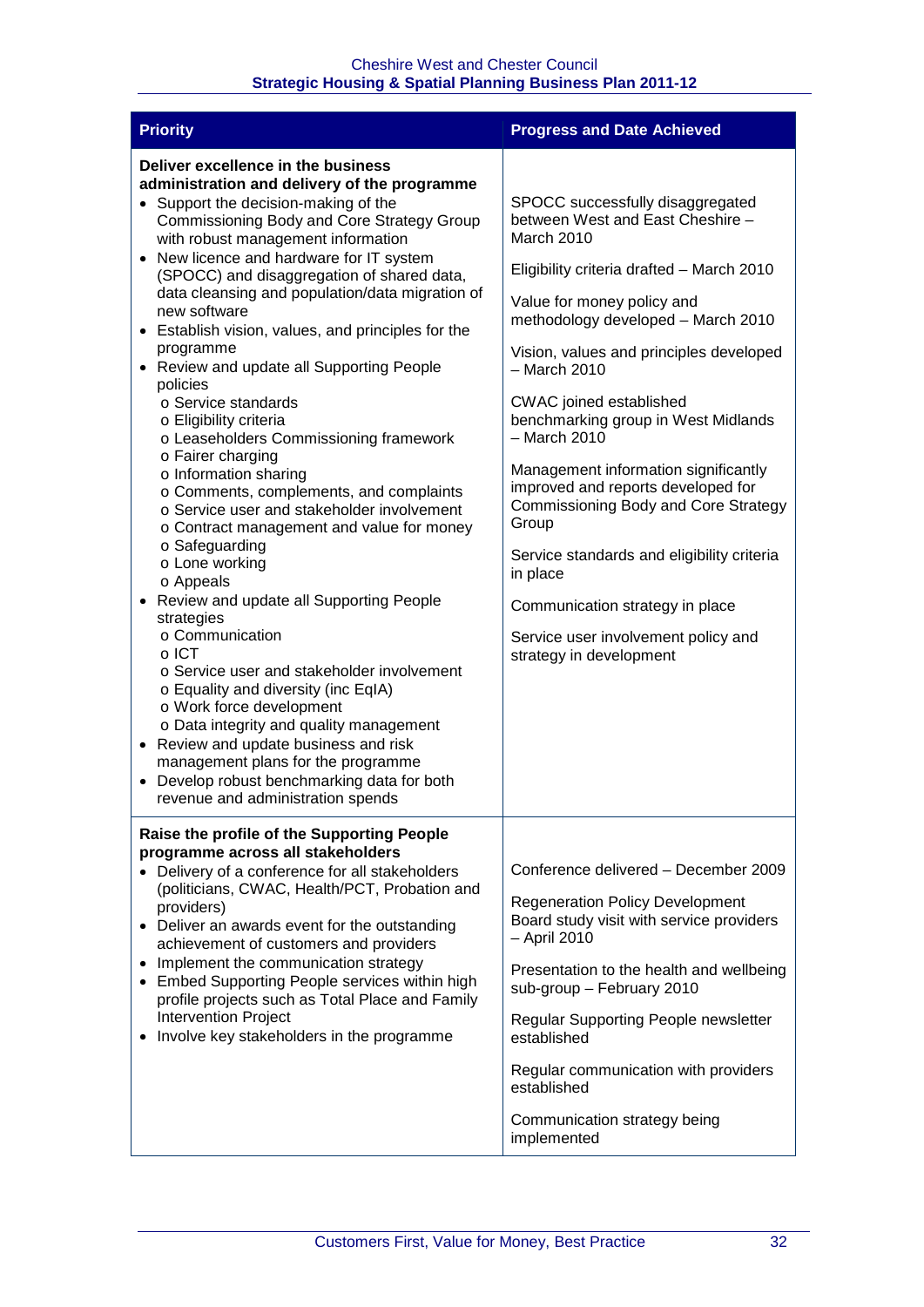| <b>Priority</b>                                                                                                                                                                                                                                                                   | <b>Progress and Date Achieved</b>                                                |
|-----------------------------------------------------------------------------------------------------------------------------------------------------------------------------------------------------------------------------------------------------------------------------------|----------------------------------------------------------------------------------|
| <b>Housing Solutions</b>                                                                                                                                                                                                                                                          |                                                                                  |
| <b>Tackle Overcrowding</b><br>Develop an action plan to ensure that overcrowding<br>is reduced across CWAC.                                                                                                                                                                       | Delayed due to staff capacity                                                    |
| <b>Preventing Homelessness</b><br>To pro-actively prevent homelessness arising, and<br>to provide a range of sustainable solutions for<br>those households who do become homeless. To<br>sustain the current reduced levels of households in<br>temporary accommodation (NI 156). | Action plan implemented resulting in an<br>increase in the number of preventions |
| <b>Ending Rough Sleeping</b><br>To end rough sleeping across Cheshire West and<br>where people do sleep rough ensure that an                                                                                                                                                      | Strategic Review of RS completed<br>December 2009                                |
| effective outreach service enables them to move off<br>of the streets promptly. Undertake a strategic                                                                                                                                                                             | Action plan agreed March 2010                                                    |
| review of rough sleeping and develop an<br>associated strategy and implement the<br>recommendations.                                                                                                                                                                              | Delivery of action plan on track                                                 |
|                                                                                                                                                                                                                                                                                   | Reduction in the number of rough<br>sleepers                                     |
| <b>Preventing Repossessions</b><br>To ensure that the Housing Solutions service<br>prevents homelessness due to mortgage and rent<br>arrears. Develop a range of initiatives to prevent<br>mortgage and rent possessions.                                                         | Mortgage Arrears Adviser in post<br>October 2009                                 |
|                                                                                                                                                                                                                                                                                   | Launched the Mortgage Rescue<br>Scheme April 2009 with nine completed<br>cases   |
| Improving access to housing<br>Continue to develop a range of housing solutions,<br>including access to low cost homeownership.<br>Implement accessible and outreach services.                                                                                                    | Common allocations policy<br>implemented October 2009                            |
|                                                                                                                                                                                                                                                                                   | Opening hours extended but stopped<br>due to low take up of the service          |
|                                                                                                                                                                                                                                                                                   | Increased use of technology including<br>use of laptops and improved website     |
| Develop and adopt the Homelessness Review<br>and Strategy<br>Carry out a thorough review of homelessness<br>across Cheshire West and Chester. Develop and<br>adopt the new Homelessness Strategy.                                                                                 | Review completed September 2009                                                  |
|                                                                                                                                                                                                                                                                                   | Strategy completed and agreed March<br>2010                                      |
| <b>Ensure consistent and excellent operational</b><br>performance across all three locations<br>Ensure consistency of service across CWAC,                                                                                                                                        | Developed service standards                                                      |
| implement new procedures and service standards.<br>Ensure effective performance management                                                                                                                                                                                        | Developed an induction and annual<br>training programme                          |
| arrangements.                                                                                                                                                                                                                                                                     | Developed performance monitoring<br>framework                                    |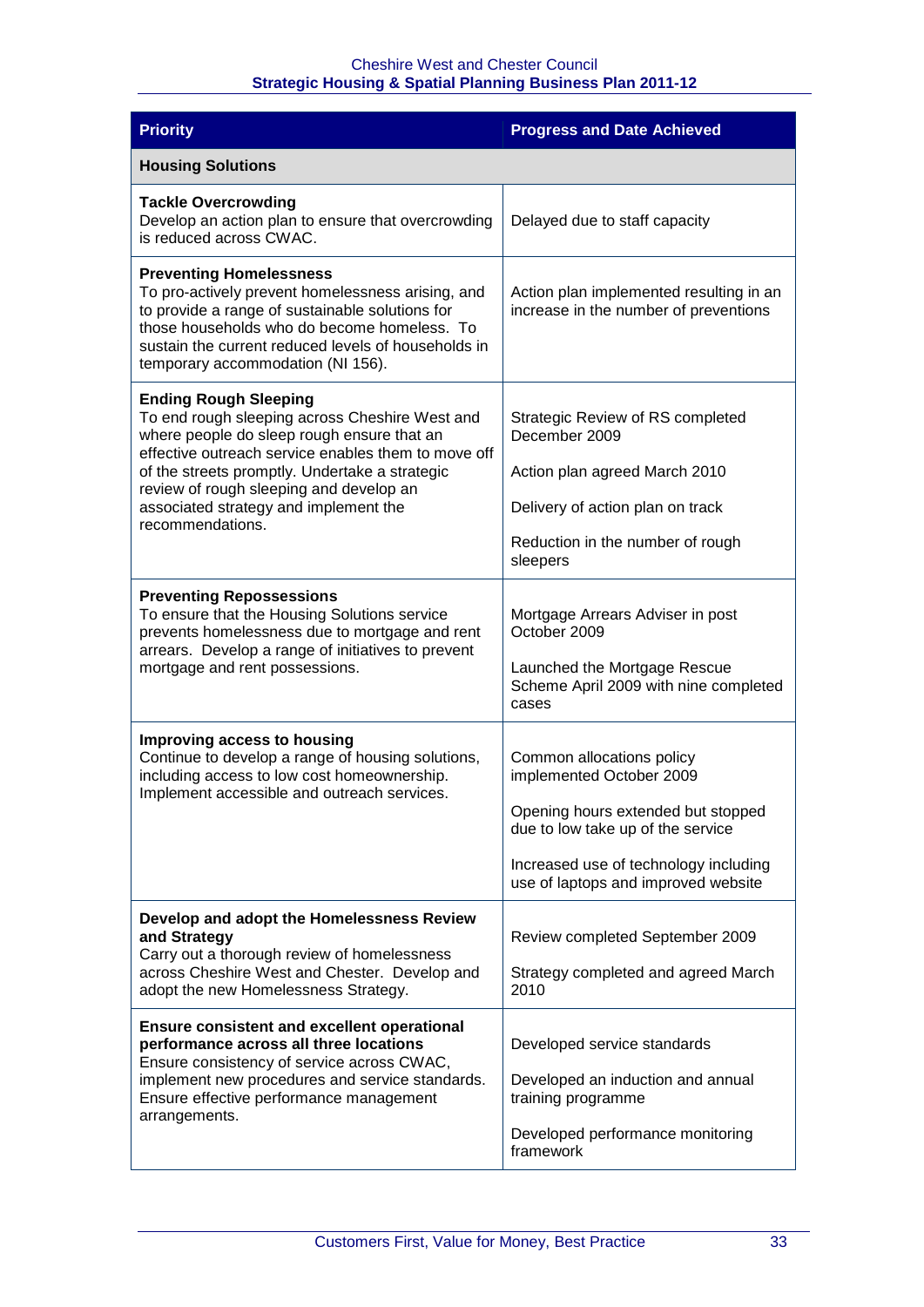| <b>Priority</b>                                                                                                                                                                                                                                                                                                                                     | <b>Progress and Date Achieved</b>                                                                                                                                                                                                                                                                                                                                                                                                                                     |
|-----------------------------------------------------------------------------------------------------------------------------------------------------------------------------------------------------------------------------------------------------------------------------------------------------------------------------------------------------|-----------------------------------------------------------------------------------------------------------------------------------------------------------------------------------------------------------------------------------------------------------------------------------------------------------------------------------------------------------------------------------------------------------------------------------------------------------------------|
| <b>Implement Enhanced Housing Options</b><br>Programme<br>Implement the Enhanced Housing Options Action<br>Plan                                                                                                                                                                                                                                     | Implemented action plan<br>Recruited specialist members of staff -<br><b>Employment Mentors, Resettlement</b><br><b>Officer and Money Advisers</b><br>Digital TV not progressed following<br>initial research highlighted limitations<br>and unlikely to deliver the required<br>outcomes. Video kiosks being<br>considered as an alternative<br>Detailed report completed to<br>demonstrate outcomes and cost benefit<br>analysis. Programme to continue 2011-<br>12 |
| Proactive response to the recession<br>Ensure that the Housing Solutions service<br>effectively raises its profile, proactively targeting its<br>services at households facing redundancy and<br>experiencing difficulty meeting rent and mortgage<br>repayments. Develop a partnership action plan to<br>prevent homelessness during the recession | Action plan agreed March 2010<br>Action plan implemented including high<br>profile publicity campaign to raise<br>awareness of the service<br>Held a Homelessness Conference for<br>key stakeholders                                                                                                                                                                                                                                                                  |
| <b>Implement Choice Based Lettings</b><br>Implement CBL across Cheshire West and<br>Chester. Develop and adopt a common allocations<br>policy                                                                                                                                                                                                       | Common Allocations Policy adopted<br>October 2009<br>CBL live in Vale Royal September 2009<br>and Ellesmere Port April 2010                                                                                                                                                                                                                                                                                                                                           |
| <b>Implement Service Review Project</b>                                                                                                                                                                                                                                                                                                             | Options appraisal completed                                                                                                                                                                                                                                                                                                                                                                                                                                           |
| <b>Private Sector Housing</b>                                                                                                                                                                                                                                                                                                                       |                                                                                                                                                                                                                                                                                                                                                                                                                                                                       |
| <b>Capital Programme Budgets</b><br>Commitment / spend of<br>a) Private DFG budget - £1,400,000<br>b) Equity Loan / Renovation budget - £700,000<br>c) Energy efficiency budget - £100,000<br>d) Projects (Group repair, empty homes, Works In<br>Default) - £650,000                                                                               | 100% of 2010-11 budget for Private<br>Sector Housing Project spend or<br>committed                                                                                                                                                                                                                                                                                                                                                                                    |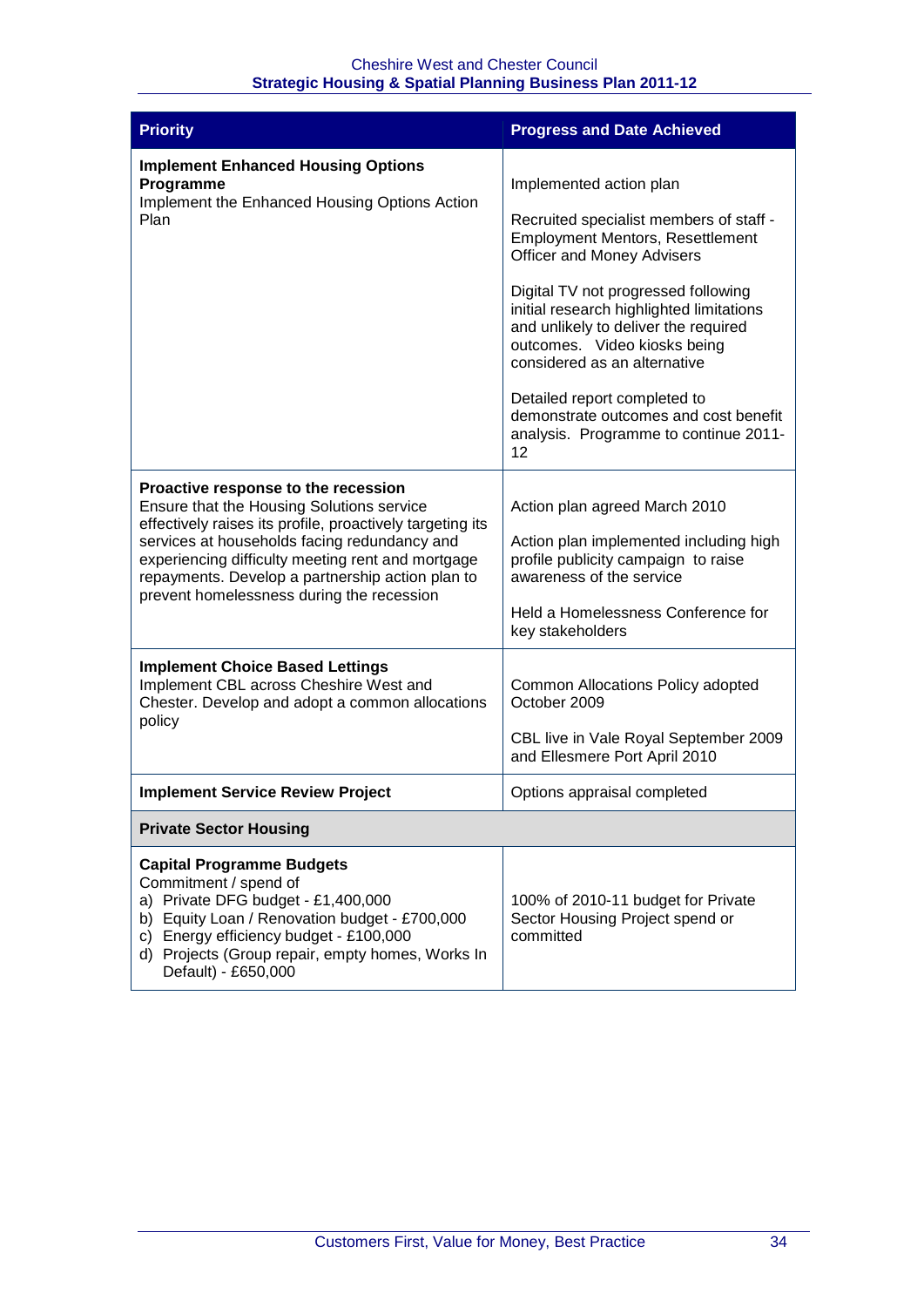| <b>Priority</b>                                                                                                                                              | <b>Progress and Date Achieved</b>                                                                              |
|--------------------------------------------------------------------------------------------------------------------------------------------------------------|----------------------------------------------------------------------------------------------------------------|
| <b>Service Standards</b><br>Adopt Home Assistance and Enforcement Protocol<br>service standards                                                              | Service standards adopted and<br>integrated into performance monitoring                                        |
| Work in partnership with HIA to meet SLA service<br>standards                                                                                                | HIA agreement extended to April 2012                                                                           |
| Improve website / advertising / guidance<br>publications including on-line applications for<br>licences and payments                                         | Private Sector Housing web pages<br>updated. HMO licensing application<br>form developed and available on-line |
| Revise fees and charges structure for enforcement<br>action                                                                                                  | Fees and Charges reviewed - to be<br>incorporated into updated Housing<br>Standards Policy 2011-12             |
| Implement recommendations from review of<br><b>Disabled Facilities Grant service</b>                                                                         | DFG review incomplete                                                                                          |
| Review and update Home Assistance Policy                                                                                                                     | Home Assistance Policy revised and<br>updated to cover 2011-14                                                 |
| <b>Landlord Accreditation</b><br>Develop a sub-regional Landlord Accreditation<br>Scheme in partnership with Warrington and<br><b>Cheshire East Councils</b> | <b>Cheshire Landlord Accreditation</b><br>Scheme developed and launched in<br>September 2010                   |
| <b>Housing Standards</b><br>Private Sector Stock Condition Survey - Tender /<br>work on site by October / Report by 31 <sup>st</sup> January<br>2010         | <b>Private Sector Stock Condition Survey</b><br>completed July 2010                                            |
| Programme of HHSRS inspections for Licensable<br><b>HMO<sub>S</sub></b>                                                                                      | Inspection of all known licensable<br><b>HMOs completed</b>                                                    |
| Develop and implement Northgate database mobile<br>solution                                                                                                  | Mobile Solution developed                                                                                      |
| Commission and complete private rented sector<br>research project                                                                                            | Private Rented Sector research<br>completed                                                                    |
| Sign up to sub-regional Fire Safety Protocol                                                                                                                 | Cheshire Fire Safety protocol adopted<br>and implemented                                                       |
| Risk assessment and prioritisation inspection<br>programme for HMOs in accordance with<br>enforcement policy                                                 | Inspection and risk assessment of all<br>known licensable HMOs completed                                       |
| <b>Empty Homes</b><br>Draft and Implement Empty Property Strategy                                                                                            | Empty Homes Strategy drafted and<br>adopted                                                                    |
| <b>Energy Efficiency</b><br>Develop an area based approach to Energy<br>Efficiency in Cheshire West and Chester                                              | Area based approach to Energy<br>Efficiency tendered.                                                          |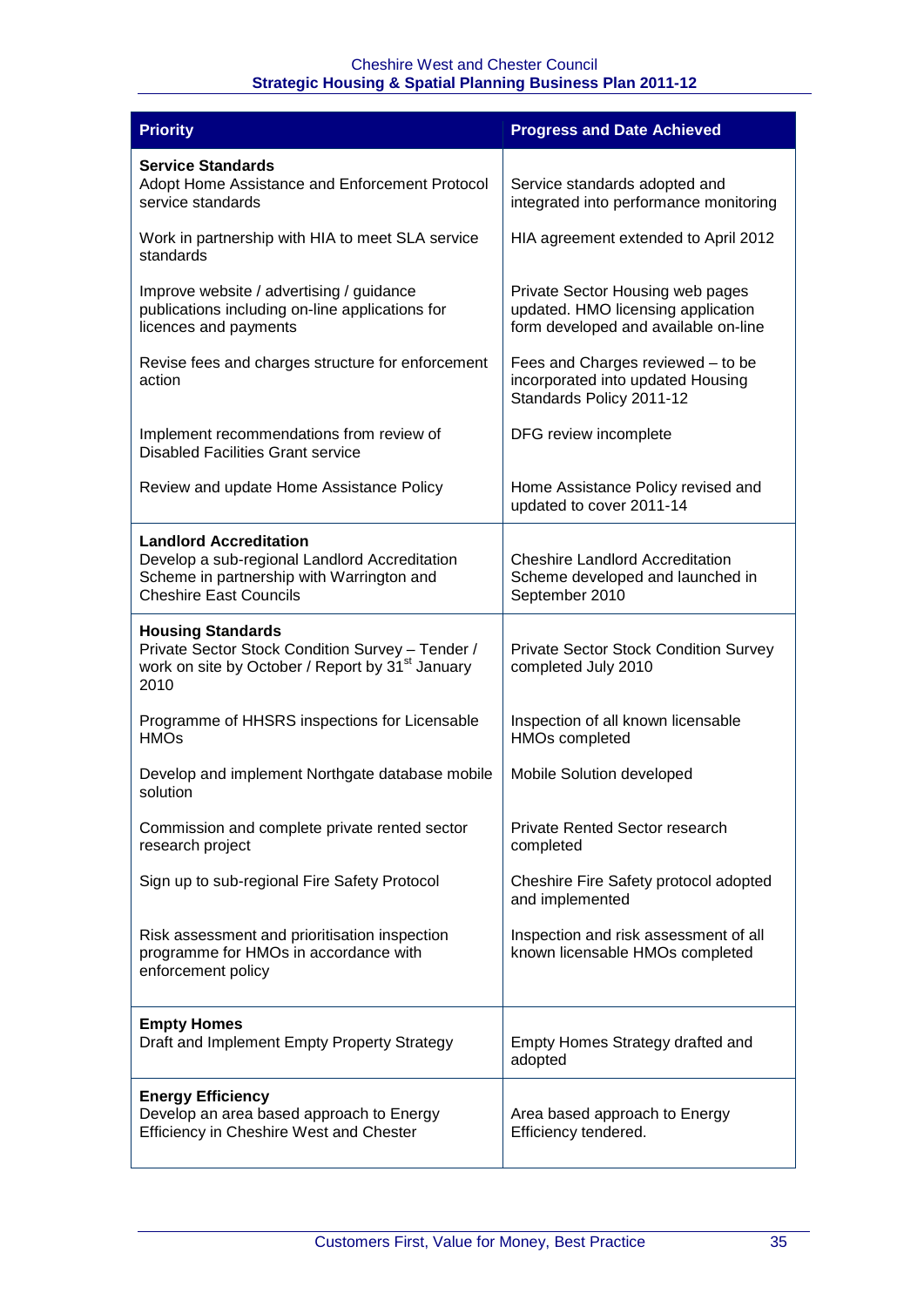| <b>Priority</b>                                                                                                                                                                                                                                                                                                                 | <b>Progress and Date Achieved</b>                                                                                                                                                                                                                                                                                                                                                                       |
|---------------------------------------------------------------------------------------------------------------------------------------------------------------------------------------------------------------------------------------------------------------------------------------------------------------------------------|---------------------------------------------------------------------------------------------------------------------------------------------------------------------------------------------------------------------------------------------------------------------------------------------------------------------------------------------------------------------------------------------------------|
| <b>Spatial Planning</b>                                                                                                                                                                                                                                                                                                         |                                                                                                                                                                                                                                                                                                                                                                                                         |
| <b>LDF Core Strategy</b><br>• Regulation 25 consultation<br>• Preferred Options<br>• Publication<br>• Associated supporting documents -<br>Sustainability Appraisal, Health Impact<br>Assessment, Habitat Regulations Assessment,<br>Equality Impact Assessment, Rural Proofing<br>Strategic sites - detailed delivery evidence | Topic Papers and Issues and Option<br>paper and associated Sustainability<br>Appraisal consulted upon                                                                                                                                                                                                                                                                                                   |
| <b>Review of Local Development Scheme</b>                                                                                                                                                                                                                                                                                       | Review of LDS commenced. Report to<br>LDF Panel June 2010                                                                                                                                                                                                                                                                                                                                               |
| Evidence base work<br>• Ensure a robust evidence base is in place                                                                                                                                                                                                                                                               | <b>Strategic Housing Market Assessment</b><br>(SHMA) completed<br><b>Strategic Housing Land Availability</b><br>Assessment (SHLAA) completed<br><b>Employment Land Study completed</b><br>Water Cycle Study underway<br>Surface Water Management Plan not<br>commenced<br>Green Infrastructure Strategy<br>completed<br>West Cheshire Integrated Transport<br>Study completed<br>Retail Study completed |
| <b>Monitoring</b><br><b>Annual Monitoring Report</b><br>٠<br>Housing, employment, town centres (incl. health<br>٠<br>checks)                                                                                                                                                                                                    | Annual Monitoring Report (AMR) Dec<br>2009<br>Housing Land Monitoring (HLM) May<br>2010                                                                                                                                                                                                                                                                                                                 |
| <b>Spatial planning advice</b><br>Development Management<br>Developers, landowners, etc.<br>Corporate regeneration/development teams<br>e.g. Cathedral Quarter, Chester Zoo, Northwich<br>Vision, Winning Winsford                                                                                                              | Significant spatial planning input<br>delivered                                                                                                                                                                                                                                                                                                                                                         |
| <b>Growth Point</b><br>Governance arrangements<br>Infrastructure Delivery Plan (IDP)<br>Capital spend<br>Growth Point Programme review                                                                                                                                                                                          | Governance arrangements in place,<br>through Growth Point Implementation<br>Group (GPIG)<br><b>IDP</b> work commenced to track Core<br>Strategy development<br>Capital spend targeted to Weaver<br>Towns<br>Programme reviewed                                                                                                                                                                          |
| <b>Development Briefs</b><br>Winsford Waterfront (plus Winsford<br><b>Transportation Study)</b><br><b>Ellesmere Port Waterfront</b>                                                                                                                                                                                             | Winsford Waterfront Development Brief<br>(WWDB) completed                                                                                                                                                                                                                                                                                                                                               |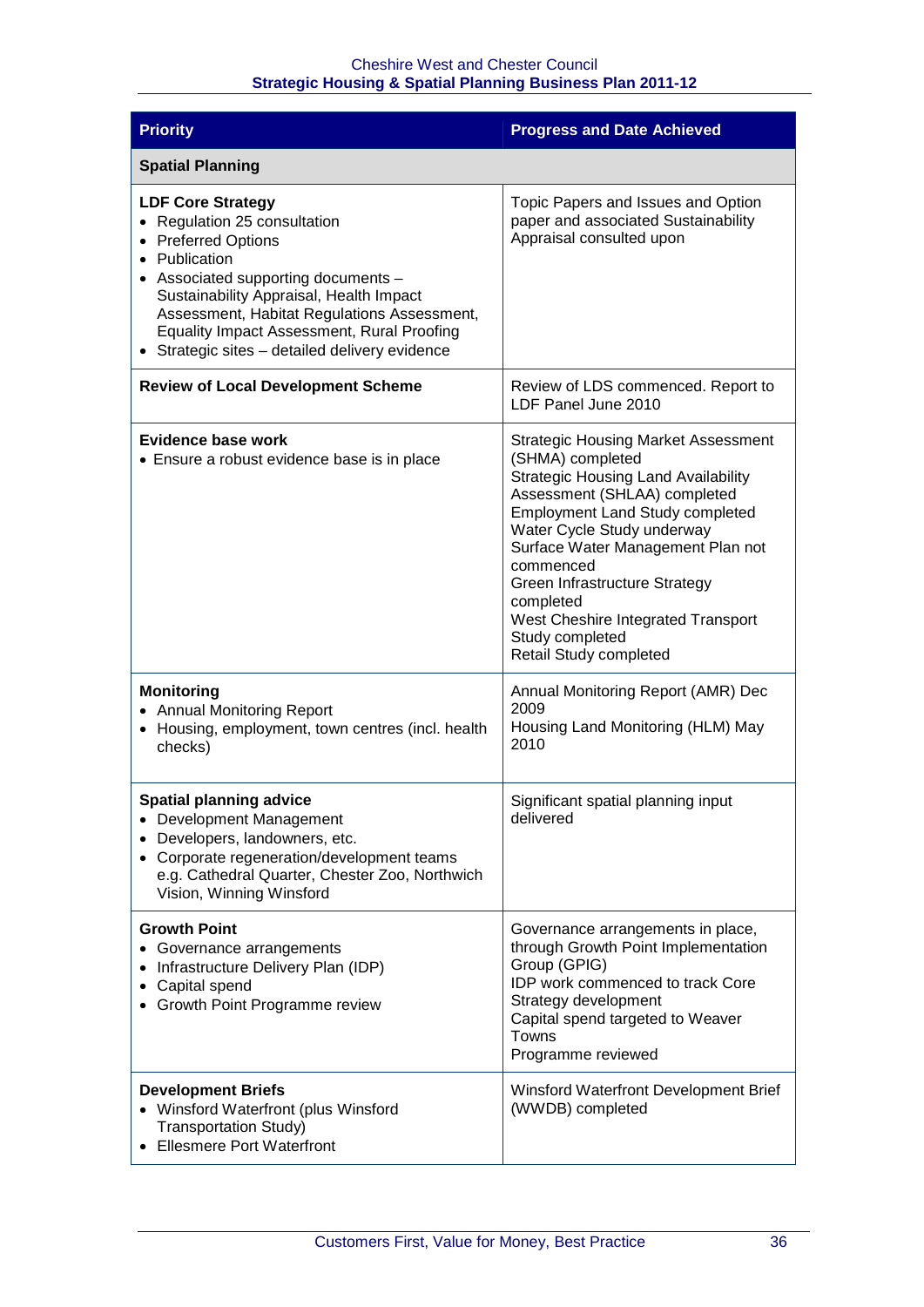| <b>Priority</b>                                 | <b>Progress and Date Achieved</b>     |
|-------------------------------------------------|---------------------------------------|
| Other                                           | Study progressed                      |
| • Gypsy and Traveller site identification study | Regional Strategies being withdrawn/  |
| • RSS and Single Regional Strategy input        | abolished                             |
| Village Design Statements and Parish Plans      | Support given to various Parish Plans |
| $\bullet$                                       | and Village Design Statements         |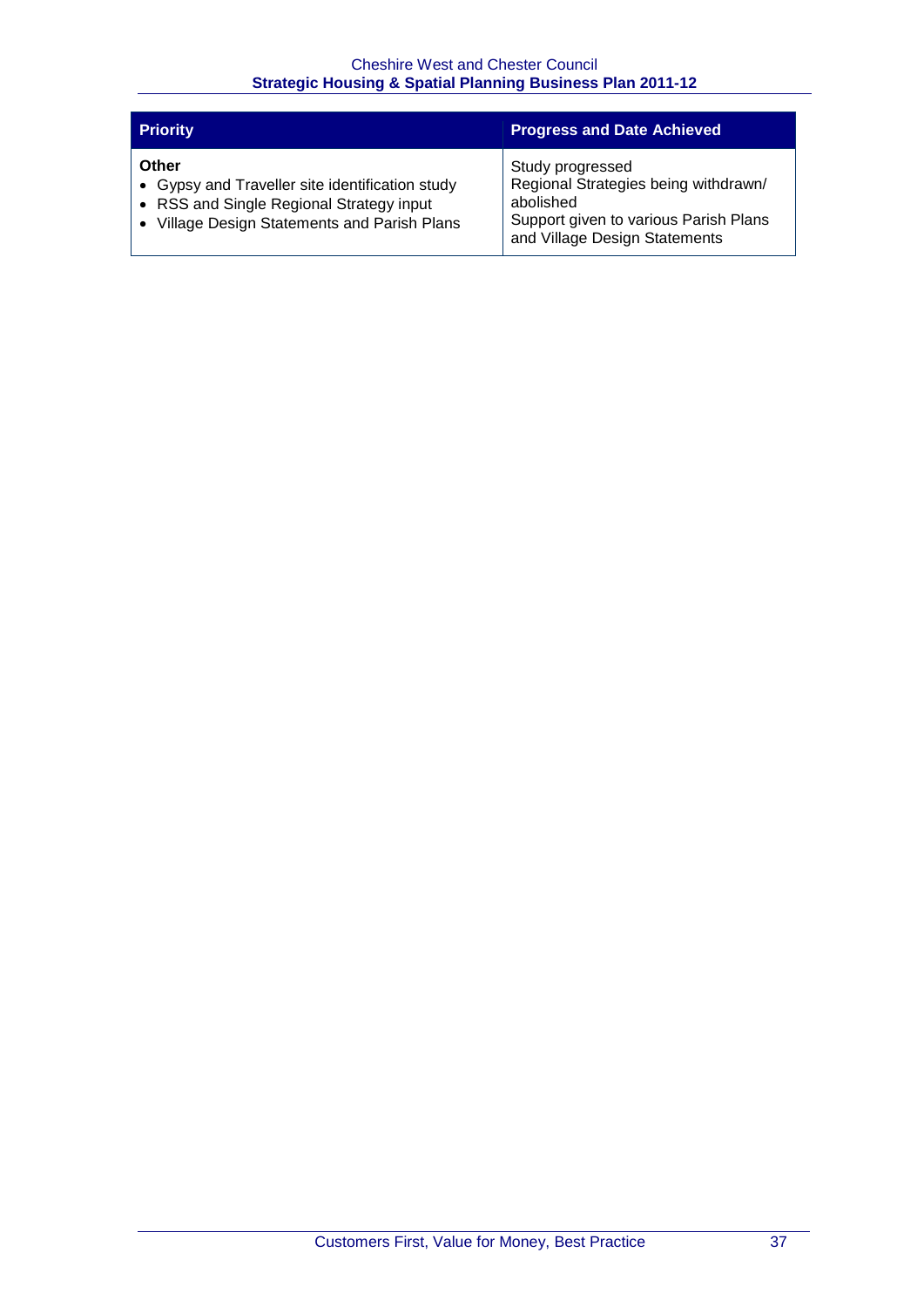| Table 2 - Our Key Priorities 2011-12                                                                                                                                                                                                                             |                                                                                                                                                                                                                                                                                                                                                        |  |
|------------------------------------------------------------------------------------------------------------------------------------------------------------------------------------------------------------------------------------------------------------------|--------------------------------------------------------------------------------------------------------------------------------------------------------------------------------------------------------------------------------------------------------------------------------------------------------------------------------------------------------|--|
| <b>Priority</b>                                                                                                                                                                                                                                                  | <b>Target 2011-12</b>                                                                                                                                                                                                                                                                                                                                  |  |
| <b>Housing Strategy &amp; Enabling</b>                                                                                                                                                                                                                           |                                                                                                                                                                                                                                                                                                                                                        |  |
| Increase the number and choice of new<br>affordable homes<br>Increase the number of new affordable homes by<br>330 (at least 15 rural homes) and increase choice<br>through intermediate products                                                                | Continue to work with RPs to deliver the<br>existing programme<br>Work with RPs, neighbouring LAs and<br>the HCA to maximise the resources<br>available for new affordable homes<br>Pursue the concept of a Cheshire RP<br>consortium<br>Adopt LIP2<br>Develop a housing delivery and<br>investment strategy in order to<br>incentivise housing growth |  |
| <b>Increase site provision for Gypsy and Travellers</b><br>Identify site for Gypsy and Travellers and submit<br>planning application                                                                                                                             | To progress this priority subject to<br>Council approval                                                                                                                                                                                                                                                                                               |  |
| <b>Improve Ellesmere Port and Neston Housing</b><br><b>Stock</b><br>Secure improvements to the condition and<br>management of the EP & N Housing Stock.<br>Establish short to medium term option to achieve<br>service improvements                              | Complete negotiations and enter into a<br>management contract with a high<br>performing provider                                                                                                                                                                                                                                                       |  |
| Ensure a robust Evidence Base is in place<br>Review and update the research programme for<br>the Housing Service to ensure a strong evidence<br>base for policy development and delivery                                                                         | Annual review and update of the<br>research programme                                                                                                                                                                                                                                                                                                  |  |
| <b>Implement Affordable Warmth Strategy</b><br>Implement and monitor the adopted Affordable<br>Warmth Strategy. Manage ERDF Project                                                                                                                              | Ensure sub-groups continue to meet<br>and implement actions                                                                                                                                                                                                                                                                                            |  |
| <b>Embed Performance Monitoring</b><br>Implement the performance monitoring and<br>management framework for the Housing Service                                                                                                                                  | Embed monitoring and review progress<br>of the Service Improvement Plan to<br>ensure continuous improvement and<br>value for money                                                                                                                                                                                                                     |  |
| <b>Review Housing Policy Framework</b><br>Ensure a robust housing policy framework by<br>adopting new and reviewing existing policies and<br>strategies, ensure action plans are being delivered,<br>identify gaps and demonstrate we are making a<br>difference | Review to be completed and<br>recommendations made<br>Respond effectively to Government<br>policy changes including Strategic<br>Tenancy Policy and Affordable Rents<br>Adopt and implement Rural Housing<br>Strategy<br>Improve Health and Housing links                                                                                              |  |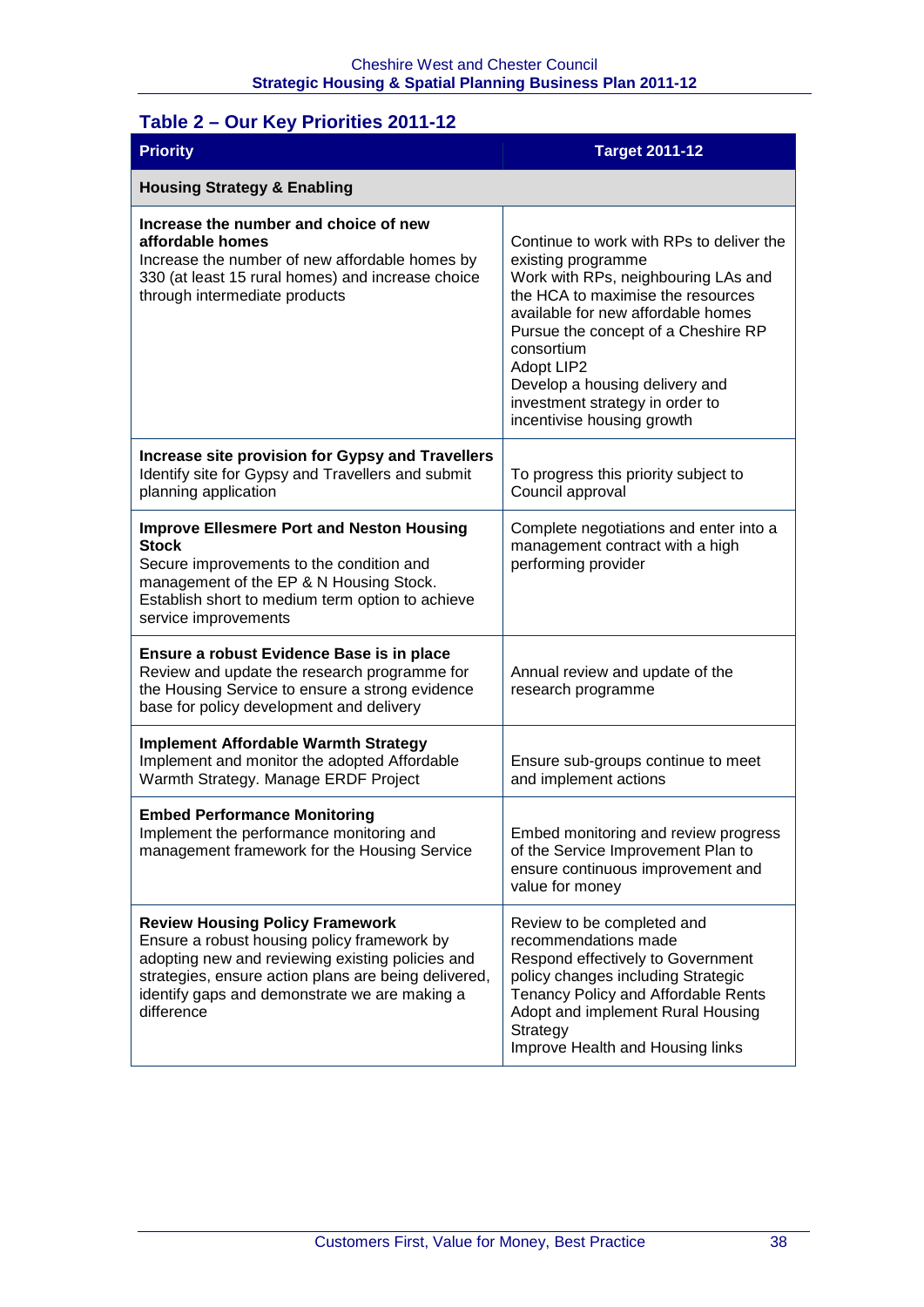| <b>Priority</b>                                                                                                                                                                  | <b>Target 2011-12</b>                                                                                                                                                                                                                                                                                                                                    |
|----------------------------------------------------------------------------------------------------------------------------------------------------------------------------------|----------------------------------------------------------------------------------------------------------------------------------------------------------------------------------------------------------------------------------------------------------------------------------------------------------------------------------------------------------|
| <b>Supported Housing Provision</b><br>Carry out research into supply and condition of<br>Supported Housing.                                                                      | Complete the research and implement<br>findings in conjunction with Supporting<br>People Team                                                                                                                                                                                                                                                            |
| Adopt action plan to increase quality and choice of<br>housing for older people and improve advice and<br>support services and secure delivery of Northgate<br><b>Extra Care</b> | Implement action plan and secure<br>planning permission for Northgate Extra<br>Care scheme                                                                                                                                                                                                                                                               |
| Delivery of Equality and Diversity Objectives<br>Progress delivery of Equality and Diversity<br>objectives                                                                       | Develop customer profiling to better<br>understand the needs and aspirations<br>of our customers                                                                                                                                                                                                                                                         |
| <b>Supporting People</b>                                                                                                                                                         |                                                                                                                                                                                                                                                                                                                                                          |
| Make best use of available resources<br>• Within budget                                                                                                                          | Produce a financially based<br>commissioning plan for the programme<br>approved by the Commissioning Body<br>and the Council that is based on the<br>outcome of the needs assessment<br>Maximise the resources available to the<br>programme within the corporate policy<br>of efficiency savings                                                        |
| Deliver robust governance<br>Make evidence-based decisions<br>Have transparency of decision-making                                                                               | Establish a steering group for the<br>programme involving the CEO, Leader,<br>and key portfolio holders to meet twice<br>per year with the first meeting in<br>Autumn 2011<br>Develop clear work programmes for the<br><b>Commissioning Body and Core Strategy</b><br>Group                                                                              |
| Deliver value for money<br>Economy<br>Efficiency<br><b>Effectiveness</b><br>Equality<br>Excellence                                                                               | Roll out validation visits for the Value for<br>Money self-assessments and<br>improvement plans making appropriate<br>recommendations and reporting<br>exceptions<br>Benchmark services against similar<br>services<br>Clawback funding where quality or<br>performance standards are consistently<br>not met<br>Implement the single point of access to |
|                                                                                                                                                                                  | ensure that the most in need are<br>targeted for services                                                                                                                                                                                                                                                                                                |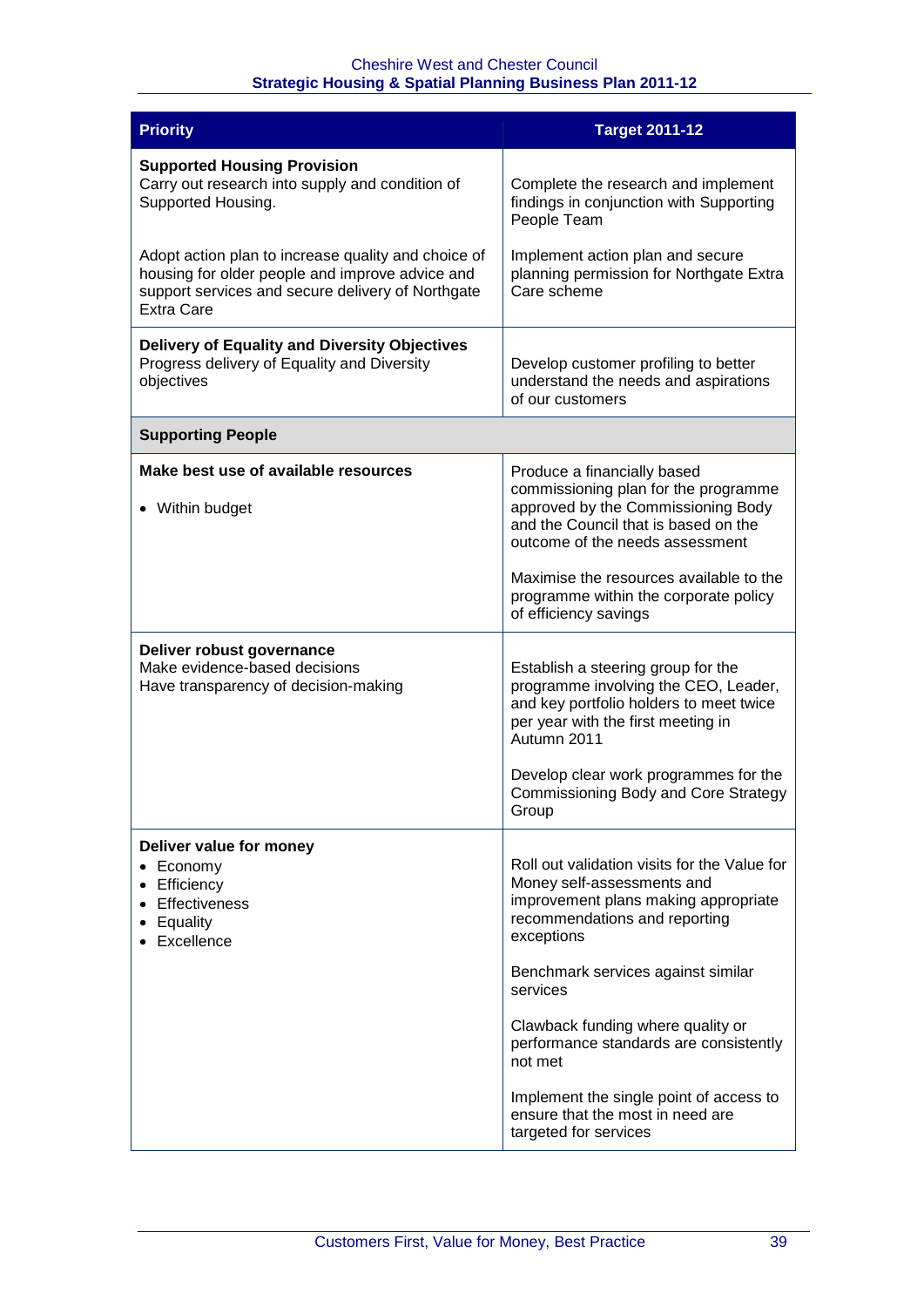| <b>Priority</b>                                                                                                                                                                                                                                                                                                                                                                                                                | <b>Target 2011-12</b>                                                                                                                                                                                                                                                                                                                                                                                                                                                                                |
|--------------------------------------------------------------------------------------------------------------------------------------------------------------------------------------------------------------------------------------------------------------------------------------------------------------------------------------------------------------------------------------------------------------------------------|------------------------------------------------------------------------------------------------------------------------------------------------------------------------------------------------------------------------------------------------------------------------------------------------------------------------------------------------------------------------------------------------------------------------------------------------------------------------------------------------------|
| Deliver the right services, in the right places,<br>for the right people<br>• Produce and implement a five-year<br>commissioning plan<br>• Design and implement a single point of access<br>and referral for the Supporting People<br>programme<br>• Development and embedding of a Service Users<br>Reference Forum (SURF)<br>• Conduct a three year programme of strategic<br>review covering all Supporting People services | Produce a financially based<br>commissioning plan for the programme<br>approved by the Commissioning Body<br>and the Council that is based on the<br>outcome of the needs assessment<br>Implement the single point of access<br>electronically following the paper-based<br>pilot in May 2011<br>Conduct a strategic review of learning<br>disability services with adult social care<br>colleagues<br>Improve the market information<br>available to the team through the single<br>point of access |
| Deliver excellence in the business<br>administration and delivery of the programme<br>• Support the decision-making of the<br>Commissioning Body and Core Strategy Group<br>with robust management information<br>• Review and update business and risk<br>management plans for the programme<br>• Develop robust benchmarking data for both<br>revenue and administration spends                                              | Make best use of all the functions<br>available in the SPOCC system for<br>contract management, business<br>information and reporting<br>Perform a self-assessment against the<br>KLOE (Key Lines of Enquiry) standards<br>for Supporting People and benchmark<br>the value for money of the team against<br>similar services<br>Develop a dashboard or report to<br>support providers in benchmarking their<br>services                                                                             |
| Raise the profile of the Supporting People<br>programme across all stakeholders<br>Implement the communication strategy<br>• Involve key stakeholders in the programme                                                                                                                                                                                                                                                         | Establish a steering group for the<br>programme involving the CEO, Leader,<br>and key portfolio holders to meet twice<br>per year with the first meeting in<br>Autumn 2011<br>Take the Commissioning Body on study<br>visits to key services<br>Widen the audience for the newsletter<br>to include elected members and senior<br>officers                                                                                                                                                           |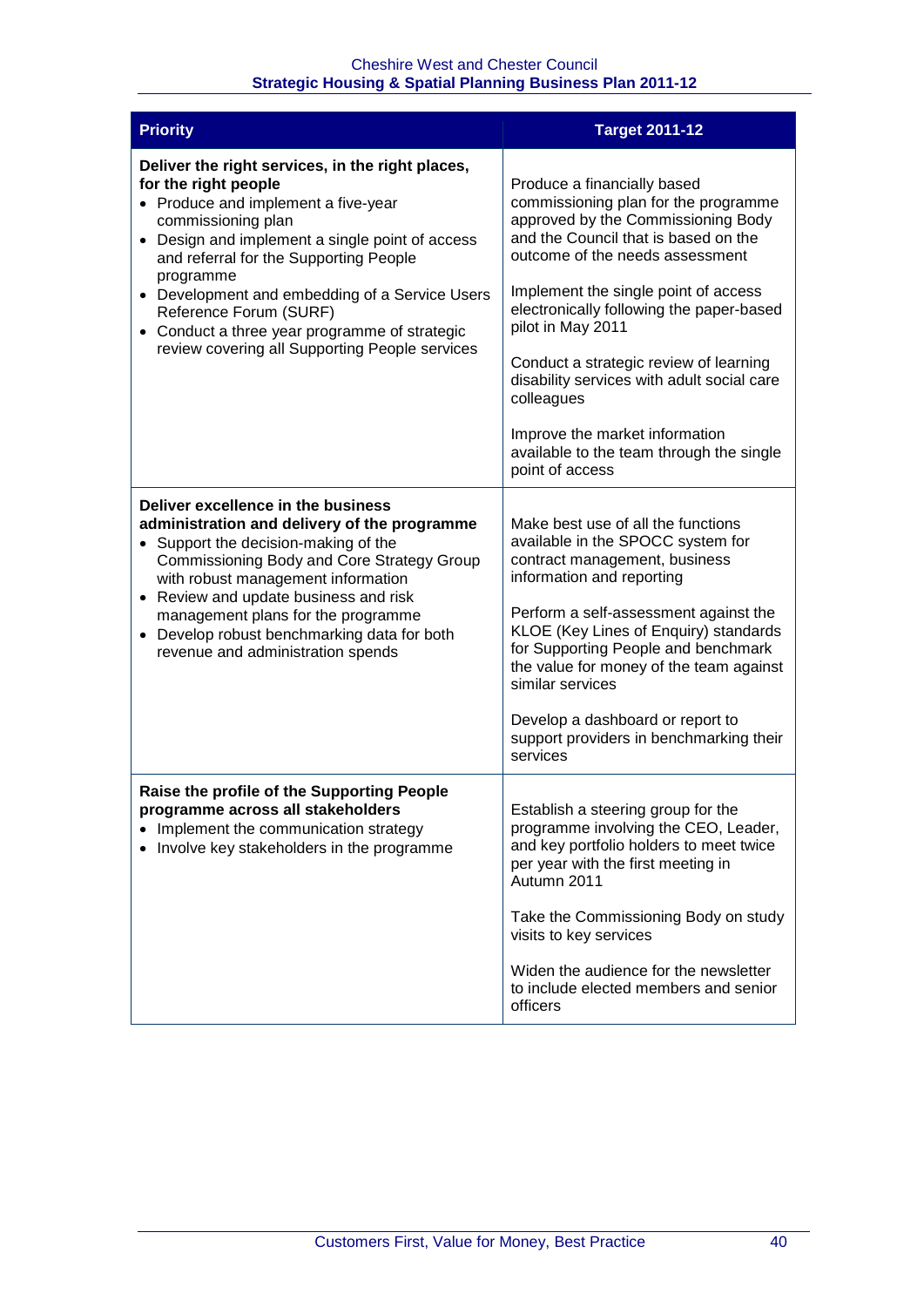| <b>Priority</b>                                                                                                                                                                                                                             | <b>Target 2011-12</b>                                                                                                                                                                                                                                                                                                                                              |
|---------------------------------------------------------------------------------------------------------------------------------------------------------------------------------------------------------------------------------------------|--------------------------------------------------------------------------------------------------------------------------------------------------------------------------------------------------------------------------------------------------------------------------------------------------------------------------------------------------------------------|
| <b>Housing Solutions</b>                                                                                                                                                                                                                    |                                                                                                                                                                                                                                                                                                                                                                    |
| Implement the recommendations of the options<br>appraisal<br>Bring the service delivered in Chester back in-<br>house to ensure a consistent and excellent service<br>is delivered across the borough                                       | Implement the project plan including<br>Set up a working group<br>Regular communication with<br>$\bullet$<br>staff, partners, Members<br>Service redesign<br>$\bullet$<br>Office space and equipment in<br>$\bullet$<br>place for new staff<br>Employ service users to do<br>$\bullet$<br>mystery shopping<br>New service to be delivered from 1st<br>October 2011 |
| Implement the changes introduced by the<br><b>Localism bill</b><br>Introduction of a strategic tenancy policy                                                                                                                               | Develop a strategic tenancy policy for<br><b>Cheshire West and Chester</b>                                                                                                                                                                                                                                                                                         |
| Improve the accessibility of the service<br>Ensure the service is accessible across the<br>borough including within the rural communities and<br>advice is delivered in a range of formats through<br>the increased use of technology       | Develop interactive web pages on<br>Housing Solutions including video clips<br>on the main areas of advice                                                                                                                                                                                                                                                         |
|                                                                                                                                                                                                                                             | Ensure advice on Housing Solutions is<br>available on the advice hubs across the<br>borough                                                                                                                                                                                                                                                                        |
|                                                                                                                                                                                                                                             | Housing advice available via video<br>kiosks                                                                                                                                                                                                                                                                                                                       |
| Proactive response to the economic climate<br>and changes to welfare benefits<br>Ensure that the Housing Solutions service<br>effectively targets services at households<br>experiencing difficulty meeting rent and mortgage<br>repayments | Work closely with Housing Benefit (HB)<br>to ensure households affected by the<br>HB changes are given housing advice<br>to prevent homelessness                                                                                                                                                                                                                   |
|                                                                                                                                                                                                                                             | Create an additional post in the team to<br>focus on those households effected by<br>changes to the Local Housing<br>Allowance (LHA)                                                                                                                                                                                                                               |
|                                                                                                                                                                                                                                             | Work with HB to make joint decisions<br>on Discretionary Housing Payments<br>(DHP)                                                                                                                                                                                                                                                                                 |
| <b>Ending Rough Sleeping</b><br>To end rough sleeping across Cheshire West and<br>Chester                                                                                                                                                   | Ensure the outreach service enables<br>rough sleepers to move off of the<br>streets promptly through regular<br>monitoring                                                                                                                                                                                                                                         |
|                                                                                                                                                                                                                                             | Implement the Severe Weather<br><b>Emergency Provision (SWEP)</b>                                                                                                                                                                                                                                                                                                  |
| <b>Tackle Overcrowding</b><br>Ensure that overcrowding and under occupation is                                                                                                                                                              | Review the situation across the borough                                                                                                                                                                                                                                                                                                                            |
| reduced across CWAC                                                                                                                                                                                                                         | Develop an action plan to address the<br>issues identified                                                                                                                                                                                                                                                                                                         |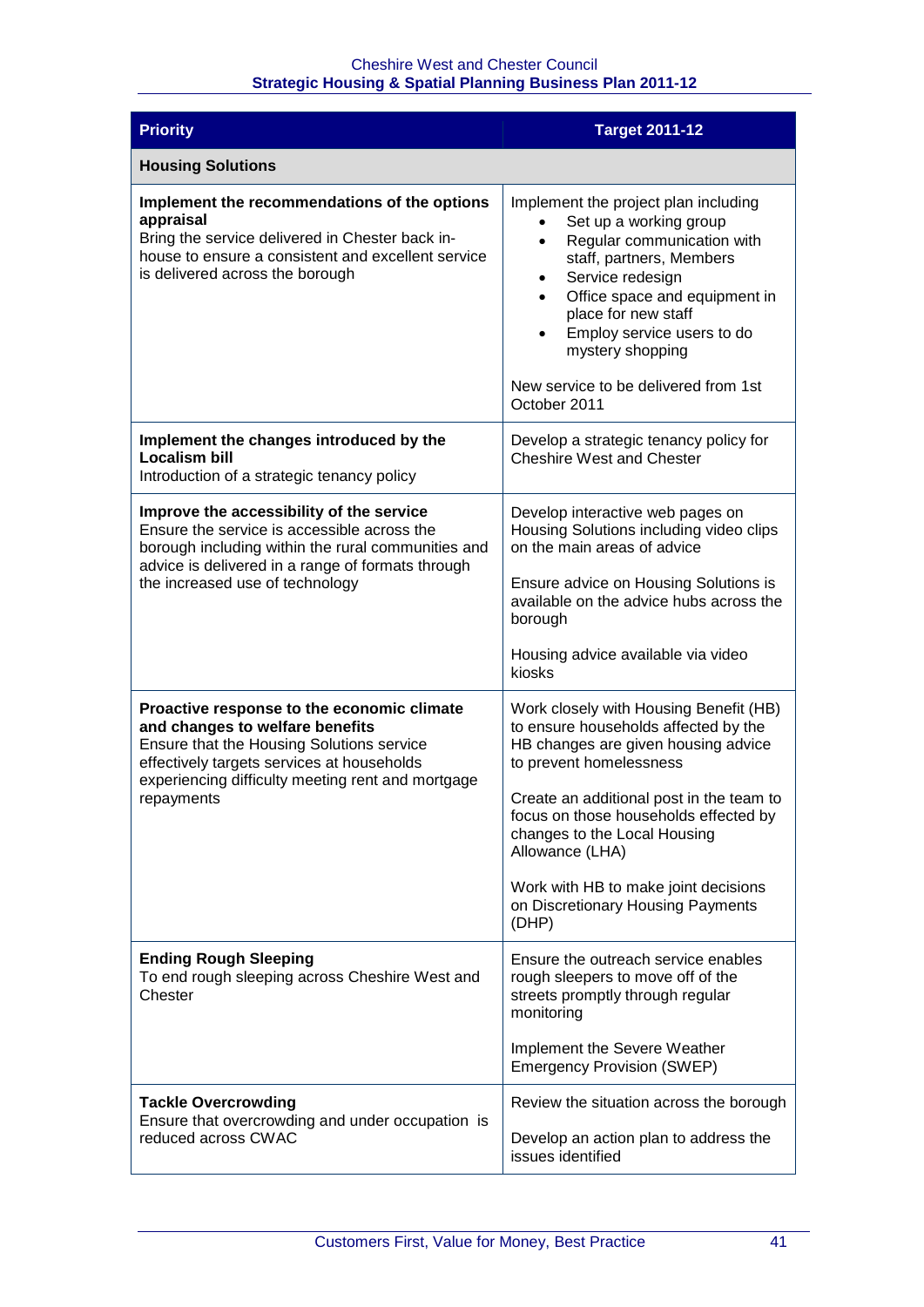| <b>Priority</b>                                                                                                                                                                                                                                                                  | <b>Target 2011-12</b>                                                                                                                                                |
|----------------------------------------------------------------------------------------------------------------------------------------------------------------------------------------------------------------------------------------------------------------------------------|----------------------------------------------------------------------------------------------------------------------------------------------------------------------|
| <b>Preventing Homelessness</b><br>To pro-actively prevent homelessness arising, and<br>to provide a range of sustainable solutions for<br>those households who do become homeless. To<br>sustain the current reduced levels of households in<br>temporary accommodation (NI 156) | Develop protocols with key partners<br>including:<br><b>Children's Services</b><br>Domestic Abuse services<br>Youth Offending Service<br>Hospital discharge protocol |
| <b>Develop Local Lettings Scheme</b><br>Research local lettings models and undertake a<br>feasibility study to implement locally                                                                                                                                                 | Research good practice<br>Develop action plan to implement<br>locally                                                                                                |
| <b>Private Sector Housing</b>                                                                                                                                                                                                                                                    |                                                                                                                                                                      |
| <b>Improving Housing Standards</b><br>Implement findings of Private Rented Sector and<br>Student Housing research projects                                                                                                                                                       | Multi-agency Steering Group<br>established and recommendations<br>implemented                                                                                        |
| Mobile working incorporated across Private Sector<br><b>Housing Team</b>                                                                                                                                                                                                         | Increased efficiency of inspections                                                                                                                                  |
| Review Housing Standards/Enforcement Policy                                                                                                                                                                                                                                      | <b>Updated Housing Standards Policy</b>                                                                                                                              |
| Promote Housing Standards service to tenants<br>across CWAC                                                                                                                                                                                                                      | Increased number of service requests                                                                                                                                 |
| Develop partnership with Public Health through<br>West Cheshire Healthy Homes Initiatives                                                                                                                                                                                        | Healthy Homes initiative explored                                                                                                                                    |
| Establish a partnership with all Regional Partners<br>regarding repairs                                                                                                                                                                                                          | Clear procedures in place agreed by<br><b>Regional Partners</b>                                                                                                      |
| Information on HMO guidance and procedures<br>rolled out to customers and partners                                                                                                                                                                                               | Customers and partners aware of<br>standards                                                                                                                         |
| <b>Home Assistance</b><br>Implement findings of Home Assistance Review                                                                                                                                                                                                           | Recommendations incorporated into<br>practices and procedures                                                                                                        |
| Promotion of financial assistance to vulnerable<br>households                                                                                                                                                                                                                    | Increased take up of financial<br>assistance by vulnerable households                                                                                                |
| Re-commission HIA service                                                                                                                                                                                                                                                        | HIA service commissioned and in place                                                                                                                                |
| Agree adaptations protocol with Regional Partners                                                                                                                                                                                                                                | Service Level Agreements in place with<br><b>Regional Partners</b>                                                                                                   |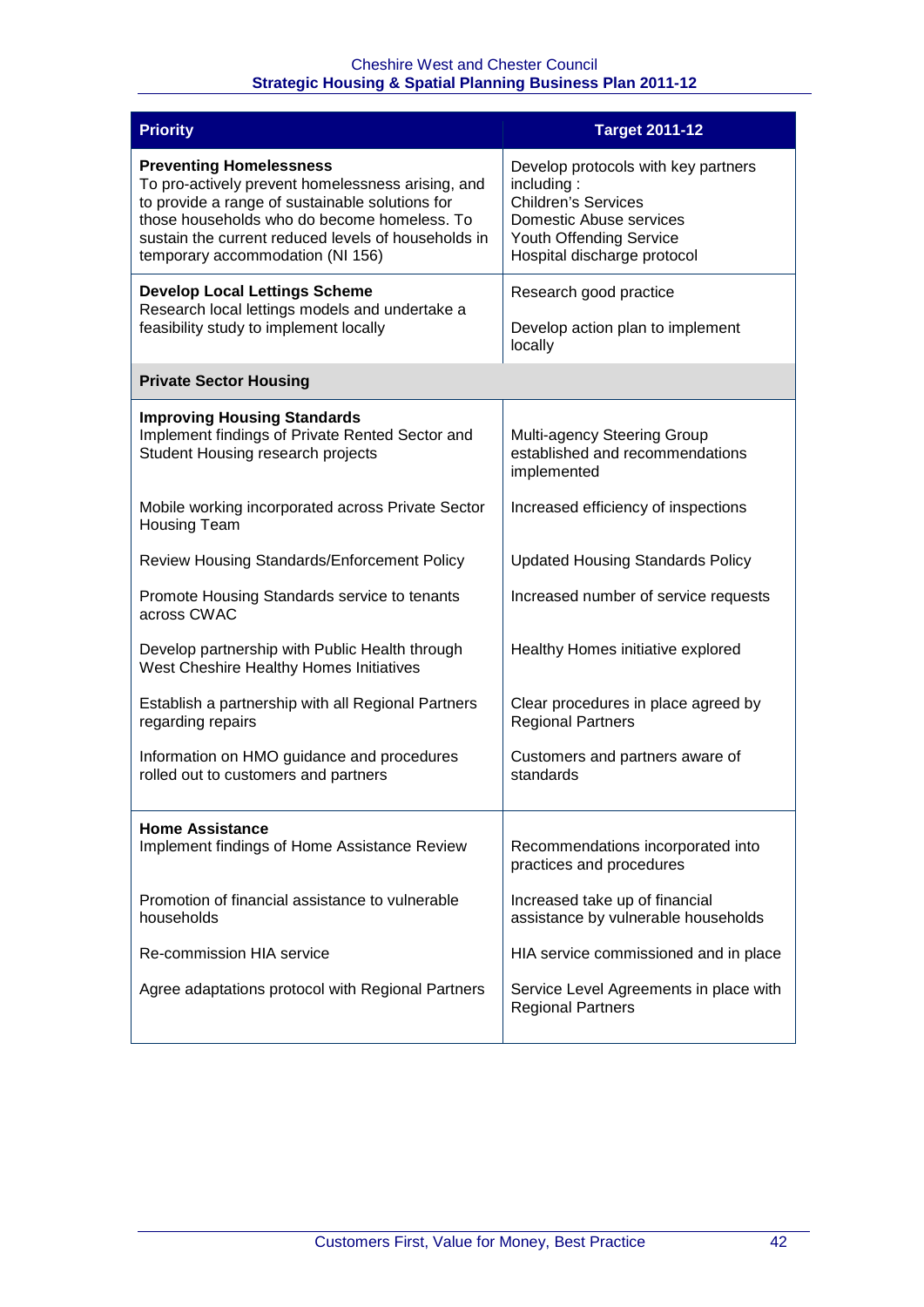| <b>Priority</b>                                                                                                                                                                                                                                                                                                                         | <b>Target 2011-12</b>                                                                                         |
|-----------------------------------------------------------------------------------------------------------------------------------------------------------------------------------------------------------------------------------------------------------------------------------------------------------------------------------------|---------------------------------------------------------------------------------------------------------------|
| <b>Improving Energy Efficiency</b><br>Roll out and management of European funded<br><b>CARE</b> project                                                                                                                                                                                                                                 | Partnership agreements approved and<br>claims accepted by NWDA                                                |
| Establish and promote 'Cheshire Warm and Cosy'<br>delivery agent across CWAC                                                                                                                                                                                                                                                            | 'Cheshire Warm and Cosy' brand to be<br>widely promoted and recognised by<br>residents                        |
| Investigate partnership with a utility company for<br><b>Green Deal opportunities</b>                                                                                                                                                                                                                                                   | Partnership with utility company<br>established if appropriate                                                |
| <b>Tackling Empty Homes</b><br>Develop and implement a strategy to address long<br>term empty homes within the >6months <2 years<br>band range for the purpose of New Homes Bonus<br>statistics                                                                                                                                         | Positive impact on New Homes Bonus                                                                            |
| Develop a prioritisation system for assessing action<br>of all long term empty homes                                                                                                                                                                                                                                                    | Robust procedures in place for a<br>proactive approach to empty homes                                         |
| <b>Engaging Positively with Private Sector</b><br><b>Landlords</b><br>Raise awareness of the Cheshire Landlord<br>Accreditation Scheme (CLAS) and Student Stamp<br>with tenants                                                                                                                                                         | Increased tenant awareness                                                                                    |
| Develop incentives to attract more landlords to join<br><b>CLAS</b>                                                                                                                                                                                                                                                                     | Increased membership of CLAS                                                                                  |
| Develop accreditation scheme for managing agents                                                                                                                                                                                                                                                                                        | Increased membership of CLAS                                                                                  |
| Link CLAS to all Council promoted schemes and<br>initiatives                                                                                                                                                                                                                                                                            | Raised awareness and improved<br>referral procedures                                                          |
| <b>Spatial Planning</b>                                                                                                                                                                                                                                                                                                                 |                                                                                                               |
| <b>LDF Core Strategy</b><br>Regulation 25 consultation<br><b>Preferred Options</b><br>Publication<br>• Associated supporting documents -<br>Sustainability Appraisal, Health Impact<br>Assessment, Habitat Regulations Assessment,<br><b>Equality Impact Assessment, Rural Proofing</b><br>Strategic sites - detailed delivery evidence | To meet the Council's published<br>timetable                                                                  |
| <b>Review of Local Development Scheme</b>                                                                                                                                                                                                                                                                                               | The requirement for Local Development<br>Schemes will be removed when the<br>Localism Bill gains Royal Assent |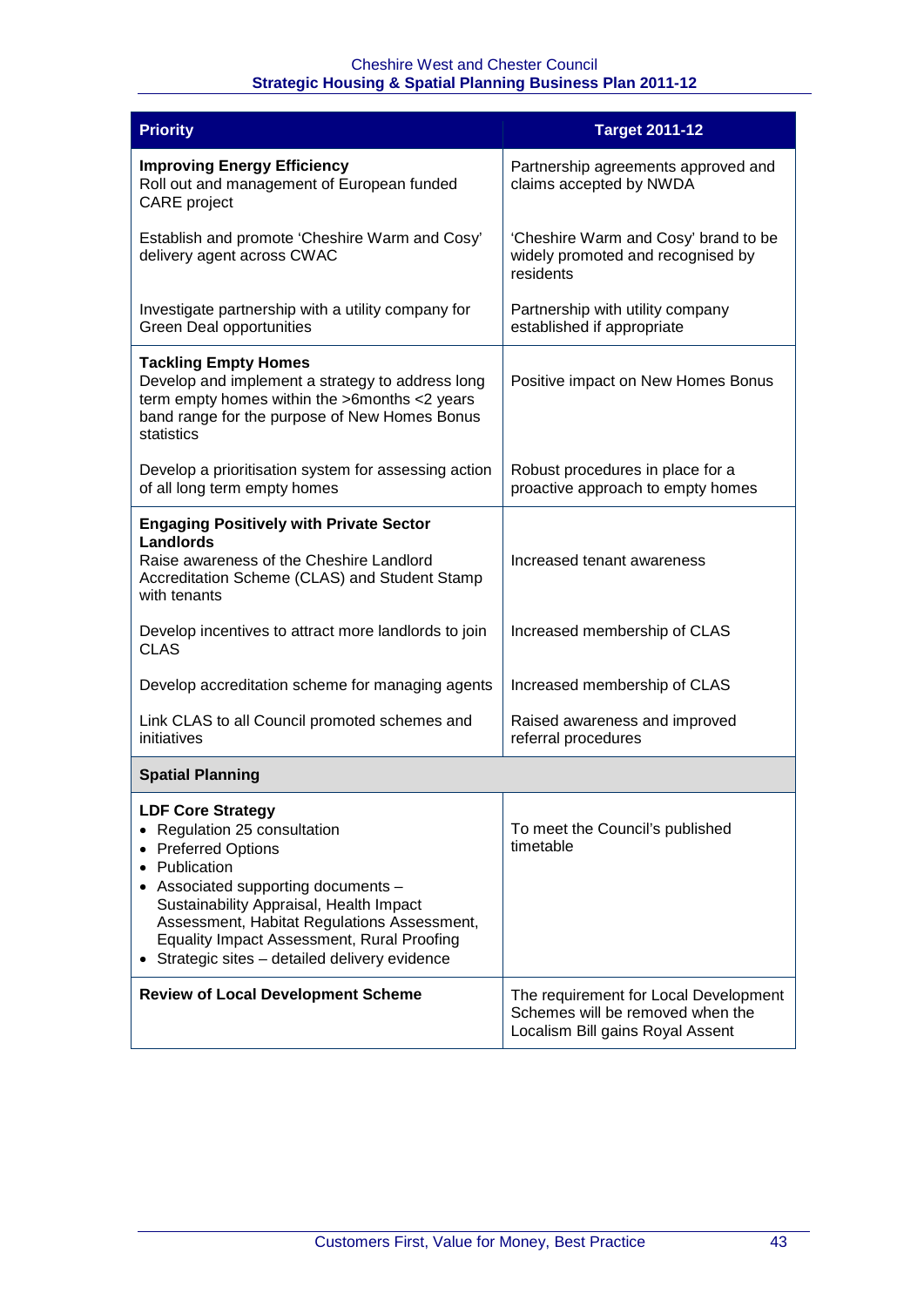| <b>Priority</b>                                                                                                                                                                                                          | <b>Target 2011-12</b>                                                                                                                                                                                                                                                                                                                                         |
|--------------------------------------------------------------------------------------------------------------------------------------------------------------------------------------------------------------------------|---------------------------------------------------------------------------------------------------------------------------------------------------------------------------------------------------------------------------------------------------------------------------------------------------------------------------------------------------------------|
| <b>Evidence base work</b>                                                                                                                                                                                                | SHMA annual update<br>SHLAA annual update<br>Surface Water Management Plan<br><b>Green Infrastructure Action Plans</b><br><b>Chester Transport Model Update</b><br>Northwich Transport Model Update<br><b>Biodiversity Study</b><br><b>Chester Historic Characterisation Study</b><br>Phase 2<br>Chester Green Belt Study (possible)<br>Settlement Assessment |
| <b>Monitoring</b><br>• Annual Monitoring Report<br>• Housing, employment, town centres (incl. health<br>checks)                                                                                                          | Annual Monitoring Report (AMR) Dec<br>2011<br>Housing Land Monitoring (HLM) May<br>2011                                                                                                                                                                                                                                                                       |
| <b>Spatial planning advice</b><br>• Development Management<br>• Developers, landowners, etc.<br>• Corporate regeneration/development teams<br>e.g. Cathedral Quarter, Chester Zoo, Northwich<br>Vision, Winning Winsford | Continued close involvement                                                                                                                                                                                                                                                                                                                                   |
| <b>Growth Point</b><br>• Governance arrangements<br>• Infrastructure Delivery Plan (IDP)<br>• Capital spend<br>• Growth Point Programme review                                                                           | Publish CIL Preliminary Draft Charging<br>Schedule March 2012<br>Capital spend to be committed to actual<br>schemes                                                                                                                                                                                                                                           |
| <b>Development Briefs</b><br>• Winsford Waterfront (plus Winsford<br><b>Transportation Study)</b><br>• Ellesmere Port Waterfront                                                                                         | <b>Winsford Regeneration Framework</b>                                                                                                                                                                                                                                                                                                                        |
| Other<br>• Gypsy and Traveller site identification study<br>• Village Design Statements (VDS) and Parish<br>Plans (PP)                                                                                                   | Complete July 2011<br>Support for PPs and VDSs - focus will<br>change to Neighbourhood Plans                                                                                                                                                                                                                                                                  |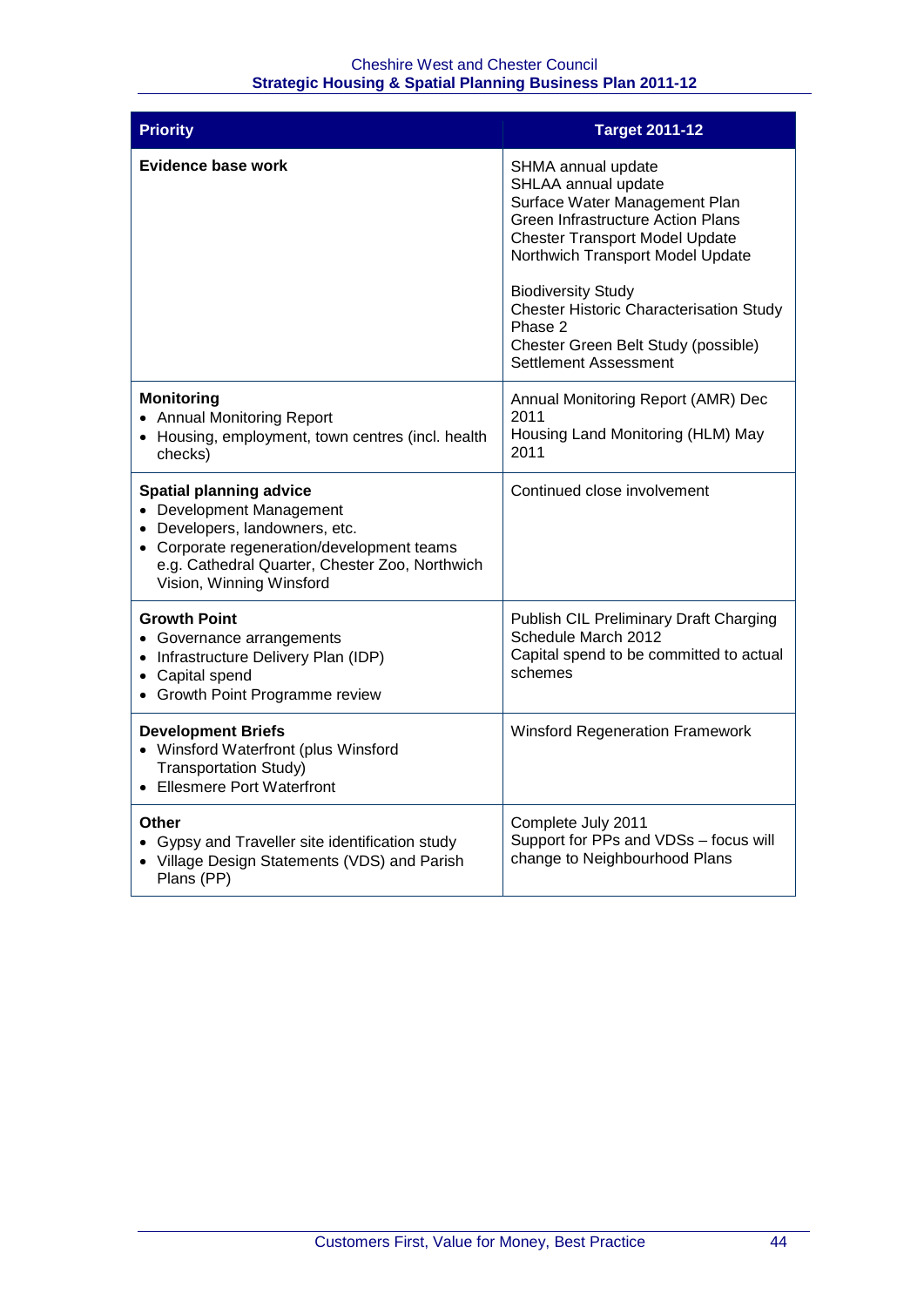#### **Appendix B – Strategic Housing & Spatial Planning Equality & Diversity Plan**

#### **Equality and Diversity Statement**

The Council, recognising its responsibilities as a provider of major services within the community, will ensure that its services, including the ones carried out in partnership with or on behalf of the Council, are equally available to all, regardless of race, colour, nationality, ethnic origins, gender, gender reassignment, marital status, sexual orientation, disability, age, religion or belief, social or economic status or political beliefs, making sure that no one is disadvantaged by conditions or requirements which cannot be justified.

The Equality and Diversity statement is Cheshire West and Chester Council's formal commitment to delivering fairness and "removing the barriers that limit what people can do and can be". It is a promise that the Council will work hard to respond to local challenges, to tackle prejudice and improve the life chances and opportunities of those who face discrimination and disadvantage.

#### **The Council's Equality Pledges**

- We will ensure that the design, delivery and commissioning of services are fair, equitable and accessible
- We will enhance cohesive communities and promote equal life chances for all

#### **Progress April 2010 – March 2011**

Following work in the first year to build a sound base to enable equality and diversity outcomes to be delivered, 2010-11 has been about embedding equality and diversity into the Service's everyday activities.

Strategic Housing and Spatial Planning set up an Equality and Diversity Officer Group to take forward the key Equality and Diversity priorities for the teams, and progress was regularly reported to the Service Management Team.

During 2010-11 we have strengthened the close links already established with community groups in Cheshire West and Chester and have been actively working with our partner organisations, mainly in the arena of consultation, involvement and exchanging examples of good practice. A specific example in our service area involves the Gypsy and Traveller community, where the following initiatives have been taken place:

- A rolling programme of Member training has been embedded with specific training for Executive Members and Planning Boards in partnership with the HCA and across the partnership at a sub-regional level
- Call Centre staff are now the first point of contact for comments and complaints, this system is embedded and is working very efficiently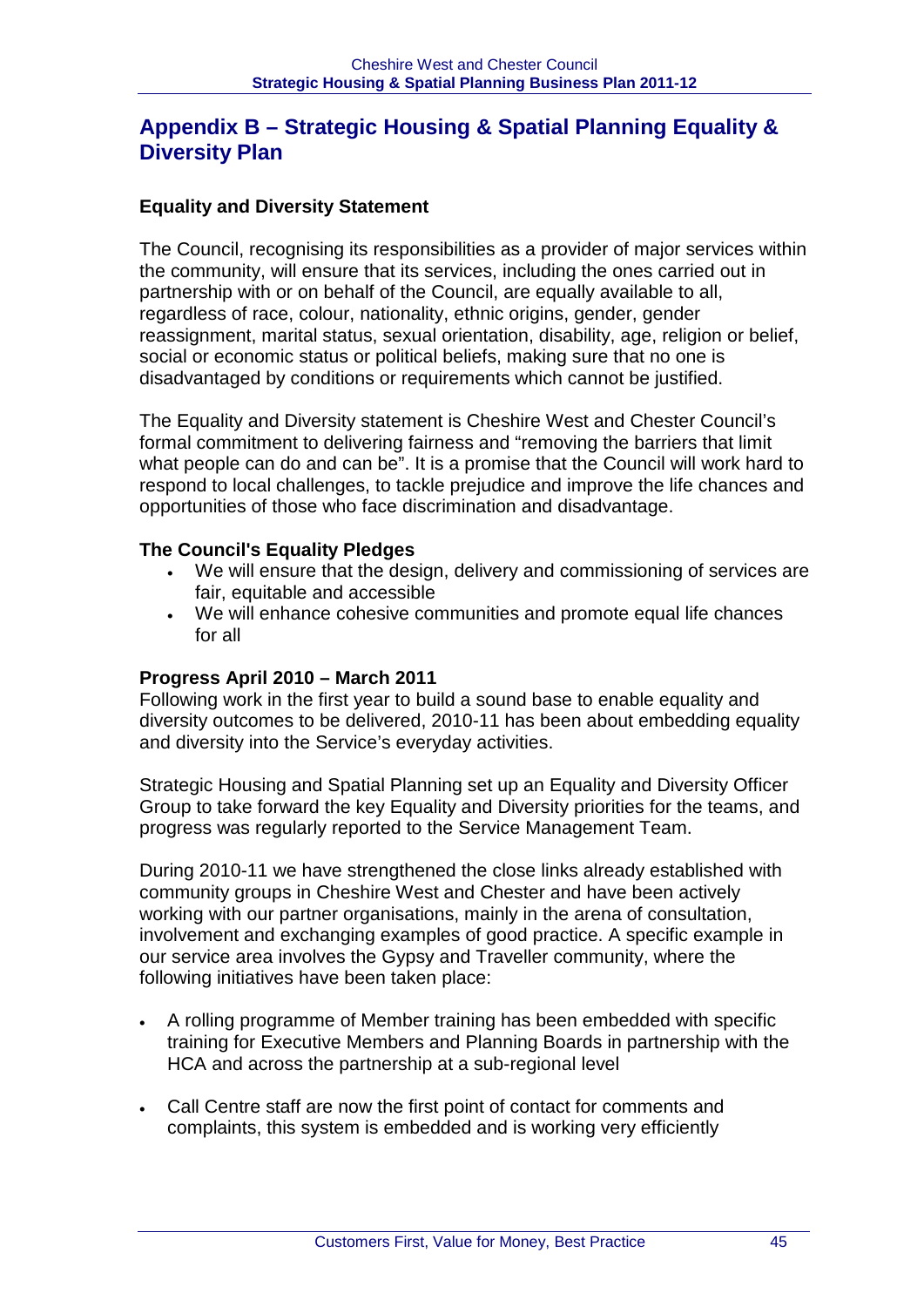- Awareness sessions in junior schools have taken place in partnerhsip with Ethnic Minority and Traveller Achievement Services (EMTAS) and Chester **University**
- Weekly Drop-in sessions established for Travellers with Irish Community Care Merseyside. Built on regular meetings with internal and external partners working with Gypsy and Traveller communities across Cheshire West
- Proactively working with Council Tax department to ensure that sites have Council Tax bills and benefits support where appropriate
- As a temporary measure, an accepted encampment was established and CWAC has improved the standard of facilities including access to portable toilets, drinking water and a temporary lighting system. Regular residents meetings have been set up and we have facilitated Travellers linking into the most appropriate services
- Regeneration and Culture Director hosts and chairs a Strategic Gypsy and Traveller Partnership across the sub-region.

Further examples of good practice in Strategic Housing and Spatial Planning include:

- Members receive training on the Supporting People programme. This includes visits to services, giving Members greater understanding of the issues around homelessness, vulnerable adults, disability and how Supporting People Services assist.
- A single point of access hub (SPAH) is currently being trialled in Chester. This means all referrals to Supporting People Services come through one office, staffed by a cross section of Service Provider Staff. This has the benefit of providing enhanced checks and balances and a more consistent and transparent approach to access to services. This will be rolled out across all of West Cheshire after lessons have been learnt from the trial.
- A SURF group (Service User Reference Forum) has been established. This enables Service Users to influence Supporting People business development, evaluating current services and assisting with communications such as newsletters and websites. Membership of SURF is open to all current service users with support given to enable anyone regardless disability, ethnicity, language age to join. Clients who are deaf are supported with British Sign Language staff from the Deafness Support Network.
- The Private Sector Housing team carried out road shows and distributed leaflets about the services they offer to improve accommodation in those areas highlighted as having the poorest conditions.
- A Private Landlords Consultation Group was established to better target services to the private rented sector.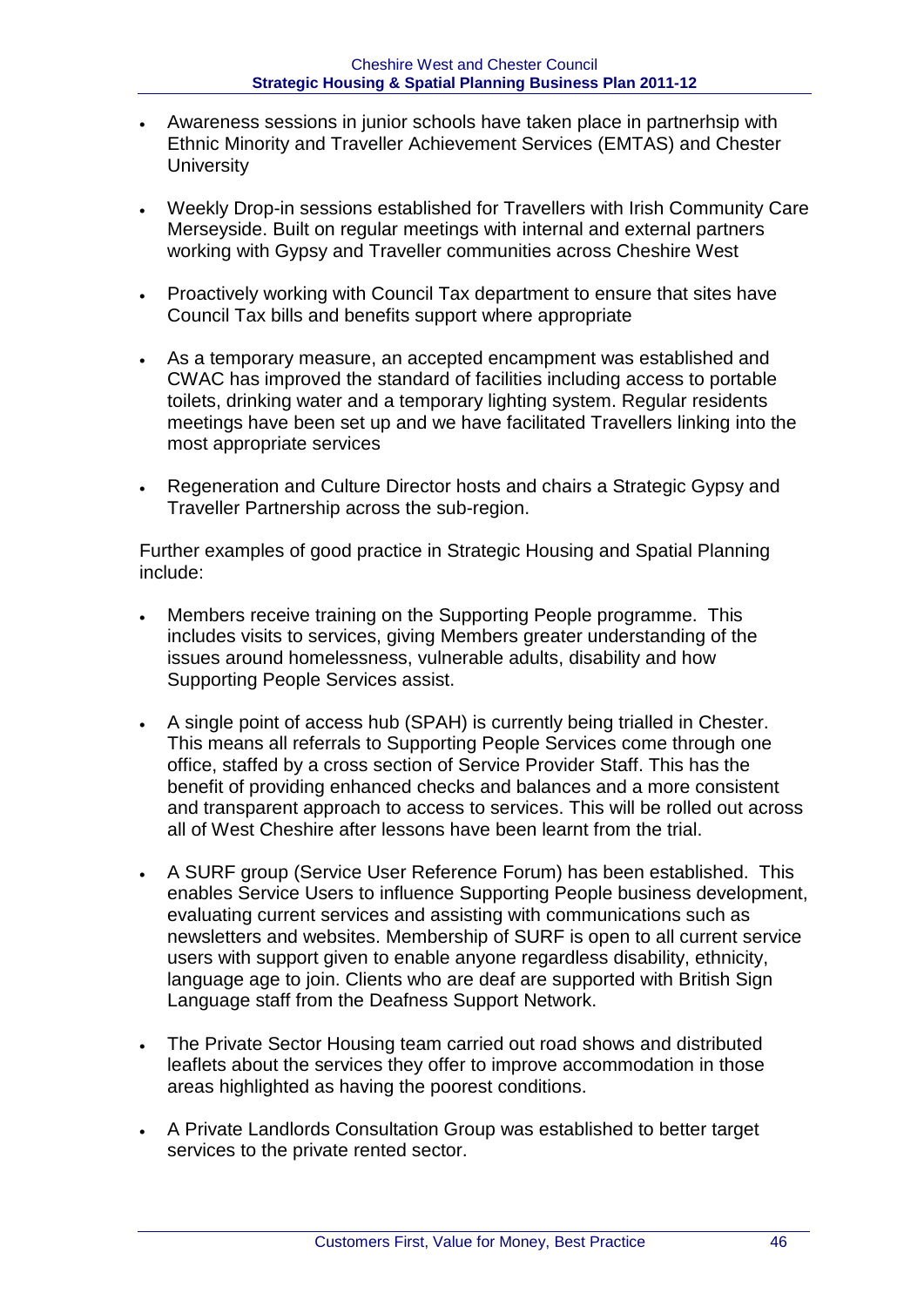• An Affordable Warmth Steering Group was established with Benefits and Health agencies staff to target vulnerable households who have difficulty in keeping their homes warm.

#### **Corporate Equality and Diversity Priorities**

Based on the equality objectives and the related evidence, the Council has committed to focus on improving outcomes for residents and employees over the next four years in the following key areas:

- CEDP 1 To improve customers' satisfaction by understanding their needs and providing accessible services and information
- CEDP 2 To improve participation of under-represented groups in the community life and in the democratic process
- CEDP 3 To achieve equality and diversity improvements through effective procurement, commissioning process and partnership working
- CEDP 4 To enhance older peoples' independence, raising awareness of their needs and aspirations
- CEDP 5 To support rural communities to access key services such as healthcare, better transport links, jobs and training
- CEDP 6 To reduce the impact of poverty and deprivation in the community and narrow the health inequalities gap
- CEDP 7 To ensure that relevant equality monitoring and evidence gathering activities undertaken across the Council are effective in improving service delivery
- CEDP 8 To work in partnership to increase community confidence to report hate incidents, domestic abuse and anti-social behaviour
- CEDP 9 To increase the diversity of the workforce and gain the reputation of an equal opportunities employer

#### **2011-12 Strategic Housing & Spatial Planning Equality and Diversity Objectives**

Based on research, consultation and engagement and the Equality Impact Assessment process, the Council decided to adopt a set of very specific equality and diversity objectives, which will enable the organisation to target the most persistent areas of inequalities faced by both employees and residents. The main drivers behind our objectives are:

- a) Compliance with the public sector equality duty
- b) Improving the Council's performance against the Equality Framework
- c) Ensuring that the Council's Equality Pledges become reality

Equality objectives have been developed at a service level and form an integral part of the business planning process and although the objectives are set for 4 years, the actions and milestones will be reviewed annually in line with the business planning cycle to ensure they remain challenging and reflective of current developments and circumstances.

The table below shows Strategic Housing and Spatial Planning's Equality and Diversity objectives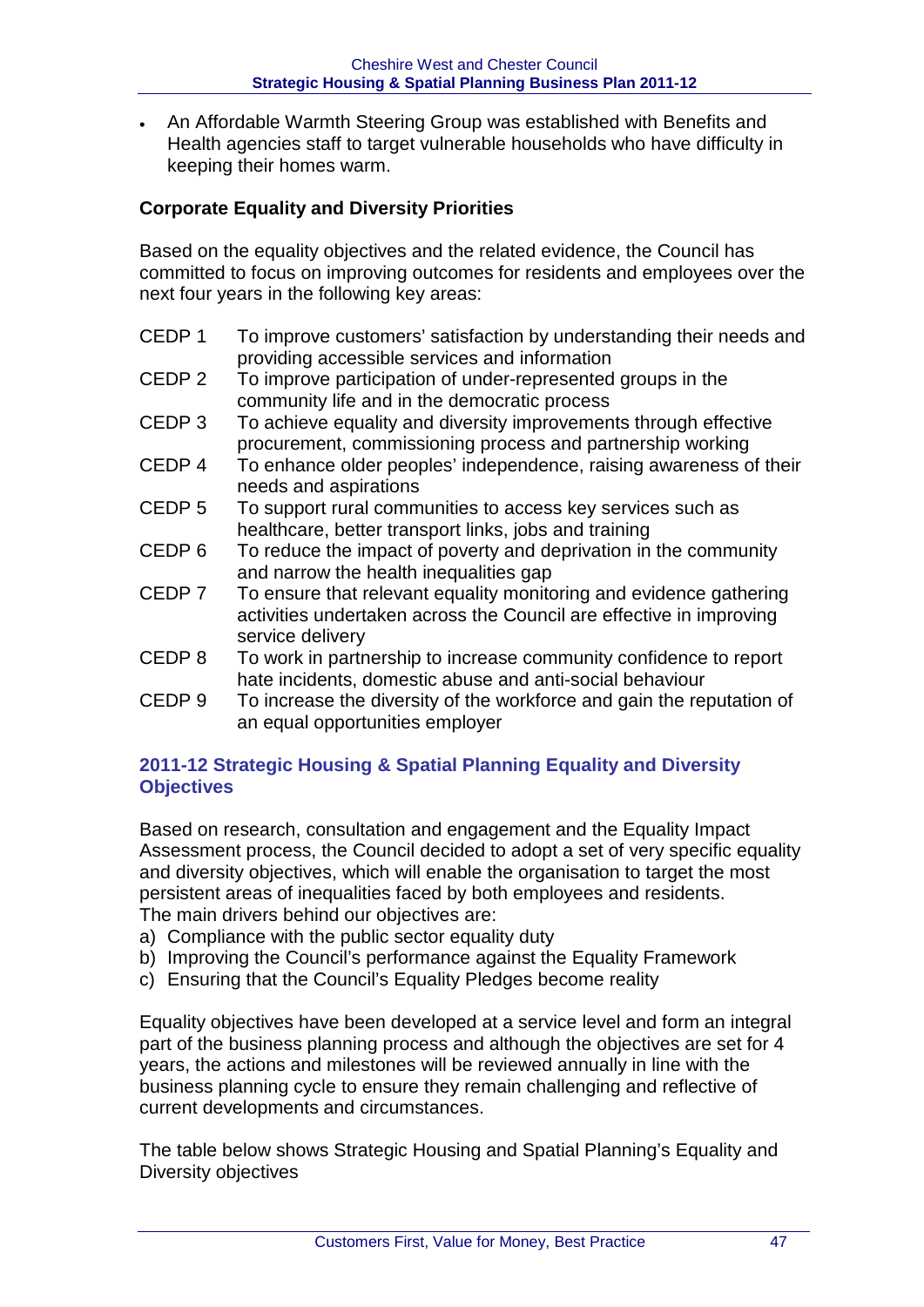| <b>Objective</b>                                                                                                                                                                               | <b>Action</b>                                                                                                                                                                                                                                                                                                  | <b>Measurement</b>                                                                                                                                                                                | <b>Deadline</b>                                                                                                                                                                                 | <b>Lead Officer</b>                             |
|------------------------------------------------------------------------------------------------------------------------------------------------------------------------------------------------|----------------------------------------------------------------------------------------------------------------------------------------------------------------------------------------------------------------------------------------------------------------------------------------------------------------|---------------------------------------------------------------------------------------------------------------------------------------------------------------------------------------------------|-------------------------------------------------------------------------------------------------------------------------------------------------------------------------------------------------|-------------------------------------------------|
| Embed sound<br>principles of<br>equality and<br>diversity into the<br>commissioning<br>process<br>(CEDP3)                                                                                      | Equality and<br>Diversity clauses<br>(in line with the<br>Single Equality Act<br>2010 requirements<br>and the level 3<br><b>Equality Framework</b><br>for Local<br>Government<br>requirements) are<br>agreed and<br>adhered to in<br>Service Level<br>Agreements when<br>work is delivered by<br>other parties | Forms part of the<br><b>Supporting People</b><br>Quality<br>Assessment<br>Framework (QAF).<br>All Providers have<br>to meet minimum<br>level C out of A-D<br>(A highest)                          | QAF<br>completed<br>at least<br>annually.<br>For higher<br>risk services<br>every six<br>months.<br>Over next<br>four years<br>aim for all<br>Providers to<br>increase<br>grade from<br>C to A. | David Holman                                    |
| Reduce<br>homelessness in<br><b>Cheshire West</b><br>(CEDP6)                                                                                                                                   | Commission<br>services to prevent<br>homelessness<br>among vulnerable<br>groups                                                                                                                                                                                                                                | Services in place:<br>1) Outreach for<br>rough sleepers<br>2) FIRM<br>foundations -<br>mediation and<br>support for<br>young people<br>3) Sanctuary<br>Scheme for<br>victims of<br>domestic abuse | <b>July 2011</b>                                                                                                                                                                                | Joanne<br>Walters                               |
|                                                                                                                                                                                                | Develop protocols<br>to improve<br>partnership working<br>for vulnerable<br>groups                                                                                                                                                                                                                             | Protocols in place<br>1) Between<br>Housing<br>Solutions and<br>Children's<br>services<br>2) Housing<br>Solutions and<br>domestic abuse<br>services                                               | <b>June 2011</b>                                                                                                                                                                                |                                                 |
| Increase site<br>provision (both<br>socially rented and<br>private pitches) for<br>Gypsies and<br><b>Travellers to meet</b><br>the need<br>established in the<br>Gypsy and<br><b>Traveller</b> | • Consultant<br>employed and<br>study undertaken<br>looking at all<br>available land<br>across CWAC<br>which would be,<br>suitable,<br>deliverable and<br>sustainable for                                                                                                                                      | • Suitable land is<br>identified and<br>three planning<br>applications are<br>put forward to<br>meet the local<br>need for socially<br>rented pitches<br>• Reduction in the                       | November<br>2011<br>April 2012                                                                                                                                                                  | Dawn Taylor<br>Phil Bamford/<br>Jeremy<br>Owens |
| Accommodation<br>Assessment                                                                                                                                                                    | Gypsy and<br>Traveller sites;                                                                                                                                                                                                                                                                                  | number of                                                                                                                                                                                         |                                                                                                                                                                                                 |                                                 |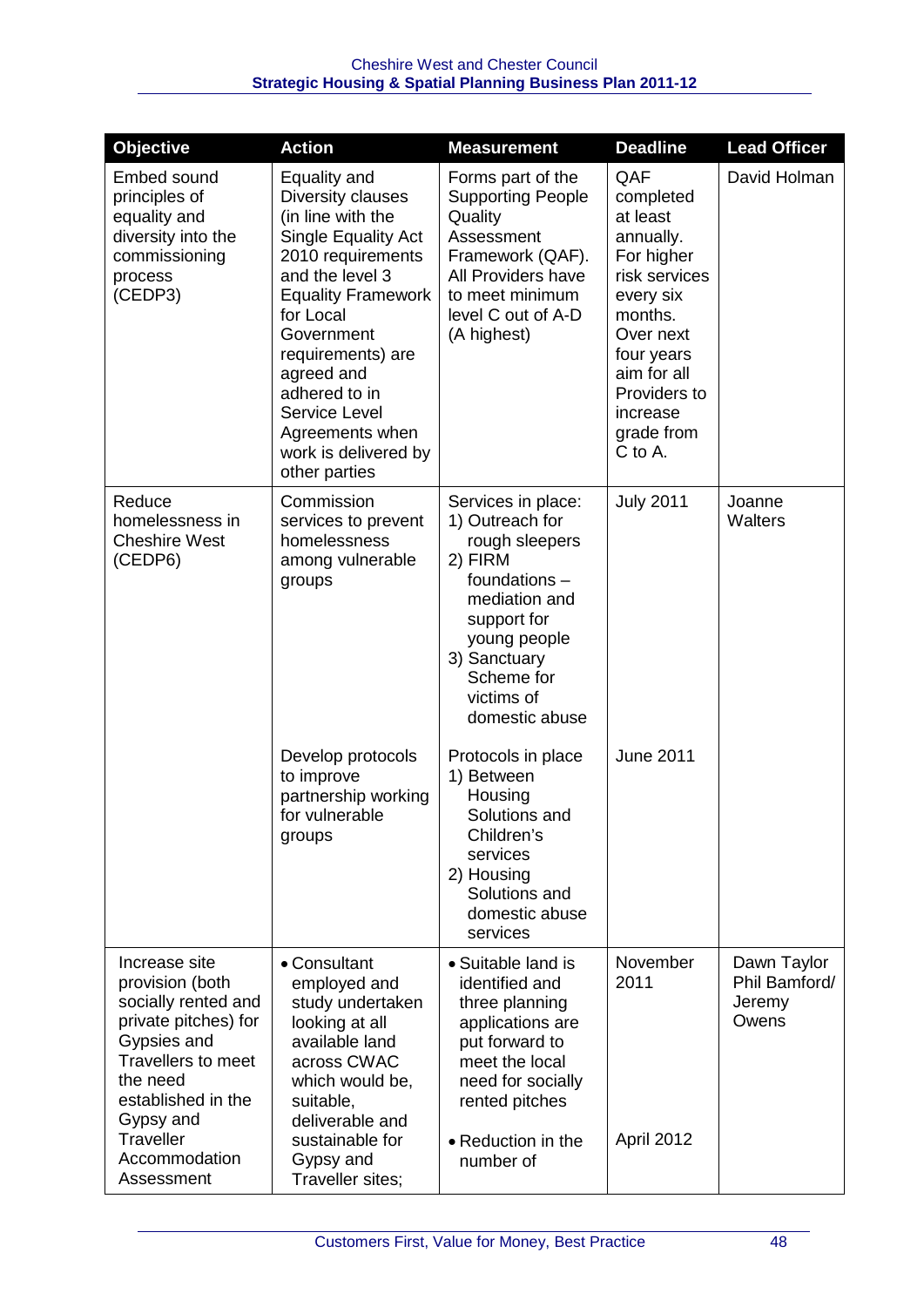| <b>Objective</b>                                                                                                       | <b>Action</b>                                                                                                                                                                                                                                                                                                                                                                                                                                                                                             | <b>Measurement</b>                                                                                                                                                                                                                                                                                                                                                                                                                                                                | <b>Deadline</b>                | <b>Lead Officer</b> |
|------------------------------------------------------------------------------------------------------------------------|-----------------------------------------------------------------------------------------------------------------------------------------------------------------------------------------------------------------------------------------------------------------------------------------------------------------------------------------------------------------------------------------------------------------------------------------------------------------------------------------------------------|-----------------------------------------------------------------------------------------------------------------------------------------------------------------------------------------------------------------------------------------------------------------------------------------------------------------------------------------------------------------------------------------------------------------------------------------------------------------------------------|--------------------------------|---------------------|
| (GTAA)<br>(CEDP 1 & 6)<br>Raise awareness<br>of Gypsy and<br><b>Traveller issues</b><br>(CEDP 7)                       | two permanent<br>and one transit.<br>There needs to be<br>a mix of socially<br>rented sites and<br>small private<br>family sites<br>• Proactively<br>engage with<br>Gypsy and<br><b>Traveller families</b><br>looking for land<br>for private sites<br>and support them<br>through the<br>planning process<br>• Introduce<br><b>Welcome Packs</b><br>for all new private<br>sites clearly<br>balancing rights<br>and<br>responsibilities for<br>example council<br>tax bills, waste<br>collection details | retrospective<br>planning<br>applications.<br>• Reduction in the<br>number of<br>complaints/FOIs<br>from the settled<br>community in<br>relation to<br>unauthorised<br>developments.<br>• Increase in the<br>number of<br>Gypsies and<br><b>Travellers</b><br>approaching the<br>council for<br>planning support<br>• Increased number<br>of people<br>accessing the<br>training events<br>and web pages.<br>Awareness<br>sessions on the<br>members training<br>agenda each year | <b>June 2011</b><br>March 2012 |                     |
| <b>Ensure BME</b><br>accommodation<br>needs are<br>assessed<br>(CEDP7)                                                 |                                                                                                                                                                                                                                                                                                                                                                                                                                                                                                           | • Increase in BME<br>customer<br>satisfaction                                                                                                                                                                                                                                                                                                                                                                                                                                     | Ongoing                        |                     |
| Ensure all new<br>policies and<br>strategies comply<br>with Equality and<br><b>Diversity</b><br>principles.<br>(CEDP7) | • Training/<br>awareness<br>sessions for all<br>elected members<br>across Cheshire<br><b>West and Chester</b><br>(ward and parish),<br>local residents<br>groups, schools,<br>internal and<br>external partners.<br>Update the                                                                                                                                                                                                                                                                            | • Agreed by<br>Equality and<br><b>Diversity Scrutiny</b><br>Group                                                                                                                                                                                                                                                                                                                                                                                                                 |                                |                     |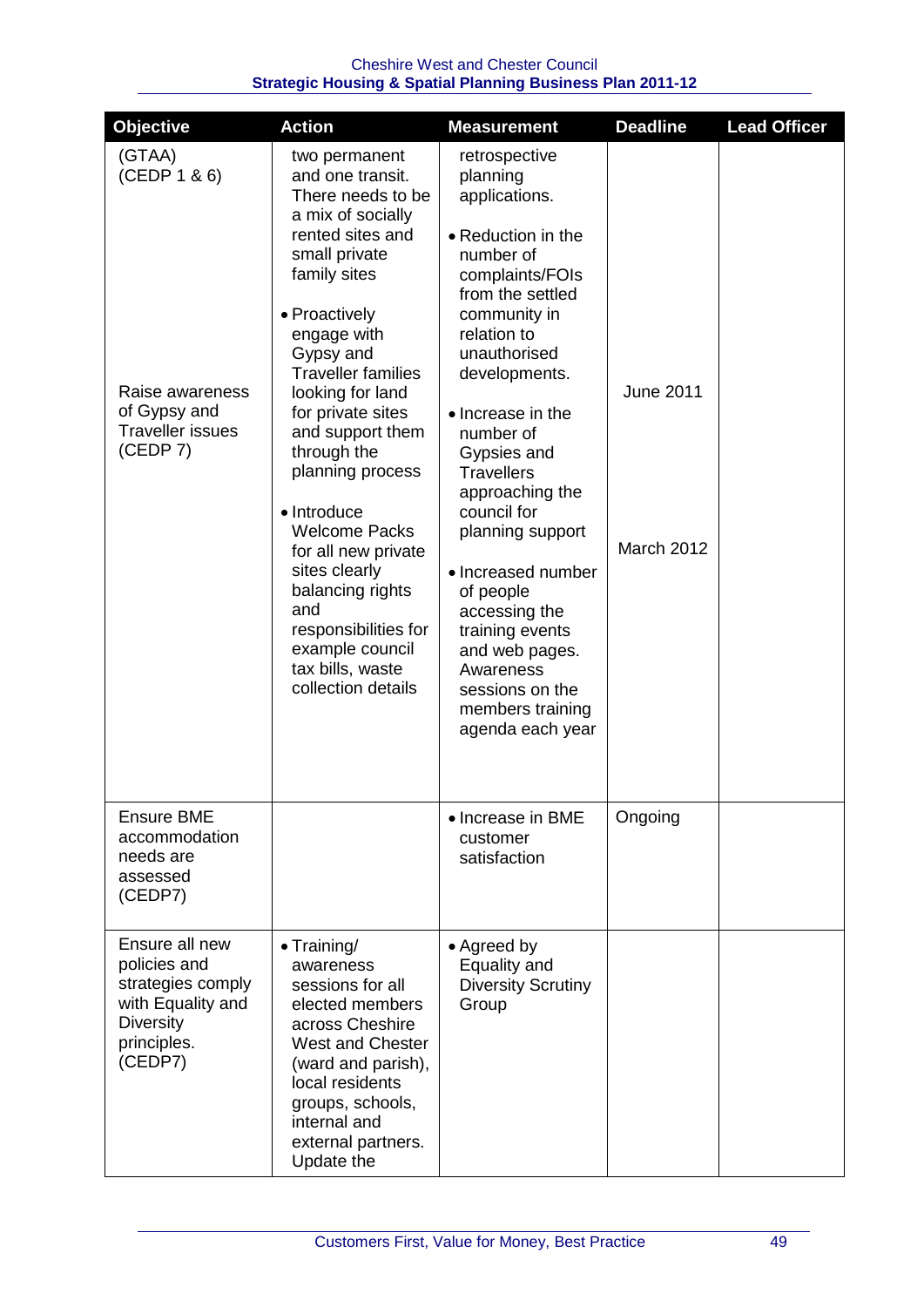| <b>Objective</b>                                                                                             | <b>Action</b>                                                                                                                                                                                                                                                                                                                   | <b>Measurement</b>                                                                                                                                                                                                 | <b>Deadline</b>                | <b>Lead Officer</b>                                             |
|--------------------------------------------------------------------------------------------------------------|---------------------------------------------------------------------------------------------------------------------------------------------------------------------------------------------------------------------------------------------------------------------------------------------------------------------------------|--------------------------------------------------------------------------------------------------------------------------------------------------------------------------------------------------------------------|--------------------------------|-----------------------------------------------------------------|
|                                                                                                              | information on the<br>web pages with<br>myth-busting<br>information and<br>FAQ for both the<br>public and the<br>Gypsy/Traveller<br>communities<br>• Development of a<br><b>BME</b><br>Strategy/Position<br>statement-<br>updating the<br>information from<br>the legacy<br>authorities                                         |                                                                                                                                                                                                                    |                                |                                                                 |
|                                                                                                              | All to undergo the<br>EqIA process and<br>are monitored by<br>the service equality<br>and diversity group                                                                                                                                                                                                                       |                                                                                                                                                                                                                    |                                |                                                                 |
| Enable access to<br>good quality<br>housing (CEDP 1 &<br>6)                                                  | Promote the<br>service to all<br>residents in<br><b>Cheshire West and</b><br>Chester,<br>particularly difficult<br>to reach<br>geographical areas<br>and minority groups<br>• Profile existing<br>service users and<br>identify gaps<br>• Provide<br>information in a<br>range of formats<br>to achieve<br>accessibility to all | Monitor the number<br>of residents<br>accessing the<br>service<br>Monitor by use of<br>customer profile<br>information and the<br>reduction in non<br>decent homes in<br>the authority                             | March 12                       | Rachel Rens,<br><b>Richard Wood</b><br>&<br>Colin<br>Hargreaves |
| Embed sound<br>principles of<br>Equality and<br>Diversity into<br>planning policies<br>for CWAC.<br>(CEDP 7) | Prepare full EqIAs<br>on all planning<br>policies as they are<br>prepared, thereby<br>ensuring that<br>Equality and<br>Diversity principles<br>are addressed prior<br>to policy adoption.                                                                                                                                       | Monitored through<br>the Service<br>Equality and<br>Diversity group,<br>Equality and<br><b>Diversity Scrutiny</b><br>Group and the<br><b>Annual Monitoring</b><br>Report for the Local<br>Development<br>Framework | Dec 2013<br>(Core<br>Strategy) | <b>Phil Bamford</b>                                             |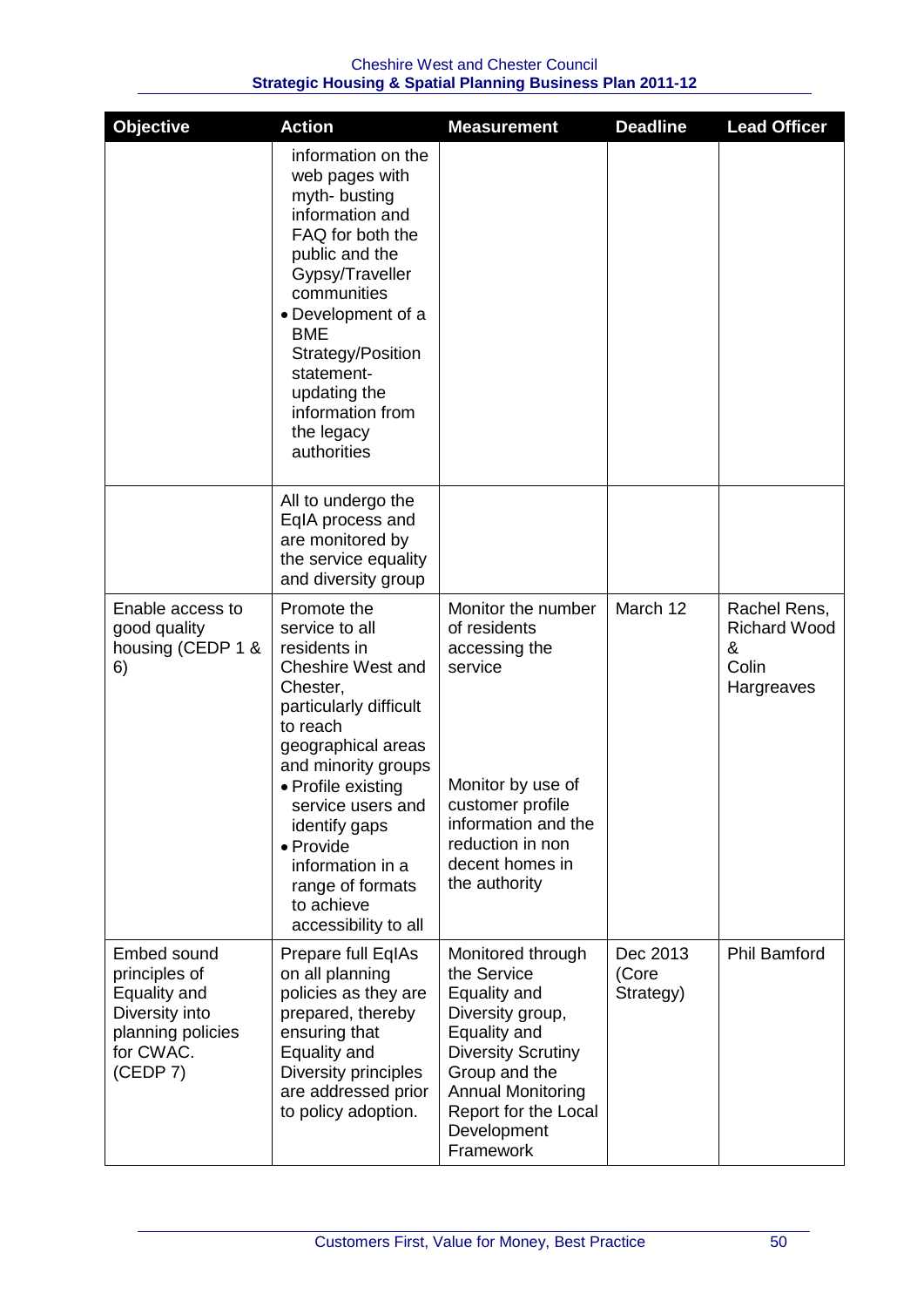# **Appendix C – Glossary of Terms**

| <b>Glossary of Terms</b> |                                                                                                                                      |                                                                                                                                                                                                                                                                                                                                                                                                                                                                                                                                                                                                                                                                    |
|--------------------------|--------------------------------------------------------------------------------------------------------------------------------------|--------------------------------------------------------------------------------------------------------------------------------------------------------------------------------------------------------------------------------------------------------------------------------------------------------------------------------------------------------------------------------------------------------------------------------------------------------------------------------------------------------------------------------------------------------------------------------------------------------------------------------------------------------------------|
| <b>ABG</b>               | <b>Area Based Grant</b>                                                                                                              | Government grant awarded to Local<br>Authority, forming part of the local area<br>agreement, managing the 35 strategic<br>priority indicators and the targets<br>attached to them                                                                                                                                                                                                                                                                                                                                                                                                                                                                                  |
| Capital<br>Receipts      |                                                                                                                                      | Receipts received by the Council for the<br>sale of land or assets                                                                                                                                                                                                                                                                                                                                                                                                                                                                                                                                                                                                 |
| <b>CBL</b>               | <b>Choice Based Lettings</b>                                                                                                         | Choice Based Lettings is a national<br>scheme that has replaced traditional<br>allocations schemes for social housing.<br>The principle of Choice Based Lettings<br>is that all social housing will be<br>advertised and applicants will bid for<br>properties as opposed to being<br>allocated the property by the Council<br>from a traditional Housing Register.<br>The bidding household in the greatest<br>need will usually be awarded the<br>property. Choice Based Lettings makes<br>the allocation of social housing more<br>transparent and assists in making<br>neighbourhoods sustainable, as<br>residents will have made the choice to<br>live there. |
| <b>CWHA</b>              | Cheshire & Warrington<br><b>Housing Alliance</b>                                                                                     | CWHA is a well established sub-<br>regional partnership of Local Authorities<br>and RPs                                                                                                                                                                                                                                                                                                                                                                                                                                                                                                                                                                            |
| <b>CIL</b>               | Community<br>Infrastructure Levy                                                                                                     | The Community Infrastructure Levy<br>(CIL) is a new levy that local authorities<br>can choose to charge on new<br>developments in their area. The money<br>can be used to support development by<br>funding infrastructure that the council,<br>local community and neighbourhoods<br>want.                                                                                                                                                                                                                                                                                                                                                                        |
| DCLG (or<br>CLG)         | Department of<br><b>Communities and Local</b><br>Government<br>(sometimes known as<br>the CLG - Communities<br>and Local Government) | <b>Government Department</b>                                                                                                                                                                                                                                                                                                                                                                                                                                                                                                                                                                                                                                       |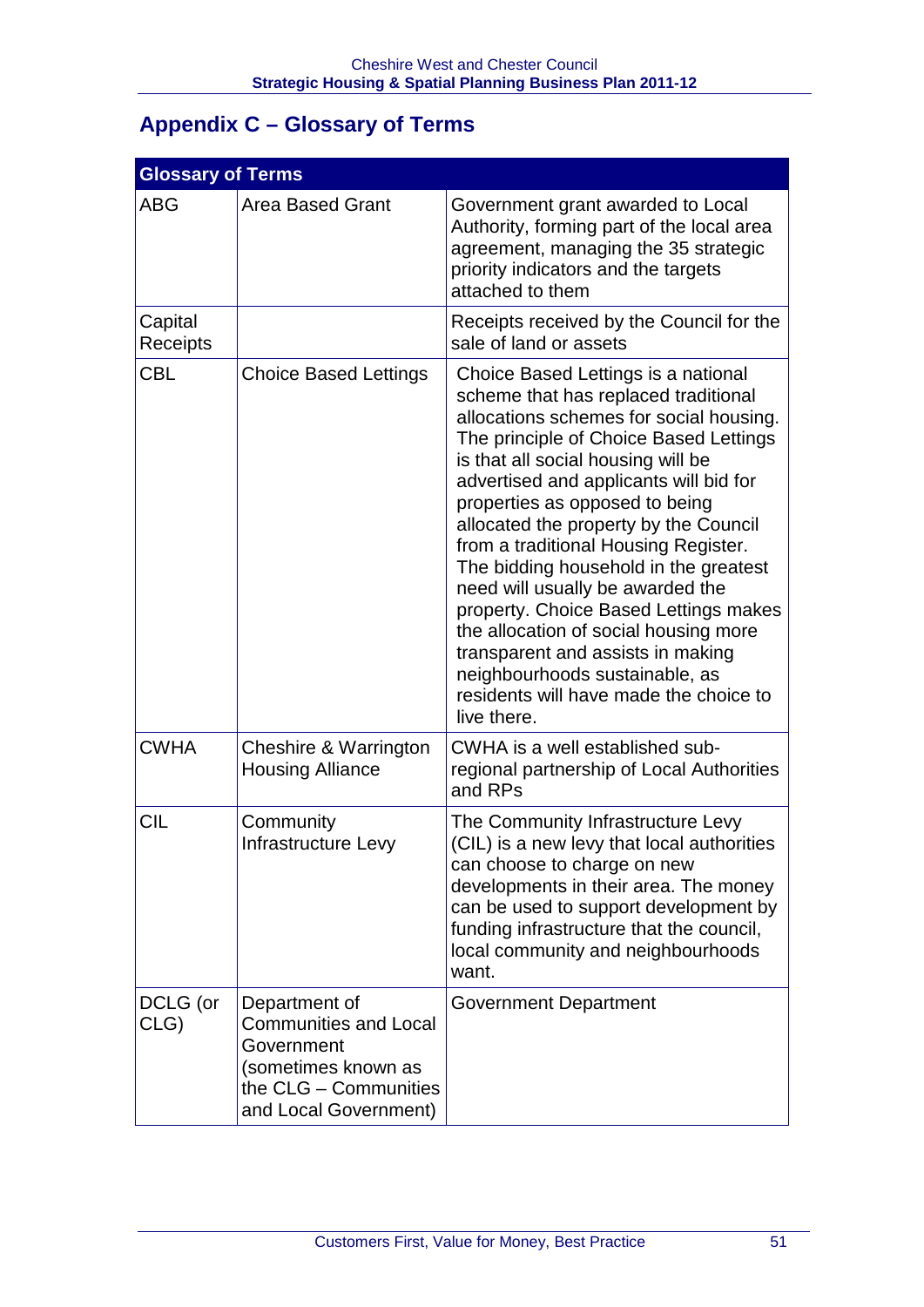| <b>Glossary of Terms</b> |                                                           |                                                                                                                                                                                                                                                                                                                  |
|--------------------------|-----------------------------------------------------------|------------------------------------------------------------------------------------------------------------------------------------------------------------------------------------------------------------------------------------------------------------------------------------------------------------------|
| <b>DFG</b>               | <b>Disabled Facilities</b><br>Grant                       | A means tested grant given for physical<br>adaptations to properties to enable the<br>occupier to remain in their home - for<br>example for stair lifts, level access<br>shower. All tenures.                                                                                                                    |
| <b>DoH</b>               | Department of Health                                      | <b>Government Department</b>                                                                                                                                                                                                                                                                                     |
| EqIA                     | <b>Equality and Diversity</b><br><b>Impact Assessment</b> | Policies and procedures are equality<br>impact assessed to ensure they meet<br>the needs of all the community<br>(assessing against the strands of age,<br>sexual orientation, religious belief, race,<br>gender, disability) any gaps are<br>identified and action plans to address<br>these are put into place |
| <b>HCA</b>               | Homes and<br><b>Communities Agency</b>                    | A government funded agency which<br>provides funds to support regeneration<br>and affordable housing at a local level                                                                                                                                                                                            |
| <b>HHSRS</b>             | Housing Health and<br><b>Safety Rating System</b>         | A risk assessment approach defined by<br>Part 1, Housing Act 2004 which enables<br>risks from hazards to health and safety<br>in dwellings to be identified.                                                                                                                                                     |
| <b>HIA</b>               | Home and Improvement<br>Agency                            | Locally based not-for-profit<br>organisations that help older, disabled<br>and vulnerable homeowners or private<br>tenants to repair, improve, maintain or<br>adapt their homes.                                                                                                                                 |
| <b>HMO</b>               | <b>Houses in Multiple</b><br>Occupation                   | A property defined by Section 254<br>Housing Act 2004. Essentially any<br>property occupied by more than two<br>unrelated people sharing all or some<br>amenities.                                                                                                                                               |
| <b>KSG</b>               | <b>Kick-Start Grant</b>                                   | Grants and loans given by the HCA to<br>private developers to enable them to<br>kick start stalled developments.                                                                                                                                                                                                 |
| LA                       | <b>Local Authority</b>                                    |                                                                                                                                                                                                                                                                                                                  |
| <b>LDF</b>               | <b>Local Development</b><br>Framework                     | This is a folder of documents containing<br>the Council's planning policies for the<br>borough. It will replace the County<br><b>Structure Plan and District Local Plans.</b><br>Planning applications are determined<br>against the policies in the LDF.                                                        |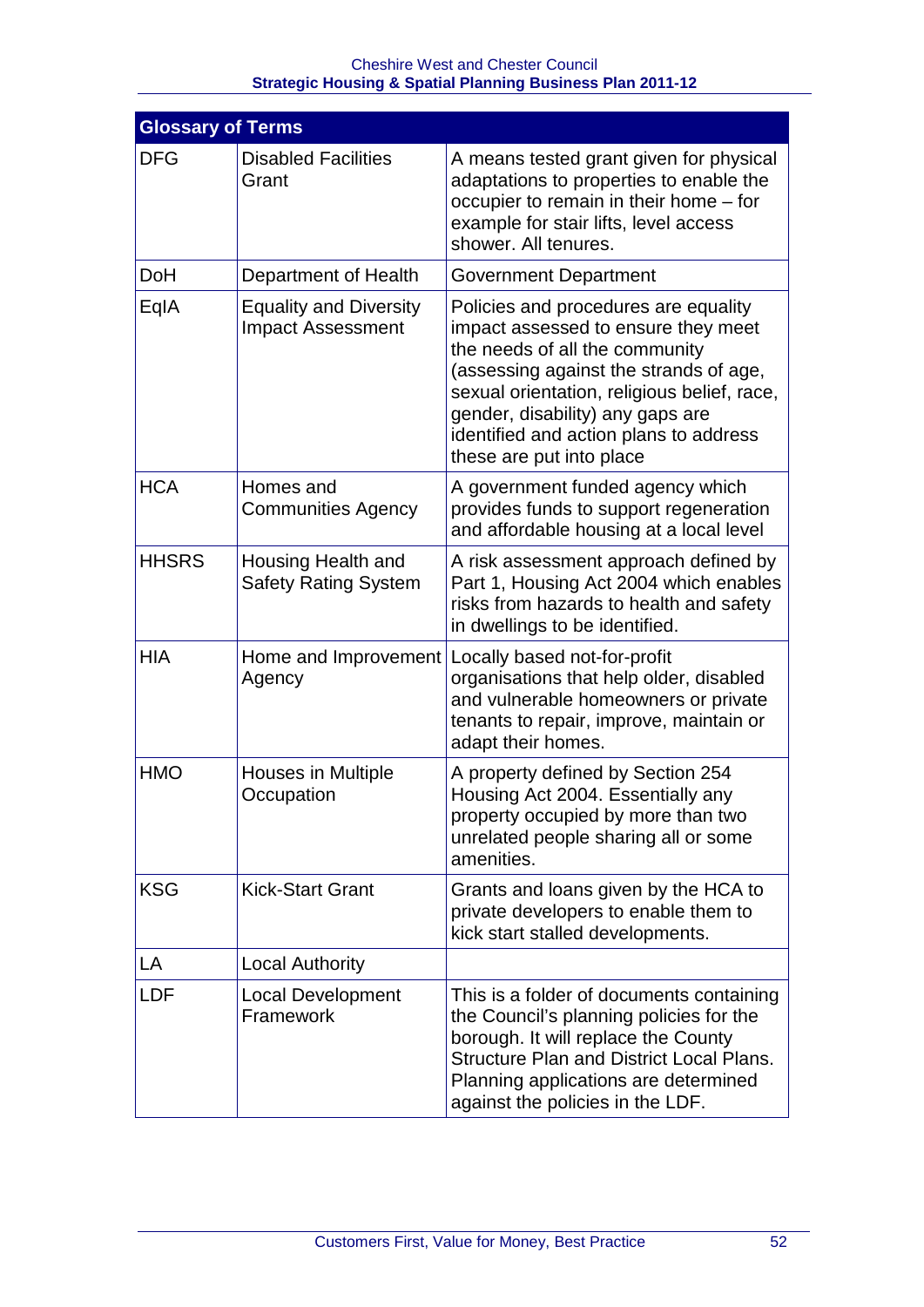| <b>Glossary of Terms</b> |                                                                                                        |                                                                                                                                                                                                                                                                                                                                                                                           |
|--------------------------|--------------------------------------------------------------------------------------------------------|-------------------------------------------------------------------------------------------------------------------------------------------------------------------------------------------------------------------------------------------------------------------------------------------------------------------------------------------------------------------------------------------|
| <b>LEP</b>               | <b>Local Enterprise</b><br>Partnership                                                                 | A LEP is private sector led, bringing<br>together of all the resources locally in<br>that physical geography, including<br>private local businesses and local<br>government to enable them to bring<br>greater prosperity to an area.                                                                                                                                                     |
| <b>LIP</b>               | <b>Local Investment Plan</b>                                                                           | The purpose of a Local Investment Plan<br>is to set the long-term housing priorities<br>for a sub-region and join up decision-<br>making across the range of housing and<br>regeneration activities.                                                                                                                                                                                      |
| <b>LPI</b>               | <b>Local Performance</b><br>Indicator                                                                  | An indicator of performance that the<br>Service Area has chosen to adopt to<br>monitor its performance - LPIs are not<br>normally published.                                                                                                                                                                                                                                              |
| M&W                      | <b>Minerals &amp; Waste</b>                                                                            | The Council deals with planning issues<br>in relation to minerals and waste<br>management developments, including<br>the preparation of policies to guide<br>decisions on planning applications.                                                                                                                                                                                          |
| <b>MOS</b>               | <b>Ministry of Supply</b><br>properties                                                                | Properties built during the second World<br>War that are in need of upgrading                                                                                                                                                                                                                                                                                                             |
| <b>NAHP</b><br>or<br>AHP | <b>National Affordable</b><br><b>Housing Programme</b><br>or<br><b>Affordable Housing</b><br>Programme | The National Affordable Housing<br>Programme is an ambitious and<br>complex programme of investment. It is<br>the route by which the HCA will deliver a<br>significantly increased supply of<br>affordable homes by provision of grants<br>to RPs.                                                                                                                                        |
| ΝP                       | Neighbourhood Plans                                                                                    | One of the principal objectives of<br>neighbourhood planning is to increase<br>the rate of growth of housing and<br>economic development in England.<br>Neighbourhood planning will achieve<br>this by enabling neighbourhood<br>communities to exercise real power in<br>respect of the design and precise<br>location of the development that takes<br>place in the neighbourhood area. |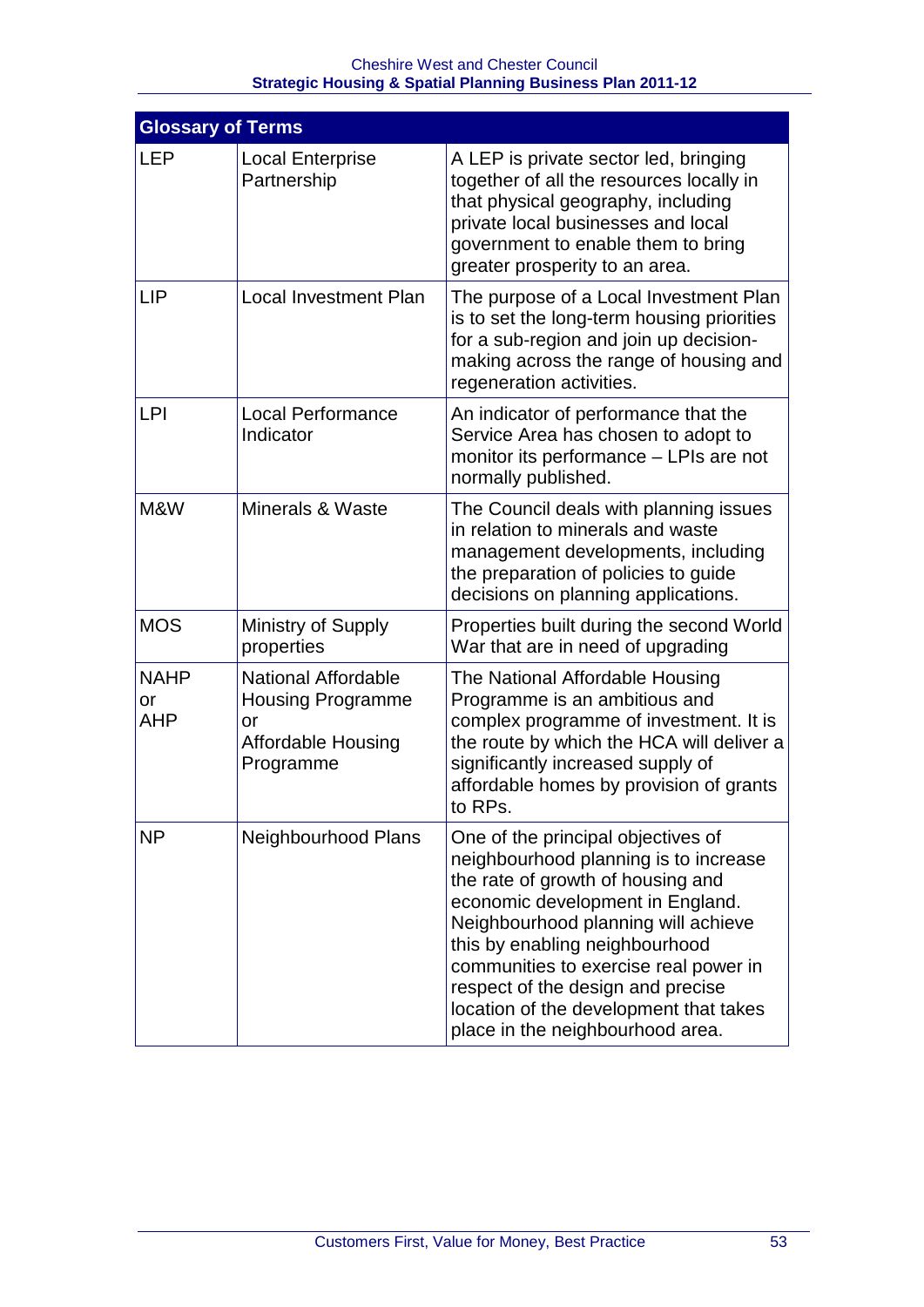| <b>Glossary of Terms</b> |                                                        |                                                                                                                                                                                                                                                                                                                                                                                                                    |
|--------------------------|--------------------------------------------------------|--------------------------------------------------------------------------------------------------------------------------------------------------------------------------------------------------------------------------------------------------------------------------------------------------------------------------------------------------------------------------------------------------------------------|
| <b>OJEU</b>              | Official Journal of the<br><b>European Union</b>       | Councils are required to publish an<br>official notice of services they wish to<br>procure at a value above a set threshold<br>level. Notices published in OJEU are<br>bound by strict European Union rules<br>and regulations and any organisation in<br>the EU is entitled to express an interest<br>in the services advertised. Following the<br>procedure ensures fairness and<br>transparency in procurement. |
| PFI                      | <b>Private Finance</b><br>Initiative                   | PFI credits are a measure of the private<br>sector investment which will be<br>supported by central government<br>sponsoring departments                                                                                                                                                                                                                                                                           |
| PLI                      | <b>Public Land initiative</b>                          | The Public Land Initiative is an HCA<br>funded scheme designed to get homes<br>built on land owned by public bodies.                                                                                                                                                                                                                                                                                               |
| <b>PSSCS</b>             | <b>Private Sector Stock</b><br><b>Condition Survey</b> | There is a legal obligation for local<br>authorities to undertake an assessment<br>of their private sector housing stock<br>every five years. This survey provides a<br>vital evidence base in the development<br>of local housing and regeneration<br>strategies across the local authority<br>area and supports bids made to<br>Government for resources to address<br>poor housing conditions.                  |
| <b>RHS</b>               | <b>Regional Housing</b><br>Strategy                    | The North West Regional Housing<br>Strategy identifies the housing priorities<br>of the North West and aligns housing<br>with other key strategies on the<br>economy, planning, health, environment<br>and transport. At a sub-regional and<br>local level, the Strategy provides<br>direction and a framework to ensure<br>consistency of purpose and clarity of<br>expected roles.                               |
| <b>RSS</b>               | <b>Regional Spatial</b><br>Strategy                    | Sets out strategic planning policies for<br>the whole of the northwest region. RSS<br>is likely to be abolished in the Localism<br>Bill                                                                                                                                                                                                                                                                            |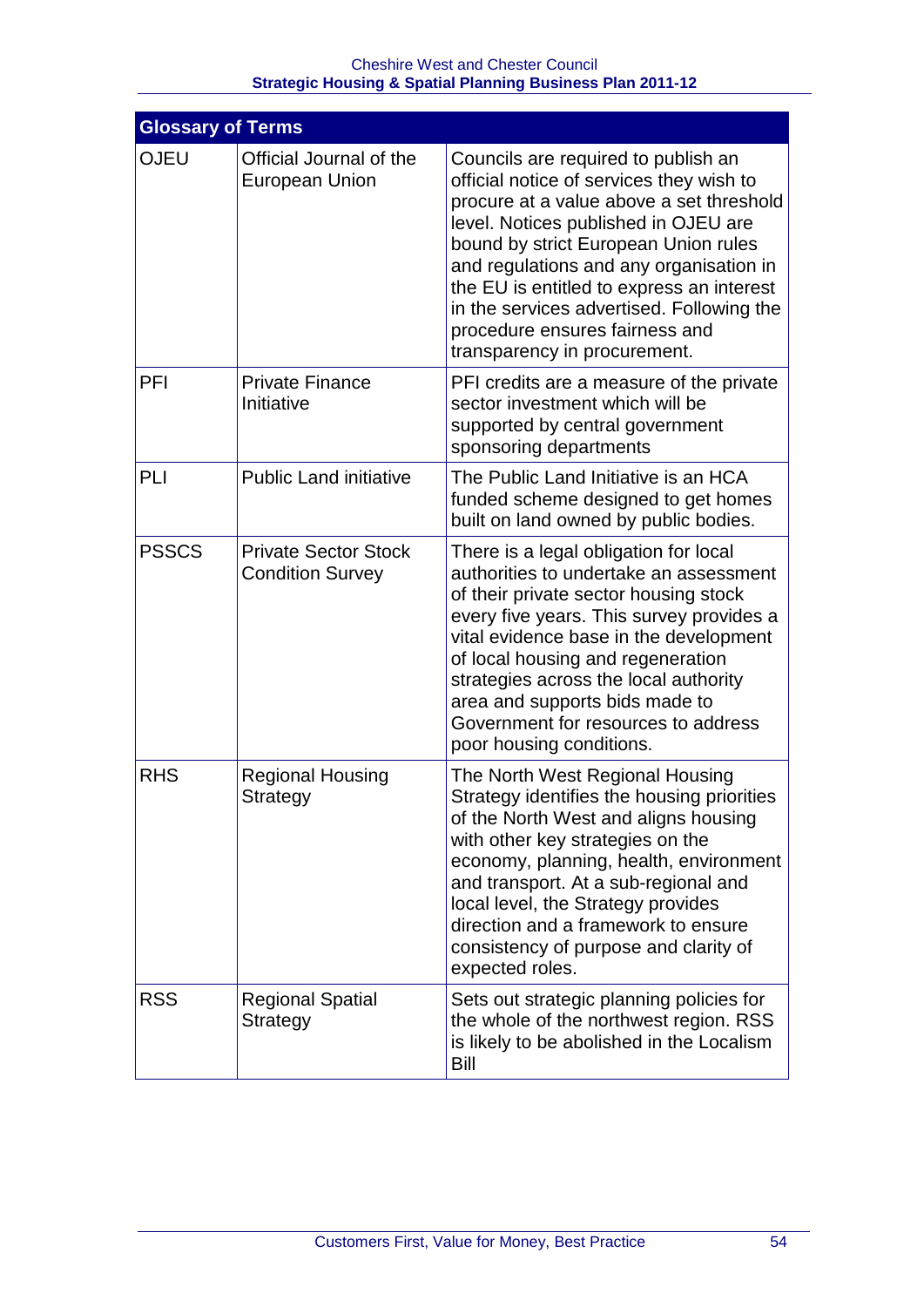| <b>Glossary of Terms</b> |                                                      |                                                                                                                                                                                                                                                                                                                                                                                                                                                                                                  |
|--------------------------|------------------------------------------------------|--------------------------------------------------------------------------------------------------------------------------------------------------------------------------------------------------------------------------------------------------------------------------------------------------------------------------------------------------------------------------------------------------------------------------------------------------------------------------------------------------|
| <b>RTAB</b>              | <b>Regional Technical</b><br><b>Advisory Body</b>    | Supports and advises on waste<br>management options and strategies.<br>Also develops regional targets and<br>objectives for waste management.                                                                                                                                                                                                                                                                                                                                                    |
| <b>RP</b>                | <b>Registered Providers</b>                          | Formerly known as Registered Social<br>Landlords (RSLs). A Registered<br>Provider is an independent not for profit<br>body that provides low-cost social<br>housing for people in housing need. Any<br>trading surplus is used to maintain<br>existing homes and to help finance new<br>ones. Registered Providers are now the<br>major providers of new homes for rent,<br>while many also run shared ownership<br>schemes to help people who cannot<br>afford to buy their own homes outright. |
| S <sub>106</sub>         | Section 106                                          | This is the legal clause through which<br>the Council can receive financial<br>contributions for community benefits<br>from developers as part of granting<br>planning permission. These financial<br>contributions could include money<br>towards affordable housing provision<br>instead of affordable homes being built<br>by the developer on their site.                                                                                                                                    |
| SCI                      | Statement of<br>Community Involvement                | This is a document that says how the<br>Council will consult and engage with the<br>public and organisations on its planning<br>policies and also planning applications.                                                                                                                                                                                                                                                                                                                         |
| <b>SHMA</b>              | <b>Strategic Housing</b><br><b>Market Assessment</b> | This assesses future housing need and<br>demand to inform housing, planning and<br>other policies.                                                                                                                                                                                                                                                                                                                                                                                               |
| <b>SLA</b>               | <b>Service Level</b><br>Agreement                    | An agreement put in place between<br>Services or Partners to provide a<br>prescribed level of service.                                                                                                                                                                                                                                                                                                                                                                                           |
| <b>SIP</b>               | Service Improvement<br>Plan                          | A Plan for the Service to make<br>measurable improvements within a set<br>timescale.                                                                                                                                                                                                                                                                                                                                                                                                             |
| <b>SP</b>                | <b>Supporting People</b>                             | The name of the funding attached to<br>delivering housing related support<br>administrated by each local authority<br>since 2003.                                                                                                                                                                                                                                                                                                                                                                |